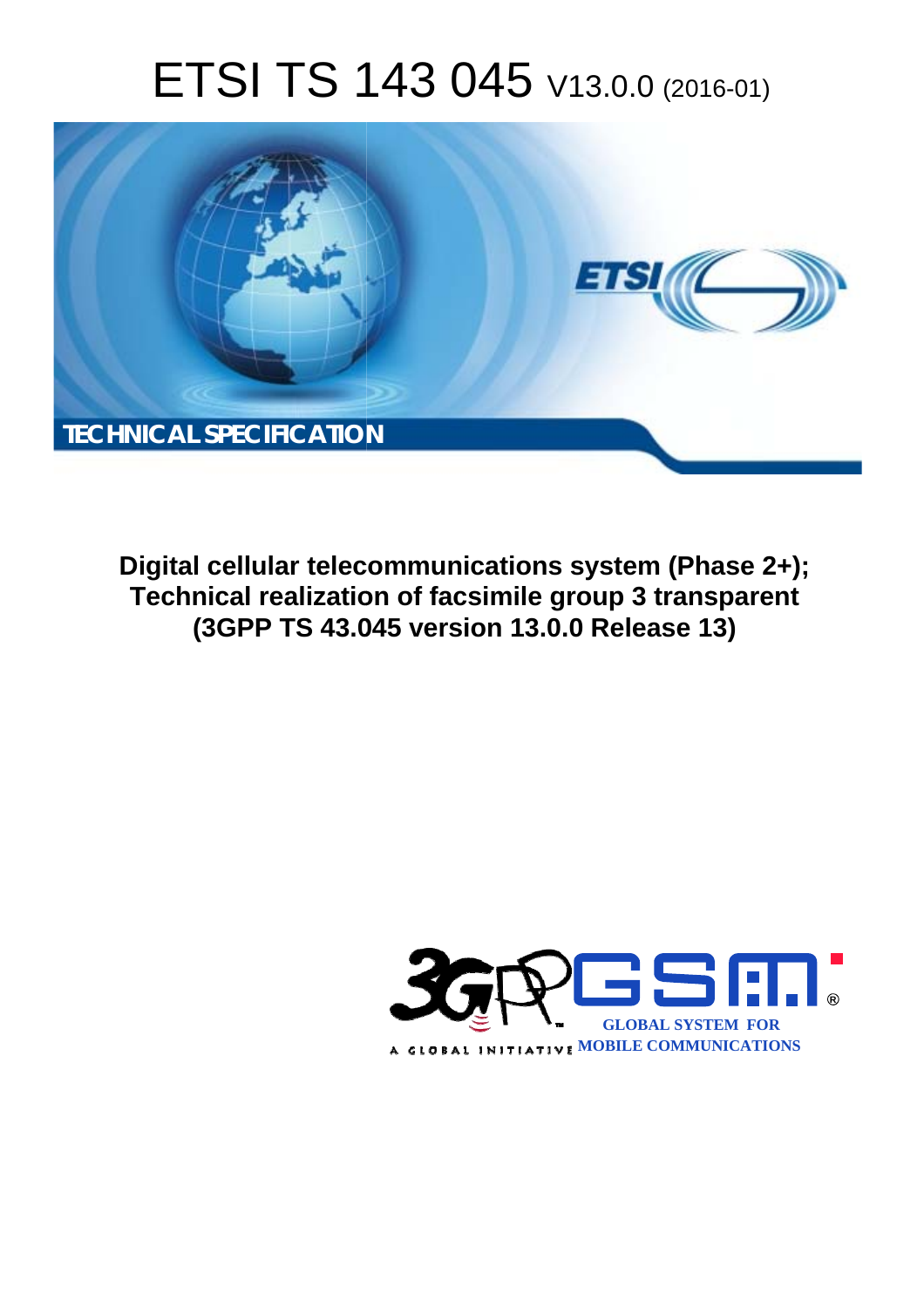Reference RTS/TSGC-0343045vd00

> Keywords GSM

#### *ETSI*

#### 650 Route des Lucioles F-06921 Sophia Antipolis Cedex - FRANCE

Tel.: +33 4 92 94 42 00 Fax: +33 4 93 65 47 16

Siret N° 348 623 562 00017 - NAF 742 C Association à but non lucratif enregistrée à la Sous-Préfecture de Grasse (06) N° 7803/88

#### *Important notice*

The present document can be downloaded from: <http://www.etsi.org/standards-search>

The present document may be made available in electronic versions and/or in print. The content of any electronic and/or print versions of the present document shall not be modified without the prior written authorization of ETSI. In case of any existing or perceived difference in contents between such versions and/or in print, the only prevailing document is the print of the Portable Document Format (PDF) version kept on a specific network drive within ETSI Secretariat.

Users of the present document should be aware that the document may be subject to revision or change of status. Information on the current status of this and other ETSI documents is available at <http://portal.etsi.org/tb/status/status.asp>

If you find errors in the present document, please send your comment to one of the following services: <https://portal.etsi.org/People/CommiteeSupportStaff.aspx>

#### *Copyright Notification*

No part may be reproduced or utilized in any form or by any means, electronic or mechanical, including photocopying and microfilm except as authorized by written permission of ETSI.

The content of the PDF version shall not be modified without the written authorization of ETSI. The copyright and the foregoing restriction extend to reproduction in all media.

> © European Telecommunications Standards Institute 2016. All rights reserved.

**DECT**TM, **PLUGTESTS**TM, **UMTS**TM and the ETSI logo are Trade Marks of ETSI registered for the benefit of its Members. **3GPP**TM and **LTE**™ are Trade Marks of ETSI registered for the benefit of its Members and of the 3GPP Organizational Partners.

**GSM**® and the GSM logo are Trade Marks registered and owned by the GSM Association.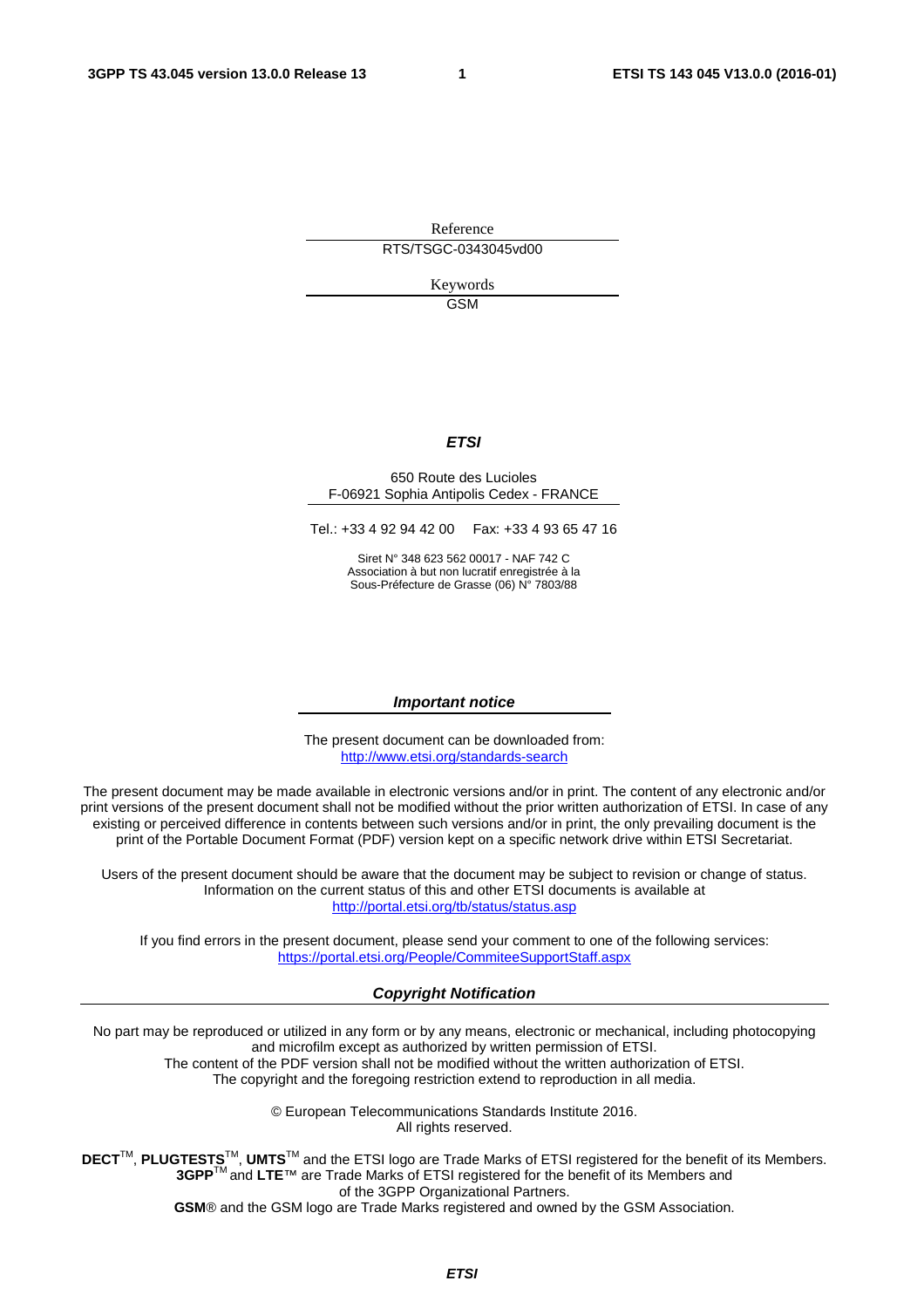## Intellectual Property Rights

IPRs essential or potentially essential to the present document may have been declared to ETSI. The information pertaining to these essential IPRs, if any, is publicly available for **ETSI members and non-members**, and can be found in ETSI SR 000 314: *"Intellectual Property Rights (IPRs); Essential, or potentially Essential, IPRs notified to ETSI in respect of ETSI standards"*, which is available from the ETSI Secretariat. Latest updates are available on the ETSI Web server [\(https://ipr.etsi.org/](https://ipr.etsi.org/)).

Pursuant to the ETSI IPR Policy, no investigation, including IPR searches, has been carried out by ETSI. No guarantee can be given as to the existence of other IPRs not referenced in ETSI SR 000 314 (or the updates on the ETSI Web server) which are, or may be, or may become, essential to the present document.

## Foreword

This Technical Specification (TS) has been produced by ETSI 3rd Generation Partnership Project (3GPP).

The present document may refer to technical specifications or reports using their 3GPP identities, UMTS identities or GSM identities. These should be interpreted as being references to the corresponding ETSI deliverables.

The cross reference between GSM, UMTS, 3GPP and ETSI identities can be found under [http://webapp.etsi.org/key/queryform.asp.](http://webapp.etsi.org/key/queryform.asp)

## Modal verbs terminology

In the present document "**shall**", "**shall not**", "**should**", "**should not**", "**may**", "**need not**", "**will**", "**will not**", "**can**" and "**cannot**" are to be interpreted as described in clause 3.2 of the [ETSI Drafting Rules](http://portal.etsi.org/Help/editHelp!/Howtostart/ETSIDraftingRules.aspx) (Verbal forms for the expression of provisions).

"**must**" and "**must not**" are **NOT** allowed in ETSI deliverables except when used in direct citation.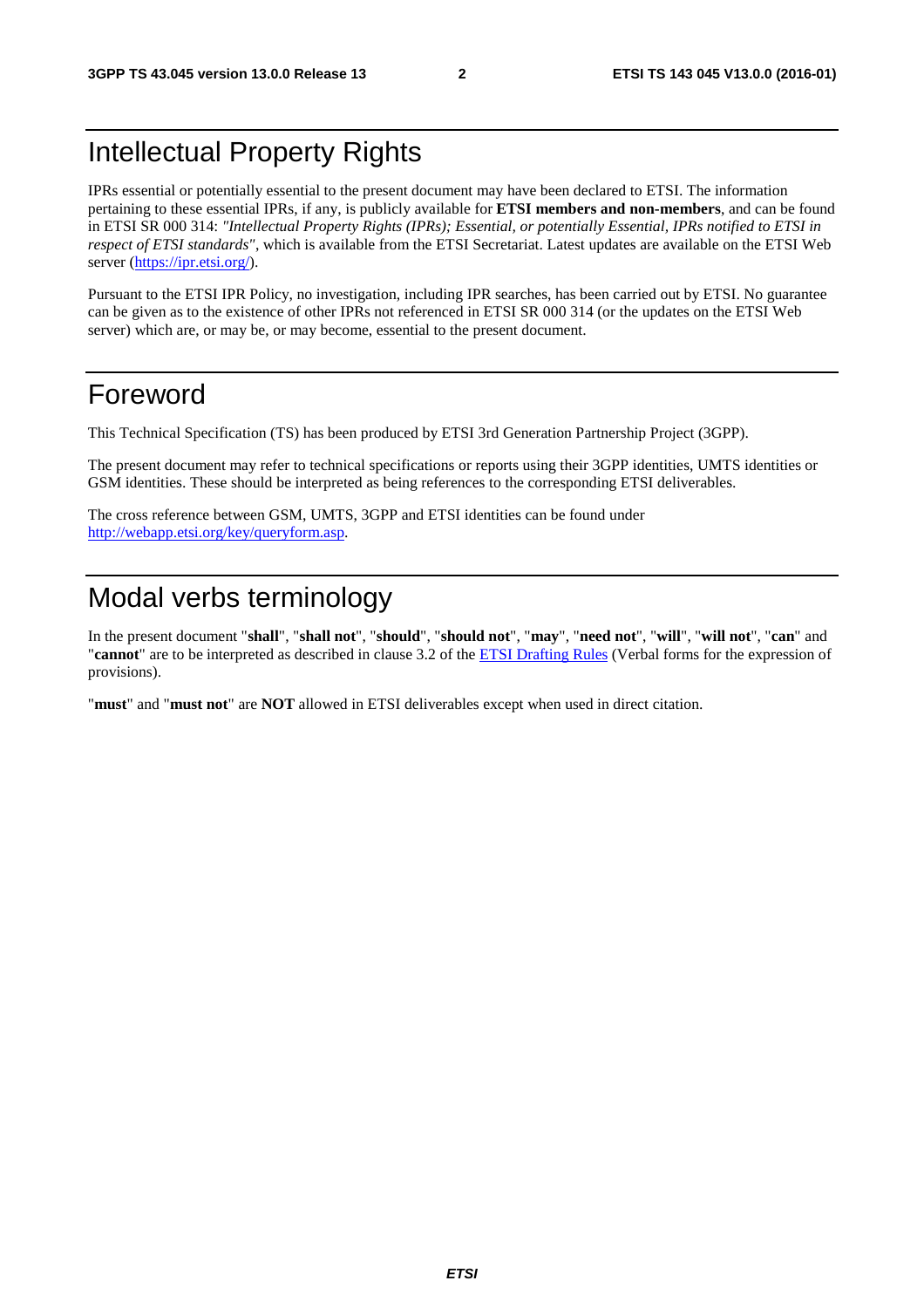$\mathbf{3}$ 

## Contents

| $\boldsymbol{0}$   |  |  |  |  |  |
|--------------------|--|--|--|--|--|
| 0.1                |  |  |  |  |  |
| 0.2                |  |  |  |  |  |
| 1                  |  |  |  |  |  |
| $\overline{2}$     |  |  |  |  |  |
| 3                  |  |  |  |  |  |
| 3.1                |  |  |  |  |  |
| 3.2                |  |  |  |  |  |
| 4                  |  |  |  |  |  |
| 4.1                |  |  |  |  |  |
| 4.2                |  |  |  |  |  |
| 4.2.1              |  |  |  |  |  |
| 4.2.1.1            |  |  |  |  |  |
| 4.2.2              |  |  |  |  |  |
| 4.2.3              |  |  |  |  |  |
| 4.2.3.1<br>4.2.3.2 |  |  |  |  |  |
| 4.2.3.3            |  |  |  |  |  |
| 4.2.3.4            |  |  |  |  |  |
| 4.2.3.5            |  |  |  |  |  |
| 4.2.4              |  |  |  |  |  |
| 4.3                |  |  |  |  |  |
| 4.3.1              |  |  |  |  |  |
| 4.3.2              |  |  |  |  |  |
| 5                  |  |  |  |  |  |
| 5.1                |  |  |  |  |  |
| 5.2                |  |  |  |  |  |
| 5.2.1              |  |  |  |  |  |
| 5.2.2              |  |  |  |  |  |
| 5.2.2.1            |  |  |  |  |  |
| 5.2.3              |  |  |  |  |  |
| 5.2.3.1            |  |  |  |  |  |
| 5.2.3.2            |  |  |  |  |  |
| 5.2.3.3            |  |  |  |  |  |
| 5.2.3.4            |  |  |  |  |  |
| 5.2.3.5<br>5.2.4   |  |  |  |  |  |
| 5.2.5              |  |  |  |  |  |
| 5.2.6              |  |  |  |  |  |
| 5.2.7              |  |  |  |  |  |
| 5.3                |  |  |  |  |  |
| 5.3.1              |  |  |  |  |  |
| 5.3.2              |  |  |  |  |  |
| 5.3.3              |  |  |  |  |  |
|                    |  |  |  |  |  |
| 6<br>6.1           |  |  |  |  |  |
| 6.2                |  |  |  |  |  |
|                    |  |  |  |  |  |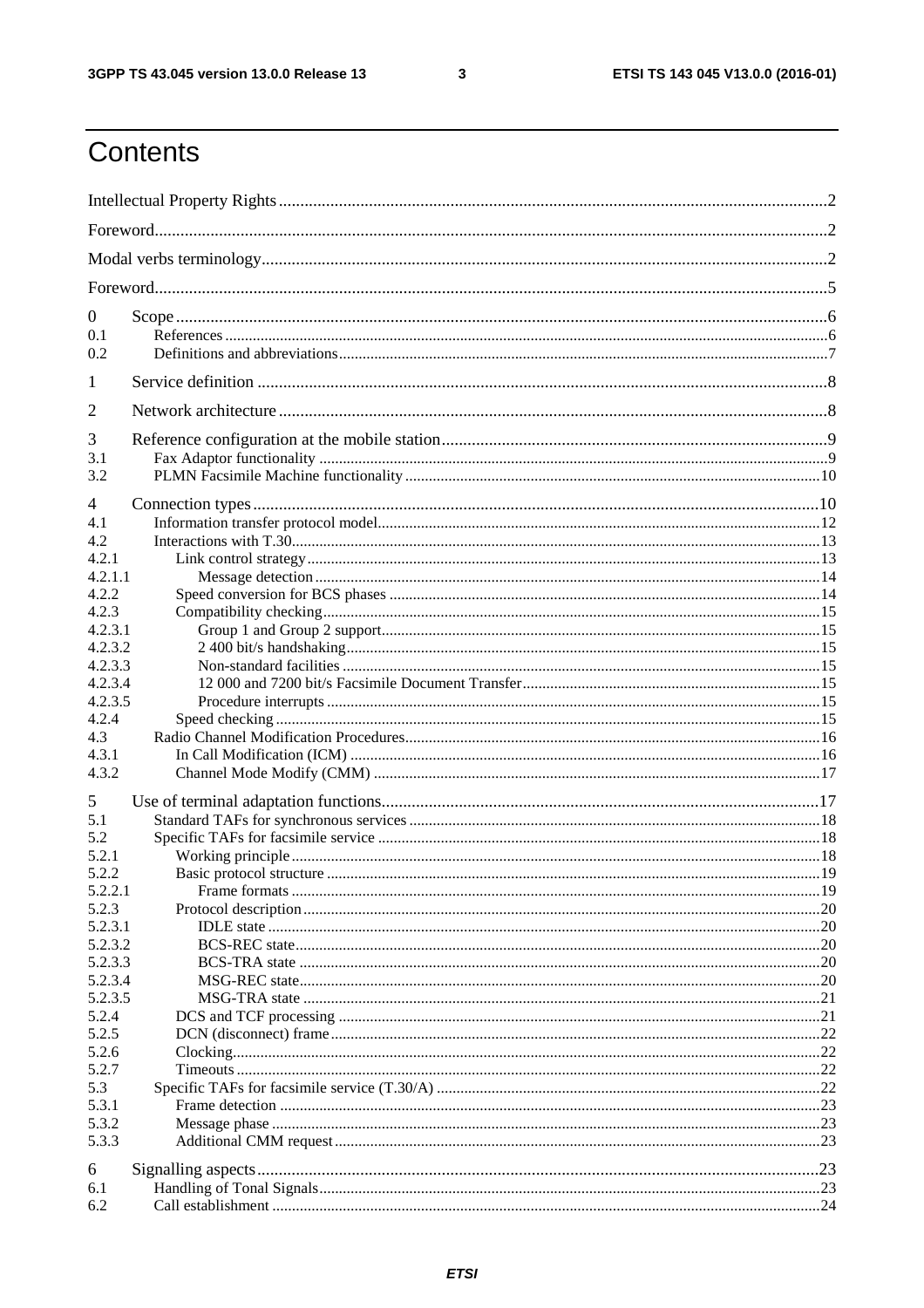$\overline{\mathbf{4}}$ 

| 6.2.1          |                                 |  |  |  |  |
|----------------|---------------------------------|--|--|--|--|
| 6.2.2          |                                 |  |  |  |  |
| 6.2.3          |                                 |  |  |  |  |
| 6.2.4          |                                 |  |  |  |  |
| 6.2.5          |                                 |  |  |  |  |
| 6.3            |                                 |  |  |  |  |
| 7 <sup>7</sup> |                                 |  |  |  |  |
| 7.1            |                                 |  |  |  |  |
| 7.2            |                                 |  |  |  |  |
|                | <b>Annex I</b> (informative):   |  |  |  |  |
|                | <b>Annex II (informative):</b>  |  |  |  |  |
|                | <b>Annex III (informative):</b> |  |  |  |  |
|                |                                 |  |  |  |  |
|                |                                 |  |  |  |  |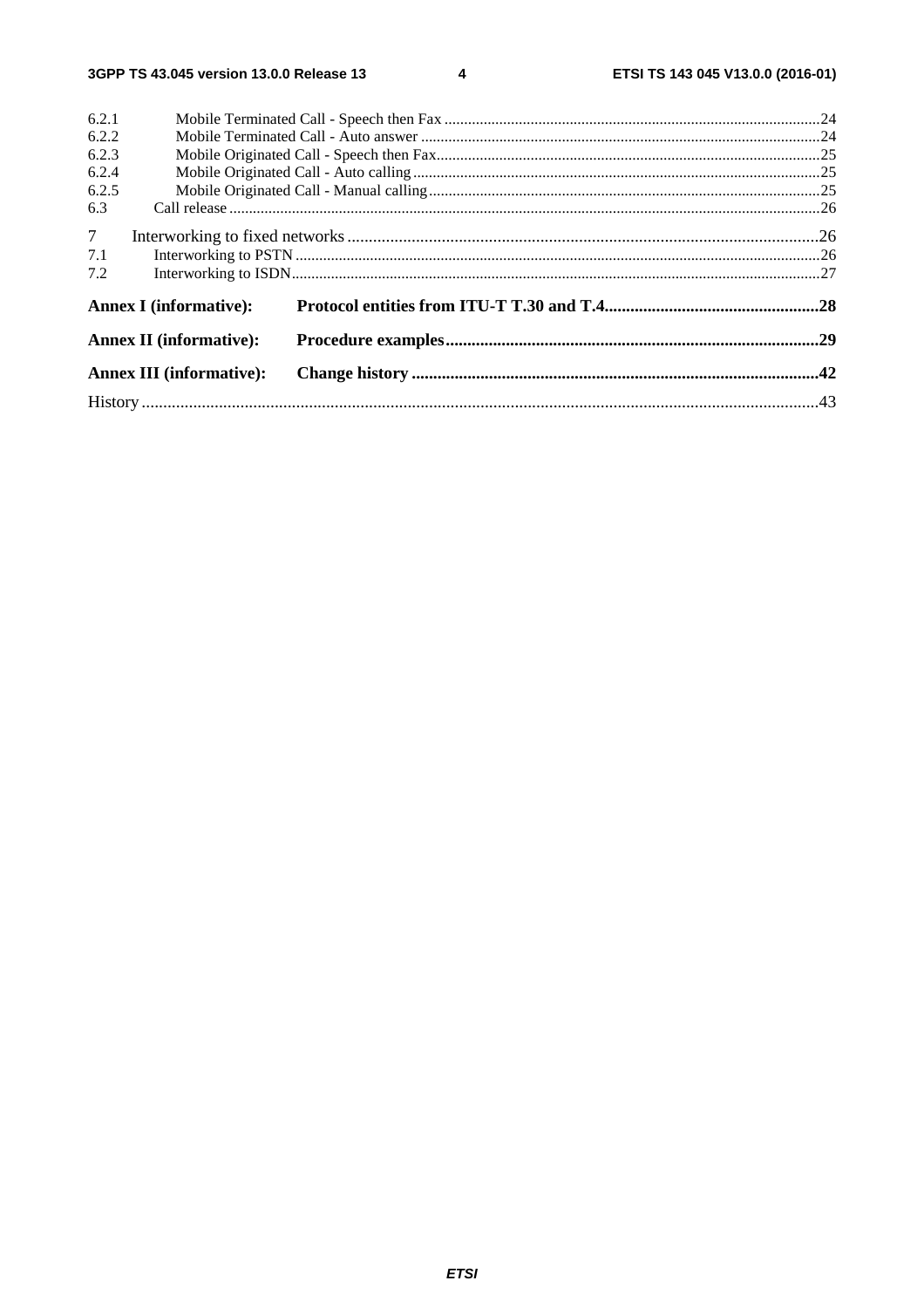## Foreword

This Technical Specification has been produced by the 3<sup>rd</sup> Generation Partnership Project (3GPP).

The contents of the present document are subject to continuing work within the TSG and may change following formal TSG approval. Should the TSG modify the contents of the present document, it will be re-released by the TSG with an identifying change of release date and an increase in version number as follows:

Version x.y.z

where:

- x the first digit:
	- 1 presented to TSG for information;
	- 2 presented to TSG for approval;
	- 3 or greater indicates TSG approved document under change control.
- y the second digit is incremented for all changes of substance, i.e. technical enhancements, corrections, updates, etc.
- z the third digit is incremented when editorial only changes have been incorporated in the document.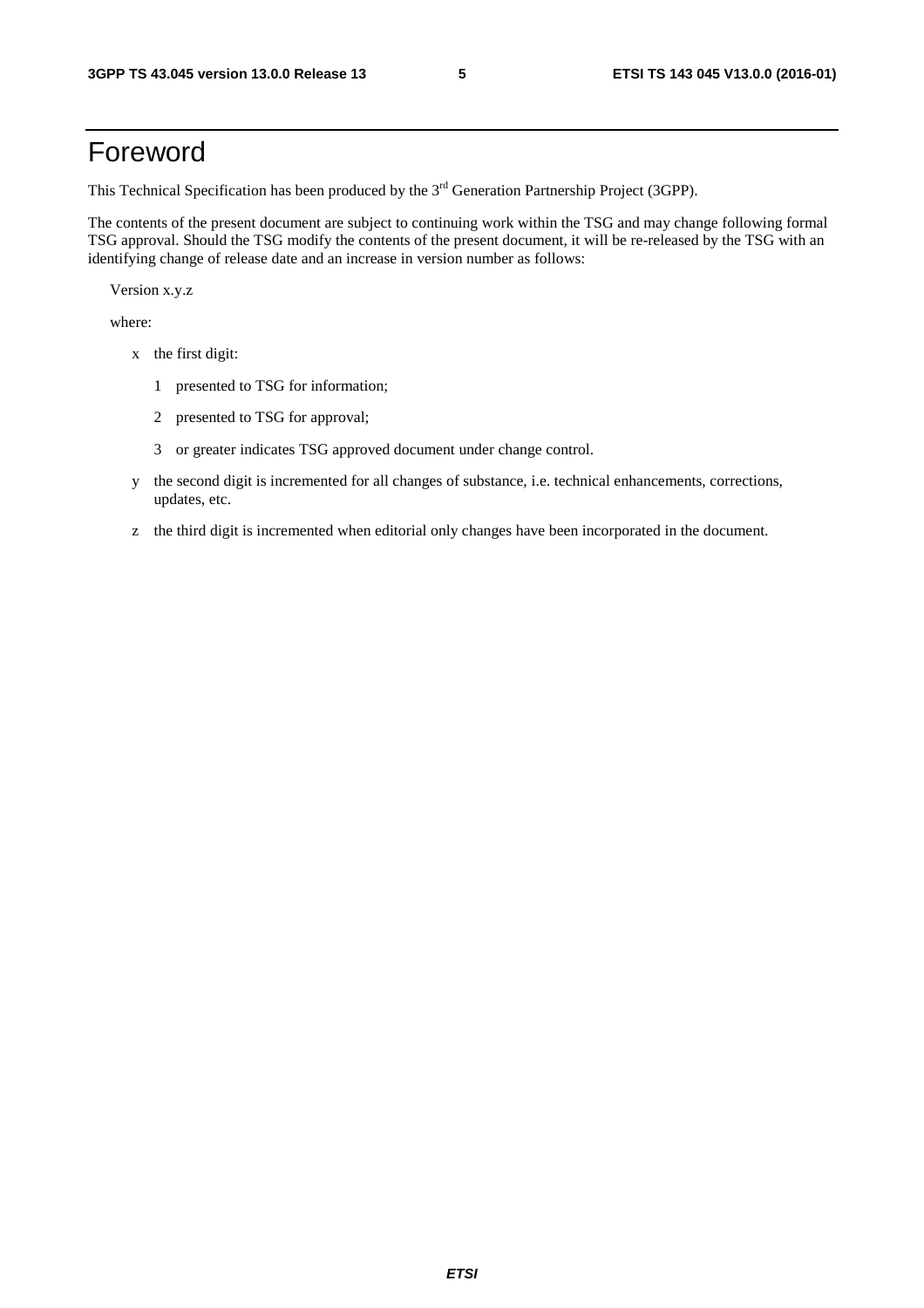## 0 Scope

The present document deals with the procedures allowing the technical realization of the Group 3 facsimile Service within the A/Gb mode PLMN using transparent Network support, according to the definition of Teleservice 61 and 62 specified in the 3GPP TS 22.003 [2].

## 0.1 References

The following documents contain provisions which, through reference in this text, constitute provisions of the present document.

- References are either specific (identified by date of publication, edition number, version number, etc.) or non-specific.
- For a specific reference, subsequent revisions do not apply.
- For a non-specific reference, the latest version applies. In the case of a reference to a 3GPP document (including a GSM document), a non-specific reference implicitly refers to the latest version of that document in the same Release as the present document.
- [1] Void.
- [2] 3GPP TS 22.003: " Teleservices supported by a GSM Public Land Mobile Network (PLMN)".
- [3] 3GPP TS 22.034: 'High Speed Circuit Switched Data (HSCSD) Stage1'.
- [4] 3GPP TS 43.010: " GSM Public Land Mobile Network (PLMN) connection types".
- [5] 3GPP TS 23.034: " High Speed Circuit Switched Data (HSCSD) Stage2.
- [6] 3GPP TS 04.02: " GSM Public Land Mobile Network (PLMN) access reference configuration".
- [7] 3GPP TS 04.08: " Mobile radio interface layer 3 specification".
- [8] 3GPP TS 44.021: " Rate adaption on the Mobile Station Base Station System (MS BSS) interface".
- [9] 3GPP TS 27.001: " General on Terminal Adaptation Functions (TAF) for Mobile Stations (MS)".
- [10] 3GPP TS 27.003: " Terminal Adaptation Functions (TAF) for services using synchronous bearer capabilities".
- [11] 3GPP TS 29.007: " General requirements on interworking between the Public Land Mobile Network (PLMN) and the Integrated Services Digital Network (ISDN) or Public Switched Telephone Network (PSTN)".
- [12] ITU-T Recommendation T.35: "Procedure for the allocation of ITU-T members' codes".
- [13] ITU-T Recommendation F.160 Fascicle II.5: "General operational provision for the international public facsimile".
- [14] ITU-T Recommendation T.4 Fascicle VII.3: "Standardization of group 3 facsimile apparatus for document transmission".
- [15] ITU-T Recommendation T.30 Fascicle VII.3: "Procedures for document facsimile transmission in the general switched telephone network".
- [16] ITU-T Recommendation V.21 Fascicle VIII.l: "300 bits per second duplex modem standardized for use in the general switched telephone network".
- [17] ITU-T Recommendation V.24 Fascicle VIII.l: "List of definitions for interchange circuits between data terminal equipment (DTE) and data circuit-terminating equipment (DCE)".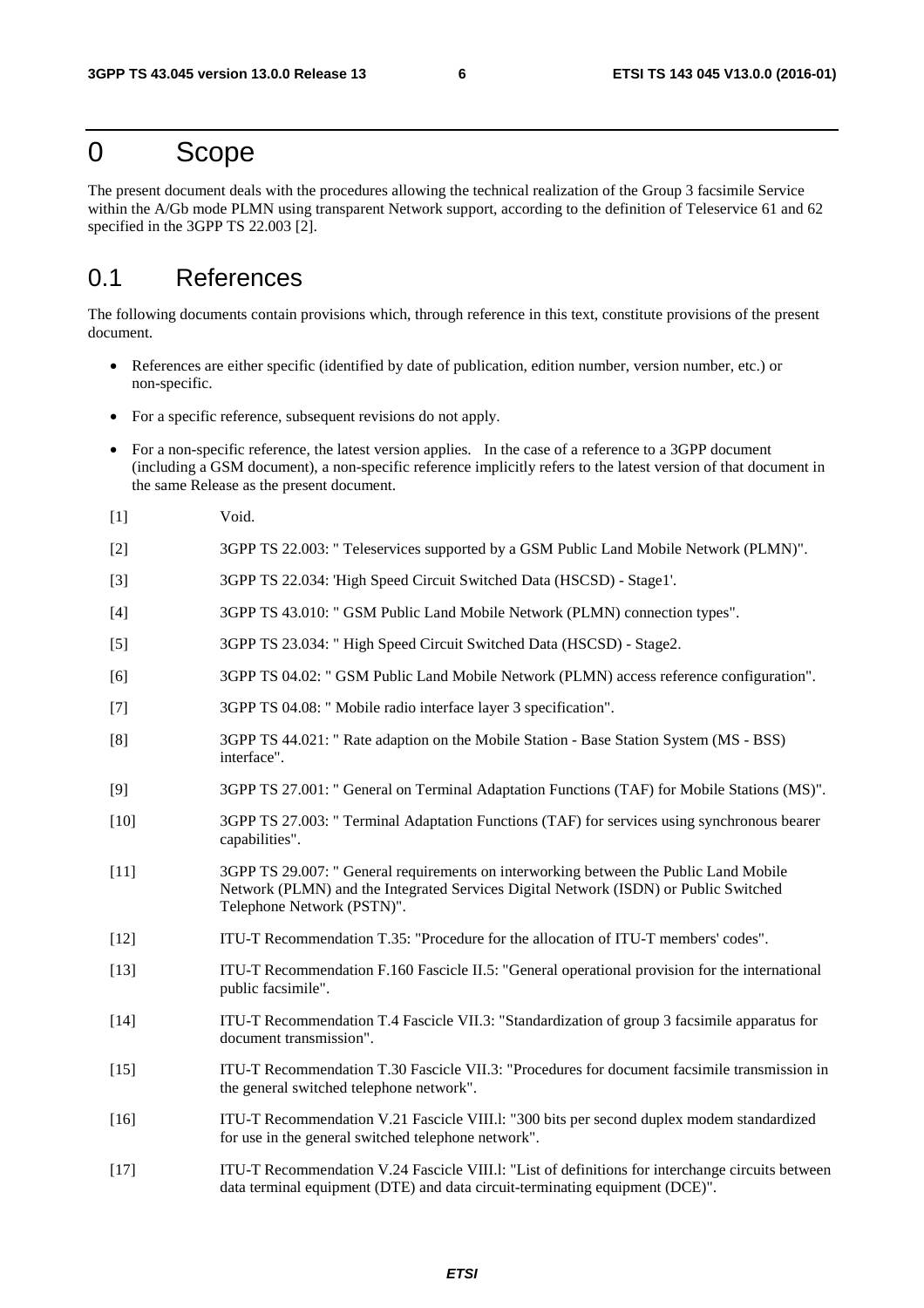| $[18]$             | ITU-T Recommendation V.25bis Fascicle VIII.1: "Automatic calling and/or answering equipment<br>on the general switched telephone network (GSTN) using the 100-series interchange circuits".                      |
|--------------------|------------------------------------------------------------------------------------------------------------------------------------------------------------------------------------------------------------------|
| $[19]$             | ITU-T Recommendation V.27ter Fascicle VIII.1: "4 800/2 400 bits per second modem<br>standardized for use in the general switched telephone network".                                                             |
| $\lceil 20 \rceil$ | ITU-T Recommendation V.29 Fascicle VIII.1: "9 600 bits per second modem standardized for use<br>on point-to-point 4-wire leased telephone-type circuits".                                                        |
| [21]               | ITU-T Recommendation V.33 Fascicle VIII.1: "14 400 bits per second modem standardized for use<br>on point-to-point 4-wire leased telephone-type circuits".                                                       |
| [22]               | ITU-T Recommendation X.300 Fascicle VIII.6: "General principles for interworking between<br>public networks, and between public networks and other networks for the provision of data<br>transmission services". |
| [23]               | ITU-T Recommendation V.17: "A 2-wire modem for facsimile applications with rates up to 14<br>$400 \text{ bit/s}$ ".                                                                                              |

[24] 3GPP TS 21.905: " Vocabulary for 3GPP Specifications "

## 0.2 Definitions and abbreviations

In addition to those below, abbreviations used in the present document are listed in 3GPP TR 21.905 [1].

| <b>BCS</b>    | Binary Coded Signalling phase of Facsimile transmission as per ITU-T T.30 |
|---------------|---------------------------------------------------------------------------|
| CT105         | Interchange Circuit 105 as per ITU-T V.24                                 |
| CT106         | Interchange Circuit 106 as per ITU-T V.24                                 |
| CT107         | Interchange Circuit 107 as per ITU-T V.24                                 |
| CT108.2       | Interchange Circuit 108/2 as per ITU-T V.24                               |
| CT109         | Interchange Circuit 109 as per ITU-T V.24                                 |
| CT114         | Interchange Circuit 114 as per ITU-T V.24                                 |
| CT115         | Interchange Circuit 115 as per ITU-T V.24                                 |
| FA/MT         | The Fax Adaptor specifically located at MT side                           |
| <b>FA/IWF</b> | The Fax Adaptor specifically located at IWF side                          |
| MSG           | Message phase of Facsimile transmission as per ITU-T T.30                 |

All protocol entities from ITU-T Facsimile Recommendations (T.4 and T.30) apply; in the present document they are referenced to in the same way as in the above ITU-T Recommendations (see also annex I to the present document).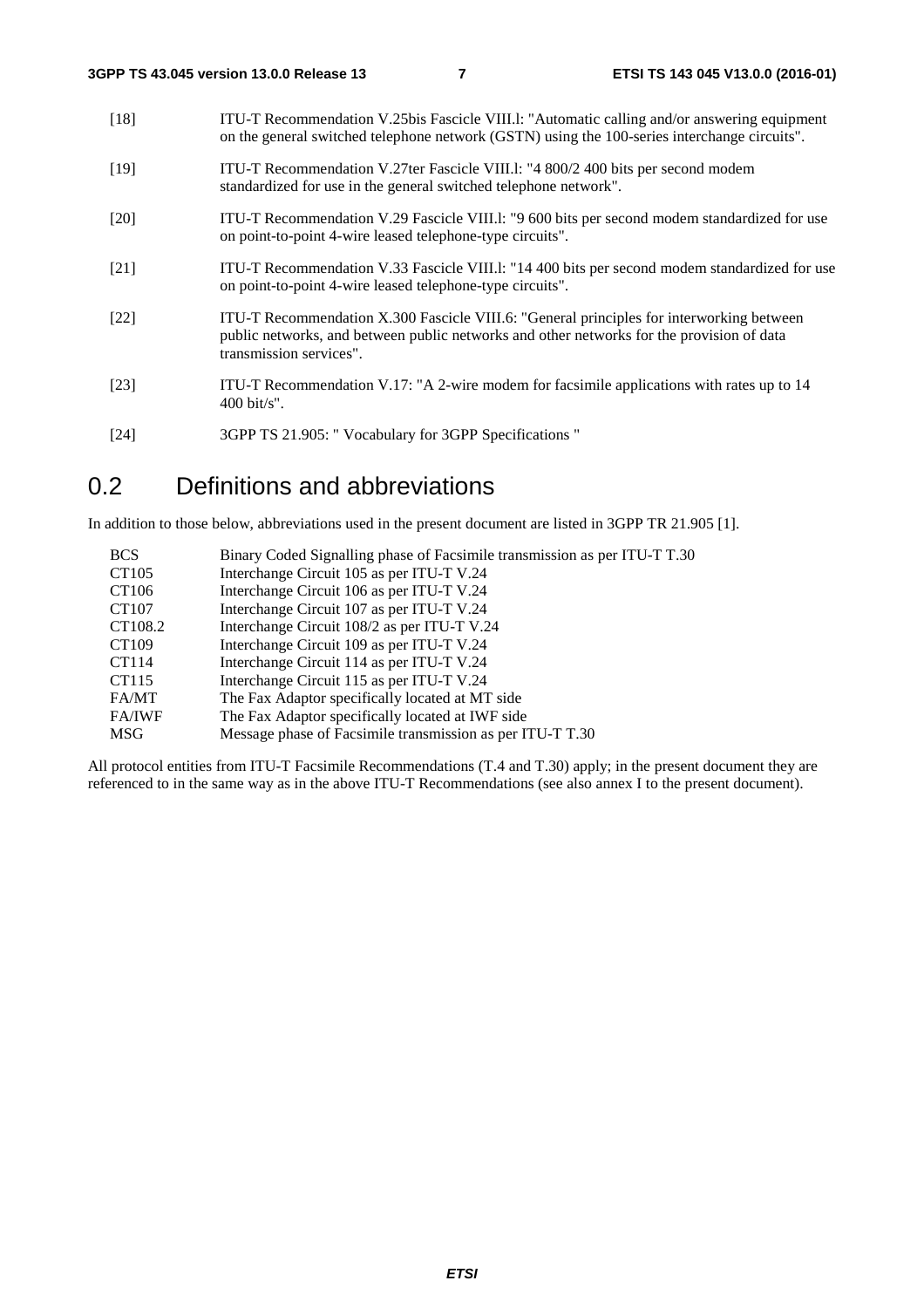## 1 Service definition

The fixed network Group 3 Facsimile service, as basically defined in ITU-T Recommendation F.160, is an international telematic service for ISO A4 document transmission between two facsimile stations.

The service specification is comprised of two parts: the control protocol described in ITU-T Recommendation T.30, and the document transmission coding described in ITU-T Recommendation T.4.

The facsimile Teleservice is intended to allow facsimile connections between group 3 apparatus using:

- a PLMN as a stand alone facility, for mobile to mobile communication;
- a PLMN to gain access to fixed networks PSTN and ISDN, for mobile to/from land communication.

For this Teleservice, the document coding is as ITU-T Recommendation T.4 with no modifications. The protocol used is ITU-T Recommendation T.30 modified within the PLMN as detailed in the present document.

The interworking between different networks is based on ITU-T Recommendation X.300.

The particular features of this Teleservice are:

- it uses point-point communication;
- the information transfer capability is dual "Speech"/"Group 3 Facsimile" for Teleservice 61 and "Group 3 Facsimile" only for Teleservice 62;
- both mobile originated and terminated calls are supported;
- the information transfer mode is circuit, duplex, synchronous and symmetric;
- different end-to-end transfer rates are used within the same call to take advantage of the better radio path error rate;
- use of a standard synchronous terminal adaptation function (as per 3GPP TS 27.003) within the MS.

## 2 Network architecture

The network architecture applicable to this Teleservice is shown in figure 1/43.045, below.



**Figure 1/43.045: Network architecture** 

This shows the case of mobile to fixed network interworking. For mobile to mobile calls, there would effectively be a loop back within the PLMN, using two IWFs.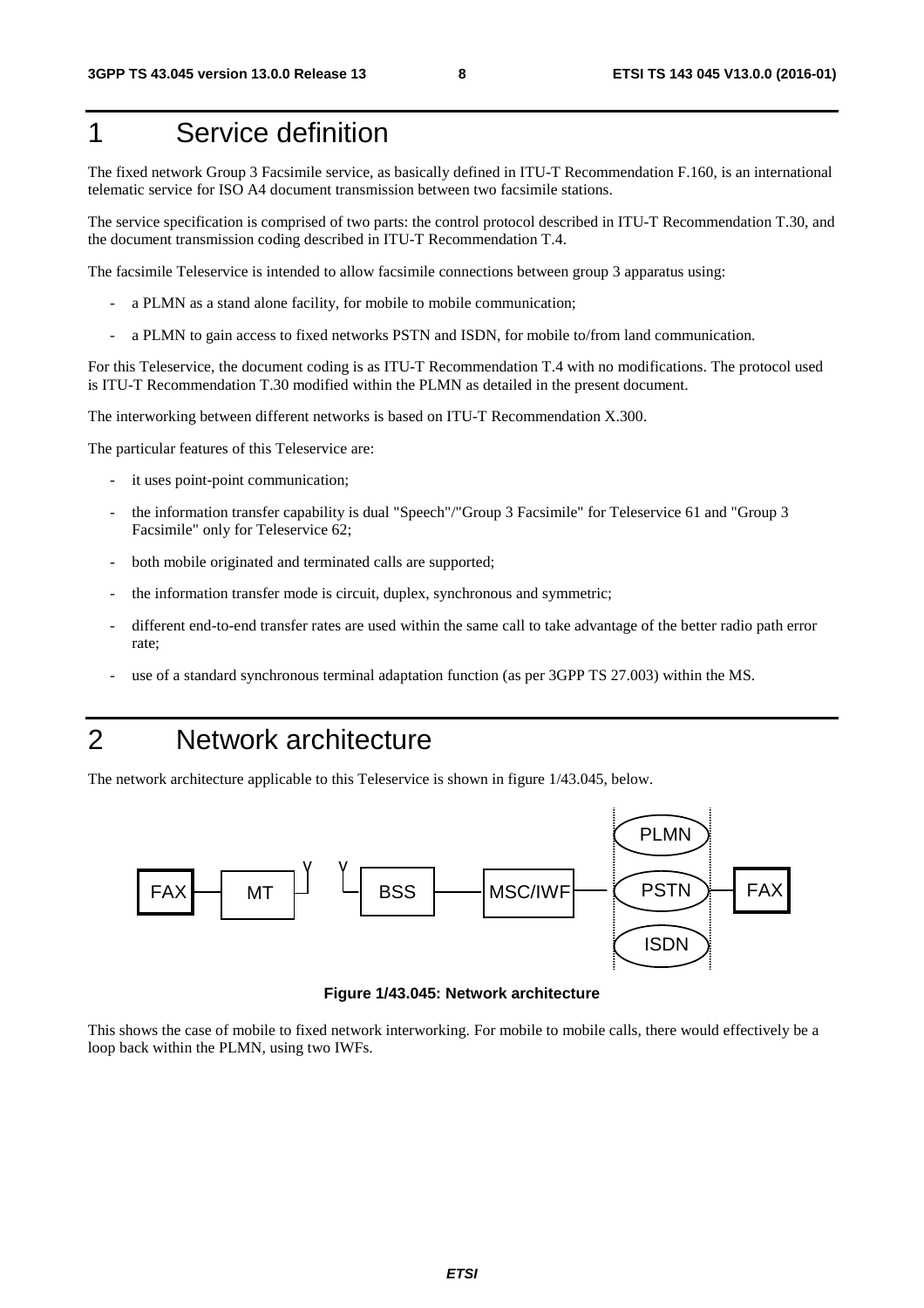## 3 Reference configuration at the mobile station

The mobile reference configurations described in this clause are defined as per 3GPP TS 24.002.



**Figure 2/43.045: Reference configurations** 

The Teleservice definition in 3GPP TS 22.003 regards the group 3 facsimile terminal as a 2-wire analogue terminated equipment. In order to connect this to the MT2 a separate "Fax Adaptor" device is necessary.

This configuration, shown in figure 2a/43.045, has to be considered as the standard configuration, so that all the existing Group 3 facsimile apparatus can be connected to the PLMN.

An alternative realization would be to combine a standard group 3 facsimile machine and the Fax Adaptor into a specially developed "PLMN facsimile machine", directly providing a digital output. Although such a device must appear to the MT2 as identical to the Fax Adaptor (i.e. with an identical interface and protocol), it would allow for a significantly smaller and simpler facsimile machine. This configuration is shown in figure 2d/43.045 and is regarded as a desirable alternative.

In addition of course, it is always possible to realize an MT0, as per figure 2f/43.045, where both the facsimile and mobile termination functions are considered to be part of one integrated unit.

The remaining configurations concern the use of an S interface and are considered as optional configurations. Their use is for further study.

The particular terminal adaptation functions used are those detailed in 3GPP TS 27.003 and the interface to the MT2 used is synchronous V.24 with an option for support of V.25bis procedures for autocalling and autoanswering.

## 3.1 Fax Adaptor functionality

The Fax Adaptor block, figure 3/43.045, is intended to specifically complement the Group 3 facsimile apparatus in order to be able to communicate over a PLMN.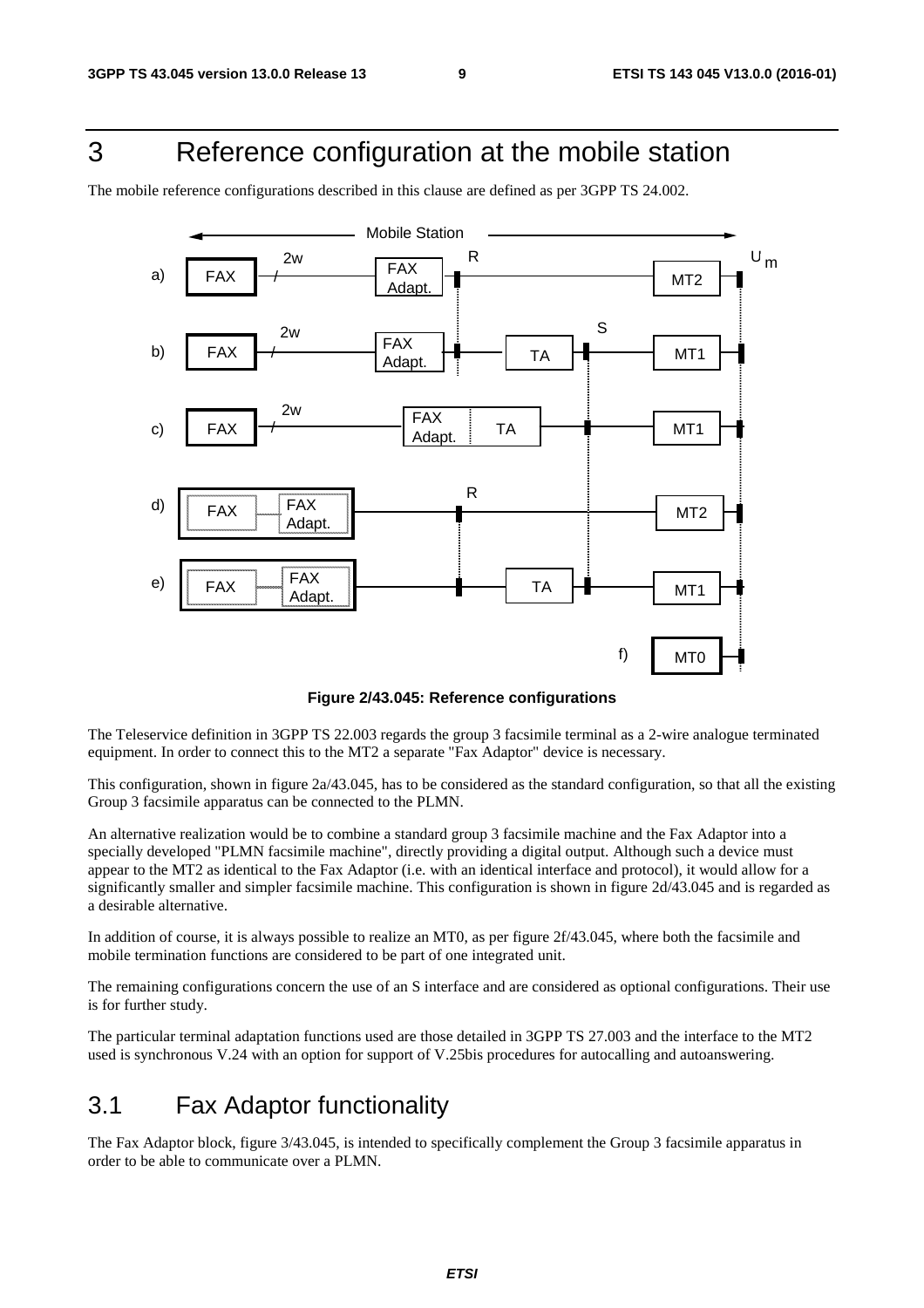

**Figure 3/43.045: Fax Adaptor scheme** 

Whether it has to be a function internal to the PLMN, or an external accessory associated with the Group 3 apparatus, is beyond the scope of the present document, and in any case, does not affect at all the working of the procedure as here described.

It can be functionally partitioned in two sections:

- an analogue section, dealing with:
	- the modulation and demodulation processes according to ITU-T Recommendation V.21, V.27ter, V.29 and V.17 as explained in T.4 and T.30;
	- handling of the signalling on the 2-wire path to the facsimile machine, including autocalling and autoanswer functions where necessary (see clause 6).
- a digital section, dealing with:
	- monitoring and where necessary, manipulation of the T.30 protocol as detailed in the rest of the present document;
	- overall control of the adaptor;
	- connection over the synchronous V.24 interface to the MT as described in 3GPP TS 27.003;
	- where necessary, autocalling and autoanswering functions according to V.25bis.

In the following this specification will reference the Fax Adaptor functionality, considering the most general case where it operates as a full-featured (see figure 3/43.045) separate block (see figure 2a/43.045), as this reference configuration is implicitly or explicitly exhaustive of all service related technical aspects.

## 3.2 PLMN Facsimile Machine functionality

The special PLMN facsimile machine shown in the MS configuration of figure 2d/43.045 has a similar functionality to the digital part of the Fax Adaptor, but without any of the analogue portions.

It appears over the V.24 interface as identical to the Fax Adaptor, i.e. the MT2 needs to have no knowledge of the particular configuration used.

When necessary this reference configuration, will be explicitly referenced to in the following; otherwise all technical aspects relevant to the configuration implicitly apply.

## 4 Connection types

Table 1/43.045 shows the connection elements attributes applicable to this Teleservice (note), adapted from 3GPP TS 43.010.

NOTE: Teleservice 61 includes both speech and data connection types, but Teleservice 62 only the data connection type.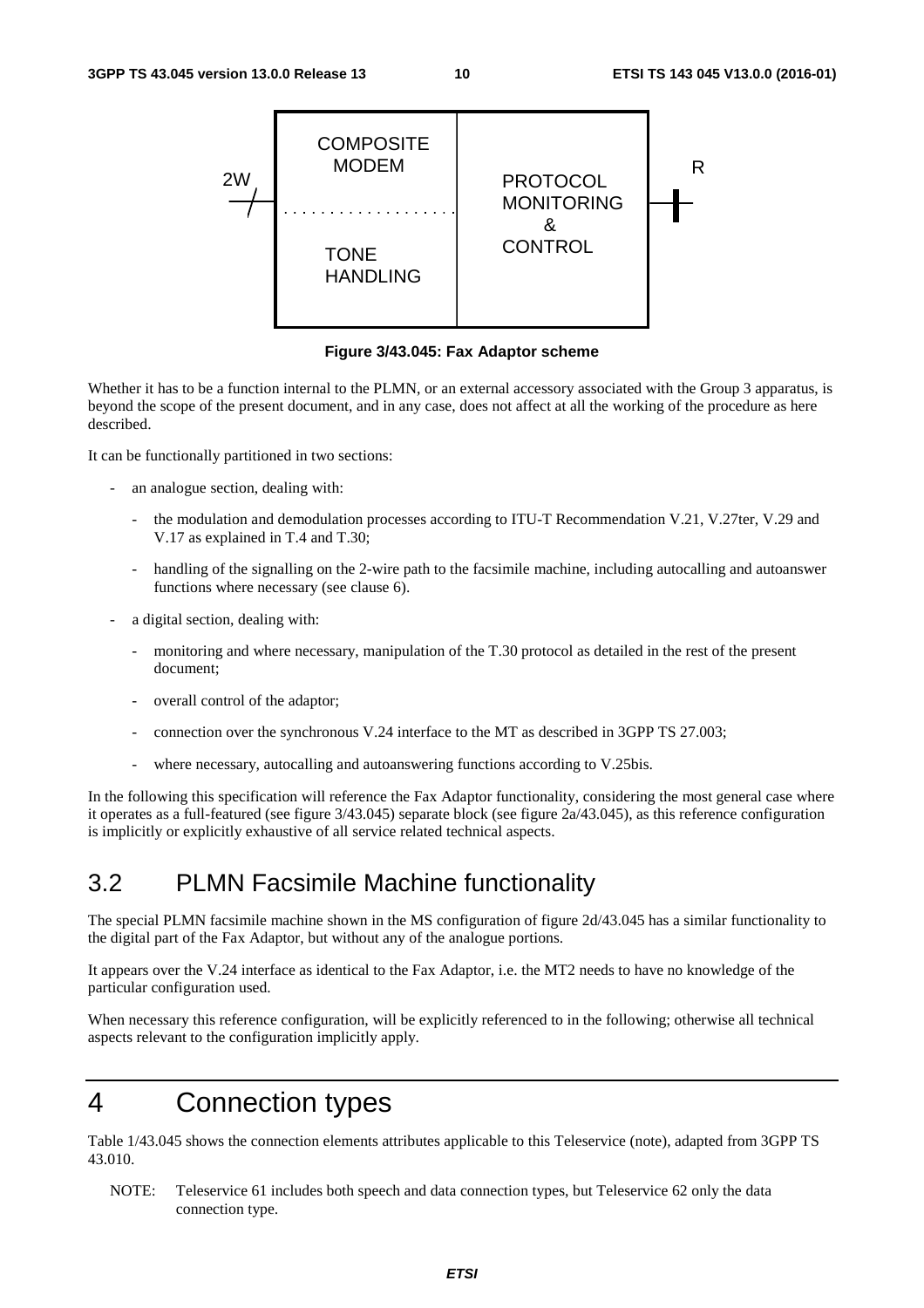| <b>Protocol type</b><br>of Figure 6 of TS<br>3GPP TS 43.010 | <b>Access to TAF</b><br>of the Mobile<br><b>Station</b> | Radio interface<br>connection element | Intermediate<br>rate<br>RA1 to RA2 | <b>BS-MSC/IWF</b><br>connection<br>element |
|-------------------------------------------------------------|---------------------------------------------------------|---------------------------------------|------------------------------------|--------------------------------------------|
| Model 6: Speech                                             |                                                         | Speech/GSM                            |                                    | IITU-T                                     |
|                                                             |                                                         |                                       |                                    | A-law                                      |
| Model 5:                                                    | C/D/S UDI                                               | C/D/S UDI                             | C/D/S UDI                          | C/D/S UDI                                  |
| Facsimile                                                   | $-14.4$ kbit/s                                          | - 14.5 kbit/s                         | $-16$ kbit/s                       | $-64$ kbit/s                               |
| Group 3                                                     | - 9.6 kbit/s                                            | - 12.0 kbit/s                         | $-16$ kbit/s                       | $-64$ kbit/s                               |
|                                                             | $-4.8$ kbit/s                                           | $-6.0$ kbit/s                         | 8 kbit/s                           | $-64$ kbit/s                               |
|                                                             | $-2.4$ kbit/s                                           | $-3.6$ kbit/s                         | 8 kbit/s                           | $-64$ kbit/s                               |
|                                                             | (note)                                                  |                                       |                                    |                                            |
| Model 5b                                                    | C/D/S UDI                                               | C/D/S UDI                             | C/D/S UDI                          | C/D/S UDI                                  |
| Facsimile                                                   | - 14.4 kbit/s                                           | 14,5 or 2X12 kbit/s                   | 16 or 2X16 kbit/s                  | $-64$ kbit/s                               |
| Group 3                                                     | $9.6$ kbit/s                                            | 12 or 2X6 kbit/s                      | 16 or 2X8 kbits                    | $-64$ kbit/s                               |
|                                                             | 4.8 kbit/s                                              | 6 kbit/s                              | 8 kbit/s                           | $-64$ kbit/s                               |
|                                                             | 2.4 kbit/s<br>Ξ.                                        | 6 kbits                               | 8 kbit/s                           | - 64 kbit/s                                |

#### **Table 1/43.045: Elements of connection types**

NOTE: The highest Access Rate actually supported in this teleservice will be consistent with the highest Access Rate of the Transparent Bearer Service provided by the Network Operator.

 $C =$  Circuit switched  $S =$  Synchronous

 $D = Full-duplex$   $UDI = Unrestricted Digital Information$ 

#### **Table 1a/43.045**

| Fax modem rates | No. of substreams | Radio i/f rate | <b>Intermediate Rate</b> | <b>Padding Scheme</b> |
|-----------------|-------------------|----------------|--------------------------|-----------------------|
| 14.4 kbit/s     |                   | $14.5$ kbit/s  | 16 kbit/s                |                       |
|                 |                   | 12 kbit/s      | 16 kbit/s                |                       |
| 12.0 kbit/s     |                   | $14.5$ kbit/s  | 16 kbit/s                | $FA(5D + S)$          |
|                 |                   | 12 kbit/s      | 16 kbit/s                | $FA(5D + S)$          |
| 9.6 kbit/s      |                   | 12 kbit/s      | 16 kbit/s                |                       |
|                 | 2                 | 6 kbit/s       | 8 kbit/s                 |                       |
| $7.2$ kbit/s    |                   | 12 kbit/s      | 16 kbit/s                | $FA(3D + S)$          |
|                 |                   | 6 kbit/s       | 8 kbit/s                 | $FA(3D + S)$          |
| 4.8 kbit/s      |                   | 6 kbit/s       | 8 kbit/s                 |                       |
| $2.4$ kbit/s    |                   | 6 kbit/s       | 8 kbit/s                 |                       |

 $FA =$  Padding is performed in the  $FA$ 

 $(nD + mS)$  means that m SYNC frames will be added every n"th DATA frame

The MS must support the combinations in table 1a/43.045, restricted to what has been negotiated between the MS and the network.

All transitions from one combination in table 1a/43.045 to another combination in the same table, must be supported by the MS, as long as the fax modem rate is kept constant or the transition of fax modem rate is performed in steps of 2,4 kbit/s.

The figure 4/43.045 shows the scheme of a typical PLMN connection for this Teleservice, considering respectively R and S access at Network Termination.

To grant full support to the ITU-T Recommendation T.30, requiring different transmission speeds, the following strategy shall be implemented:

- PLMN provides for four Access Rates only, that is 14 400 bits/s, 9600 bit/s, 4800 bit/s, 2400 bit/s;
- radio channel modification procedures are used for switching between Speech phase and facsimile phase, as well as to select the suitable Access Rate (14 400,9600/4800/2400 bit/s) within the facsimile phase, as resulting from the preliminary end-to-end negotiation between the terminals;
- to transport Binary Coded Signalling (BCS) requiring a synchronous 300 bit/s bit-rate, speed conversion will be used at both the PLMN ends.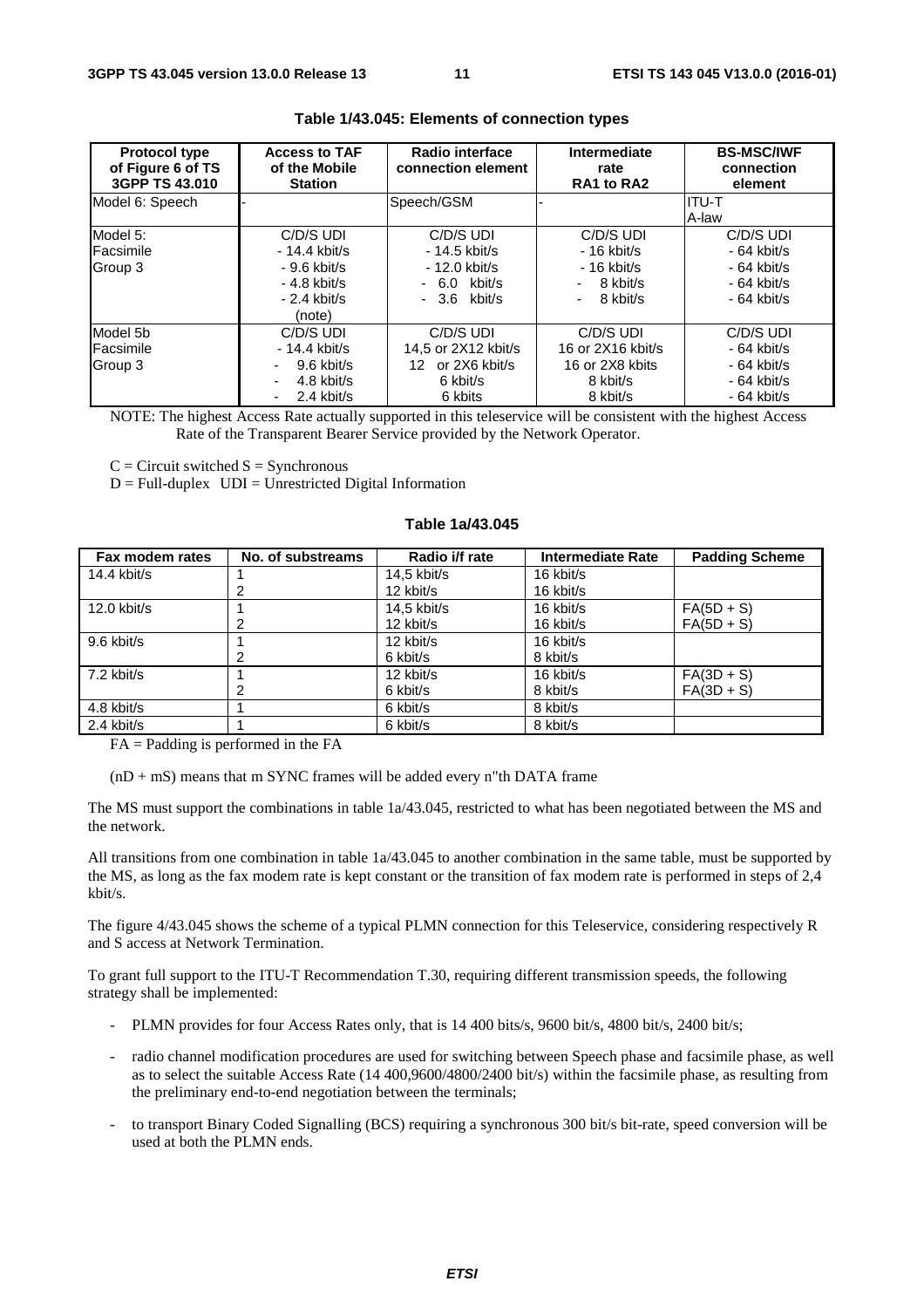

**Figure 4b/43.045: Optional Teleservice connection (F.F.S)** 

## 4.1 Information transfer protocol model

The Figure 5/43.045 depicts the conceptual protocol model for this Teleservice, deduced from model 5 and 5b of Figure 6/43.010.

The main point to be underlined is that all the protocol modules specific for this Teleservice are confined in the Fax Adaptation functions at both the MT and IWF ends. Note that model 5b of figure 6/43.010 details the placing of the splitting and combiner function for multislot configurations.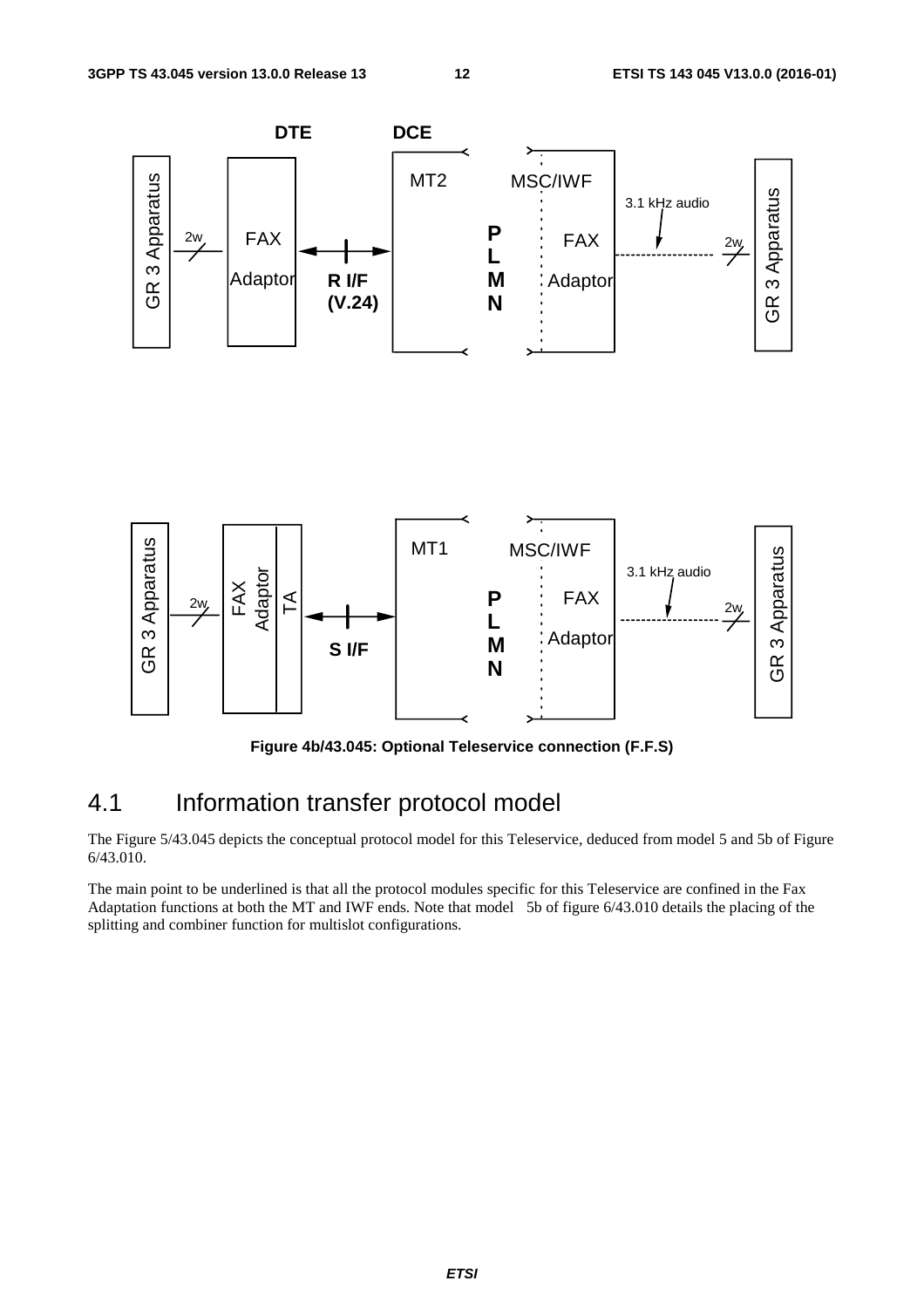

**Figure 5/43.045: Information transfer protocol model** 

## 4.2 Interactions with T.30

The philosophy of this specification is to allow the T.30 protocol to pass transparently wherever possible, through the Fax Adaptors at both ends of the PLMN channel. Manipulations are only made to the protocol where necessary to overcome problems resulting from the differences between the PSTN and the PLMN system. Basically, these problems fall into four categories:

- supporting facsimile on a digital connection type;
- bit errors during transfer of BCS frames:
- the need to change speed to reduce the impact of bit errors during transfer of Fax encoded Messages;
- inability to support some features of T.30.

### 4.2.1 Link control strategy

Though the T.30 procedure is plain half-duplex, between the FAs at both the PLMN ends a full-duplex mode connection will be established. Information transfer is structured in fixed length blocks, carrying either data received from the local modem, or idle synchronization patterns.

Establishment, maintenance and release of the data circuit is performed autonomously by each FA, by properly handling the physical interface to its local modem.

Due to the rigid timeout constrains in T.30 protocol procedure, which will be actually concatenated to the procedure defined here for the PLMN connection part, a strictly forwardonly approach is adopted for data link control; that is no retransmission means are explicitly introduced to recover corrupted information blocks.

Although in the majority of cases the T.30 protocol can take care of lost frames and easily recover, there are some particularly critical points where two consecutive segments in the procedure, without any interposed acknowledgement, require different transmission speeds (BCS speed/Message speed).

In these cases, to grant that a correct change-over from one modem type to another takes place at both the PLMN ends, some additional protection is necessary in the PLMN environment. This protection, actually at the beginning and at the end of the Fax page transmission, is given by means of a confirmation mechanism, whereby the originating FA waits while transmitting a fixed pattern until an explicit acknowledgement is received from the terminating FA. In these cases an interruption of the normal T.30 information flow may eventually result.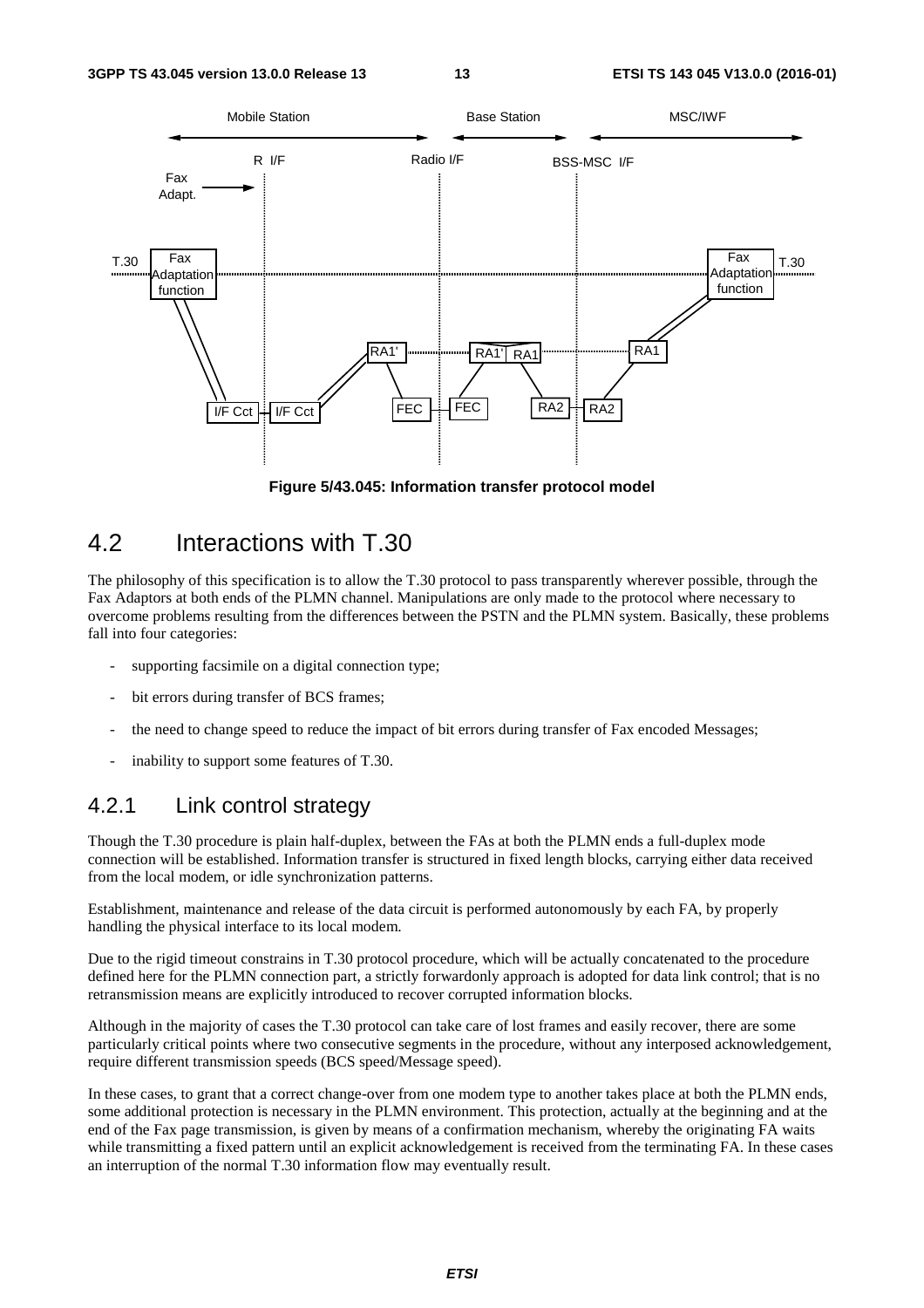Aiming at minimizing any possible delay in the end-to-end transmission between the two facsimile apparatuses, the FAs will pass on information without error control of the message integrity (note). To this regard, however, it is worth underlining that an essential requirement in this procedure is the detection of some key messages exchanged between the terminals, carrying basic control information. Hence, in parallel to the primary information passing process, a continuous monitoring of the information flowing across the FA is necessary, to detect these messages, fully checked in their logical integrity.

NOTE: All V.21 modems in the FAs shall use the faster response time provided by ITU-T Rec. V.21 (see table 2/V.21) for OFF to ON transition of CT109 and CT106.

In addition, as detailed below, some fields in some frames may need to be changed.

### 4.2.1.1 Message detection

While in BCS, the following frames have to be detected:

- DIS/DTC, to monitor all operational parameters proposed to the sender terminal by the receiver terminal;
- DCS, to realize (see table  $2/T.30$ ) the actual message transmission speed accepted by the sender terminal and the relevant message transfer direction;
- NSF, to inhibit Non-Standard Facilities, if explicitly required by the user Fax Adaptor configuration;
- DCN, to initiate the Call release procedure.

During the Message phase (C phase of T.30) a single bit pattern has to be detected, the EOL character, a unique codeword that can never be found within a valid line of Fax coded Data (see ITU-T Recommendation T.4, subclause 4.1.2), and therefore used to control the buffer level in each FA, as detailed in the following subclause 5.2.6.

### 4.2.2 Speed conversion for BCS phases

Given the signalling load caused by the Channel Mode Modify procedure, rather than changing the radio channel speed to 300 bit/s to carry the BCS frames, a speed conversion mechanism is exploited at both the PLMN ends, allowing to maintain the Channel rate of the Message phase (14 400/9600/4800/2400 bit/s) during BCS phases.

A speed conversion factor can be defined as:

Fax Message speed (14 400 or 9600 or 4800 or 2400 bit/s)

Standard BCS speed (300 bit/s)

which will assume the value 8 or 16 or 32 or 48, depending on the actual Message speed negotiated between the terminals.

On the basis of the above speed conversion factor, in the originating FA up-conversion to Message speed will be performed according to the repetition algorithm specified in subclause 5.2.3.2.

In the terminating FA, down-conversion to the BCS speed will require a decimation algorithm (see subclause 5.2.3.3); this algorithm is assumed implementation dependent, and hence its actual definition is beyond the scope of the present document.

As the actual Access Rate over the GSM-TCH may change throughout the Call, speed conversion factor needs to be updated in both FAs.

The FA/IWF will update this value upon successful completion of a CMM procedure (see subclause 4.3.2).

The FA/MT which does not have direct access to the PLMN signalling channel (except for MT0 configuration), shall estimate the actual Access Rate established over the GSM-TCH from the effective Access Rate of the MT data interface (or any other means in case of MT0); this check shall be performed whenever a BCS frame is sent towards the Radio path after which a change for GSM-TCH Access Rate may be expected (e.g., DIS and DCS frames for Normal Fax mode, PPR and CTC frames for Error Correction Mode).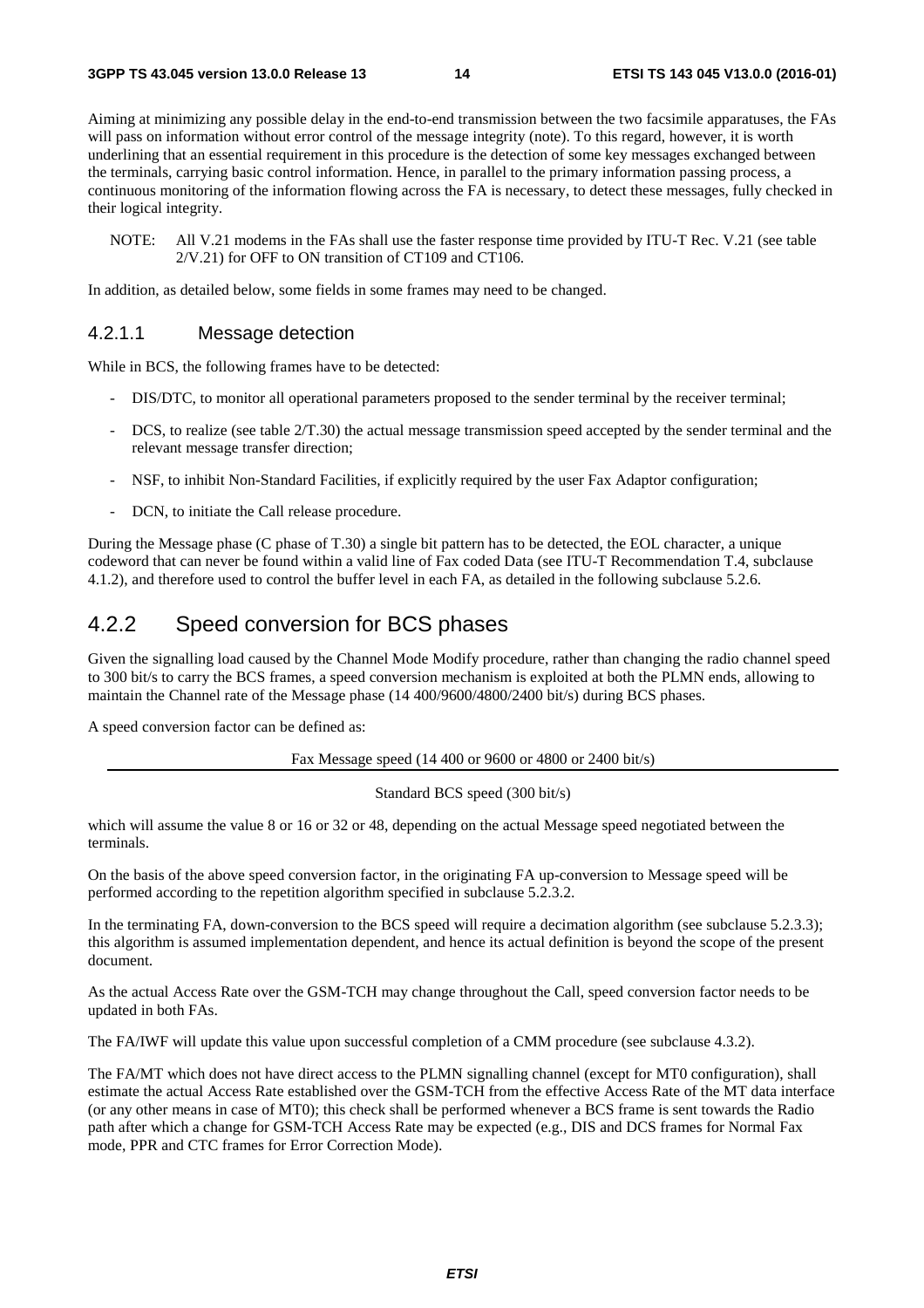## 4.2.3 Compatibility checking

Some features of T.30 cannot be supported in the PLMN environment. Fax Adaptation function is in charge of dealing with such compatibility checking.

### 4.2.3.1 Group 1 and Group 2 support

Group 1 and Group 2 equipments are not supported by the Teleservice as described in the present document.

To this purpose, any tonal signalling specific to the above kind of Fax apparatus will be ignored by the Fax adaptation function at MS and IWF.

### 4.2.3.2 2 400 bit/s handshaking

Only standard 300 bit/s Binary Coded Signalling is supported. To this purpose the FA will ignore this capability within the B segment of T.30 procedure, looking for DIS frame, by default, from V.21 modem only.

### 4.2.3.3 Non-standard facilities

Non-standard facilities are supported in so far they are not in conflict with the standard procedure described in the present document. All the relevant BCS frames are passed end-to-end, unless an explicit deletion is required by the user (e.g. by a specific input at the Fax Adaptor associated with the MS). In this case, upon detection (see subclause 4.2.1.1) of the NSF frame identifier (the Facsimile Control Field octet according to T.30 terminology), the whole HDLC frame shall be stripped and replaced by a PLMN specific NSF frame, containing a Country Code and a unique identification of the FA manufacturer, encoded as per ITU-T T.35 and according to national regulations; the Information field of this NSF frame shall have a maximum length of 6 octets, and shall not require any specific functionality in the PLMN.

### 4.2.3.4 12 000 and 7200 bit/s Facsimile Document Transfer

End-to-end transfer of T.4 information at 12 000 and 7 200 bit/s can be supported, even if this Bearer Service is not provided by a PLMN.

To this purpose a 14 400 bit/s or 9 600 bit/s Access Rate shall be used in the PLMN, by exploiting only part of the available bandwidth. The originating FA will add padding information to data received from the MSG modem, before transmission over the GSM-TCH; the terminating FA will remove the same information to restore the net 12 000 or 7 200 bit/s continuous data stream to be transmitted over its local MSG modem.

The relevant procedures are fully described in sections 5.2.3.4 and 5.2.3.5.

### 4.2.3.5 Procedure interrupts

Procedure interrupts are only possible in Teleservice 61; in case of Teleservice 62 any attempt to invoke procedure interrupts by MMI on the MT (see subclause 4.3.1 below) will be ineffective.

### 4.2.4 Speed checking

Upon receiving DIS/DTC frame, the FA/IWF shall perform a basic speed checking procedure, aiming at verifying compatibility between the bit-rate possibilities offered by the called Fax apparatus (bit fields 11, 12, 13, 14 in the IF) and the actual Access Rates allowed on the PLMN (2 400/4 800/9 600/14400 bit/s); in addition, some of these bit rates may result inhibited during the call, if a speed lower than 9 600 bit/s has been chosen by the user in the call set up message (for example if a better error rate is required).

The following cases may occur:

some of the bit-rates indicated in DIS/DTC are not allowed on GSM-TCH (e.g. the max speed indicated in setup is 9 600 bit/s, while DIS/DTC requests V.33); a possible strategy to cater for this case is altering the indication in DIS/DTC to a compatible value (e.g. V.29) by forcing appropriately the relevant bits (note); other strategies are possible and allowed, as long as the same goal of supporting the progress of the call is pursued, by constraining the Fax apparatuses to use as message speeds the access rates actually available in the PLMN.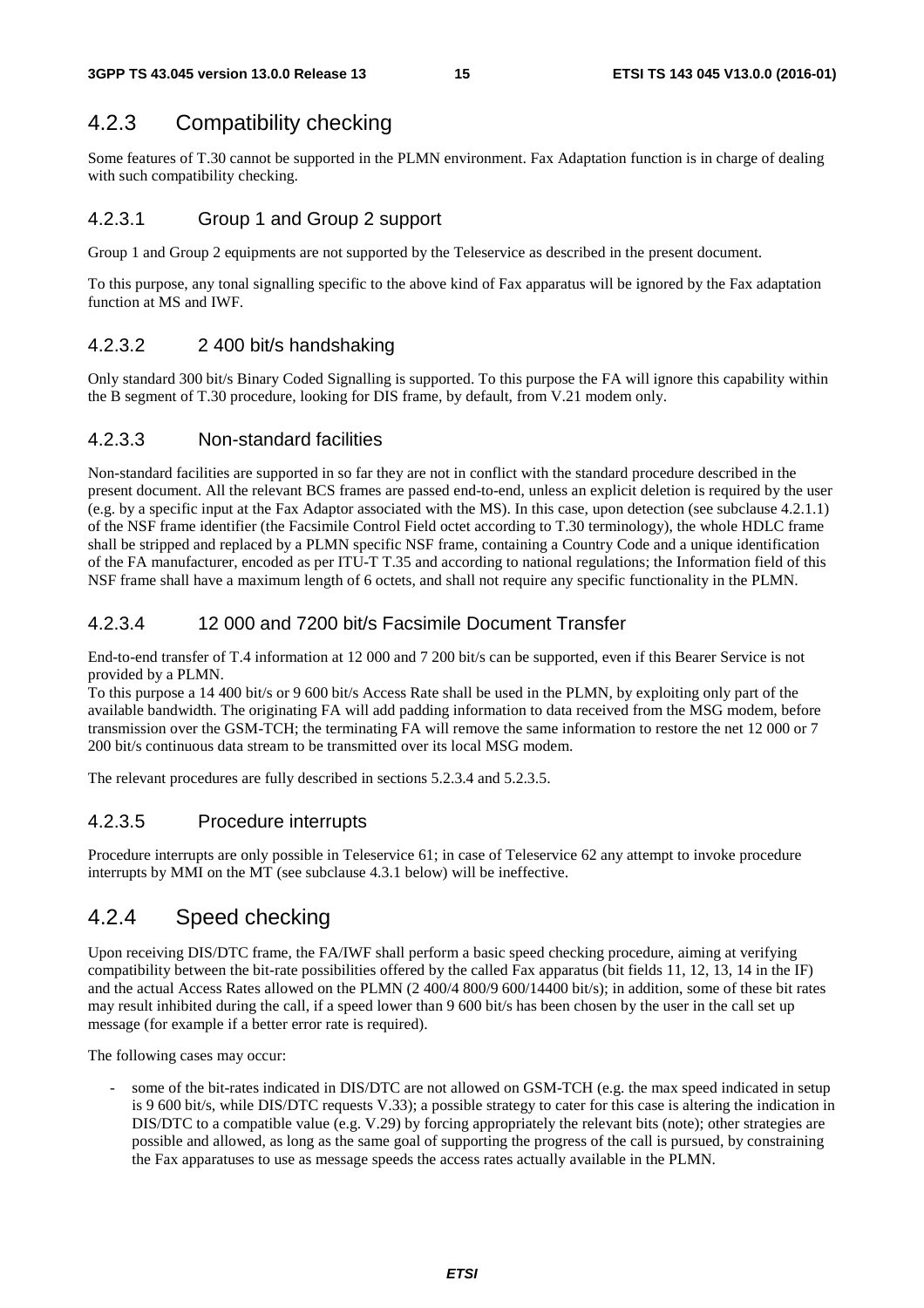- NOTE: Is beyond the scope of this specification to specify the implementation strategy adopted to recalculate the frame CRC after the manipulation; additional delays, if any, shall not have a significant impact on T.30 operability.
- the full set of bit-rates indicated in DIS/DTC are not compatible with the allowed Access Rates on GSM-TCH (e.g. the max speed indicated in setup is 2 400 bit/s while DIS/DTC requests V.29 only); in this case the call shall be failed;
- the full set of bit-rates indicated in DIS/DTC are compatible with the allowed Access Rates on GSM-TCH; in this case no action shall be taken, independently of the access rate actually established.

It should be noted that the "14400 bit/s" as max speed indication in the SETUP message, does not preclude the establishment of a Call towards a Fax GR 3 equipment supporting only 9600, 4 800 and 2 400 bit/s as Message speed. As a matter of fact, due to the multiplexing mechanism for BCS phases the initial Access Rate (14 400 bit/s) will affect only the connection part between the called MS and the associated IWF, whilst the appropriate Message speed will be actually negotiated during the initial BCS phase, and settled upon reading the appropriate field in DCS frame (see subclause 4.2.1.1). Therefore, if a request for MSG transmission is received, without a valid DCS frame being detected in advance (hence the message speed is undefined), the FA/IWF shall release the call immediately.

## 4.3 Radio Channel Modification Procedures

There are two reasons why the characteristics of the radio channel may need to be changed during a call.

Firstly, for the swap from speech to data and vice versa. In this case the In Call Modification procedure as detailed in 3GPP TS 24.008 is carried out.

Secondly, if a T.30 speed drop back is requested, a channel mode modify procedure as detailed in 3GPP TS 24.008 is initiated to match the radio channel rate to the facsimile transmission speed to optimize the error rate.

### 4.3.1 In Call Modification (ICM)

Applies only for Teleservice 61.

The speech to facsimile change is initiated by MMI at the MS as in other data services starting the ICM procedure via MODIFY signalling. CT108.2 ON condition towards MT is a basic requirement to allow speech/data transition take place.

Additionally, the data call direction (DCD) must be known to both the FA's because of a correct tone handling. The DCD identifies the call direction from the calling to the called station according to ITU-T T.30 phase "A" tonal signals.

The DCD is derived from the evaluation of the behaviour of the mobile Fax machine. No later than 3 sec after connecting the Fax apparatus to the line the FA/MT is able to determine the DCD. If a CNG tone or nothing is detected by the FA/MT the mobile Fax station is the calling station, if a CED tone or a BCS signal is detected by the FA/MT the mobile Fax station is the called station. The FA/MT indicates this towards the MT by means of CT105: CT105 OFF condition indicates "mobile terminated", CT105 ON condition indicates "mobile originated". The detection of CT105 condition and subsequent triggering of the MODIFY message has to be done 3 sec after reception of the ON condition of CT108.2.

A reverse DCD compared with the initial call setup direction is indicated to the FA/IWF by means of the "Reverse Call Setup Direction" (RCSD) information element within the MODIFY message. If the MODIFY message had contained this information element, the same information element shall be included in the MODIFY COMPLETE message (ACK). On the basis of RCSD and additional information about the initial call setup direction (e.g. Transaction Identifier flag as per 3GPP TS 24.007), the FA/IWF shall resolve the actual DCD.

At DCD condition "mobile originated" the FA/IWF has to transmit CNG if neither CED nor a BCS signal has been already received, otherwise nothing. At the DCD condition "mobile terminated" the FA/IWF has to transmit CED. At the moment when the CT107 goes to ON condition the FA/MT has to generate CED if CT105 was in ON condition, otherwise nothing (see subclauses 6.2.1 and 6.2.3).

Selection of the speech phase from the data phase (T.30 Procedure Interrupt request) may be initiated by the mobile Fax machine as well as by the fixed network fax machine (refer to the diagrams in figure II.-10/43.045 and II.-11/43.045). Upon receipt of the "alert operator" tone request will be accepted by manual intervention via MT (phone off-hook), and is reflected to the Fax Adaptor (PLMN Facsimile machine) by CT106 and CT109 going in OFF condition.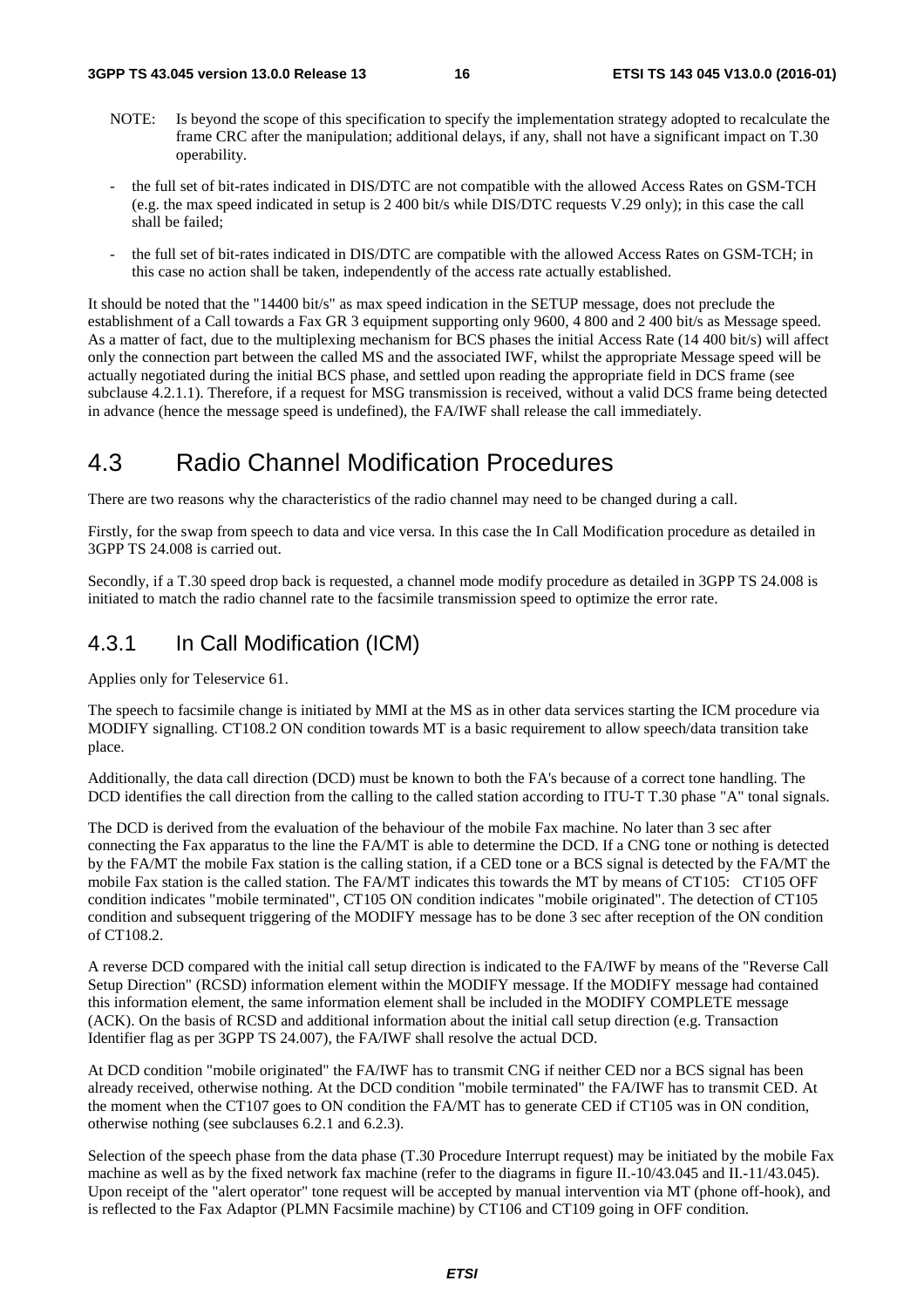Upon monitoring the transit of the necessary sequence of BCS signals specific for PRI the CT108.2 goes to OFF condition causing ICM from the Fax data phase to the speech phase. In case of Procedure Interrupt request from the fixed network side (figure II-10/43.045), a guard timer in the MS is necessary to protect against the possible loss of the response to the PRI-Q(PIN/PIP) sent from the MS. After the execution of ICM CT107 is set to OFF condition finishing the Fax data phase.

Subsequent re-selection of the data phase will be by manual intervention via the MS causing CT108.2 going to ON condition initiating ICM.

During the speech phase of a procedure interrupt, the "phone off-hook" condition of the MT is reported via the Fax Adaptor "R" interface (CT106/109 in OFF condition) to the fax apparatus which must remain functionally connected to the Fax Adaptor to maintain the connection.

The precise operation of the Fax Adaptor for the support of procedure interrupt is implementation dependent.

### 4.3.2 Channel Mode Modify (CMM)

The channel mode modification procedure is only initiated by the FA/IWF. Its purpose is to adjust the radio channel bit rate to match the message speed negotiated end-to-end between the facsimile machines.

The FA/IWF enters the CMM routine upon detecting the DCS frame sent either from the MS or from the PSTN.

In the first case, FA/IWF being actually the receiving side in the facsimile document transmission, the CMM procedure is executed as soon as the end of frame is detected.

That is, FA/IWF monitors the DCS frame and, if the requested rate differs from the existing radio channel rate, then in sequence:

- issues a CMM request to the new rate towards the PLMN signalling;
- waits for the acknowledgement of CMM completed (note);
- NOTE: Information sent/received to/from the GSM-TCH while waiting for CMM completed is considered irrelevant, and left implementation dependent in the context of this Recommendation.
- returns back to the usual information passing process.

In the second case, FA/IWF being actually the transmitting side in the facsimile document transmission, the CMM procedure is executed after a suitable delay assumed as the time for transferring the DCS frame across the Radio channel.

That is, FA/IWF monitors the DCS frame and, if the requested rate differs from the existing radio channel rate, then in sequence:

- waits for a fixed time of 150 m/sec.;
- issues a CMM request to the new rate towards the PLMN signalling;
- waits for the acknowledgement of CMM completed;
- returns back to the usual information passing process.

If the CMM procedure fails, the IWF will initiate the release of the call. However, in calls restricted to one channel and radio interface rate not higher than 12 kbit/s, this does not necessarily apply.

As it will be seen below (see subclause 5.2.4), in both cases the execution of the CMM procedure has to be seen like an exception within the usual information passing process, even overlapping it to maintain the overall end-to-end fixed delay.

## 5 Use of terminal adaptation functions

According to the Connection types (figure 4/43.045) there are two classes of TAFs to be considered.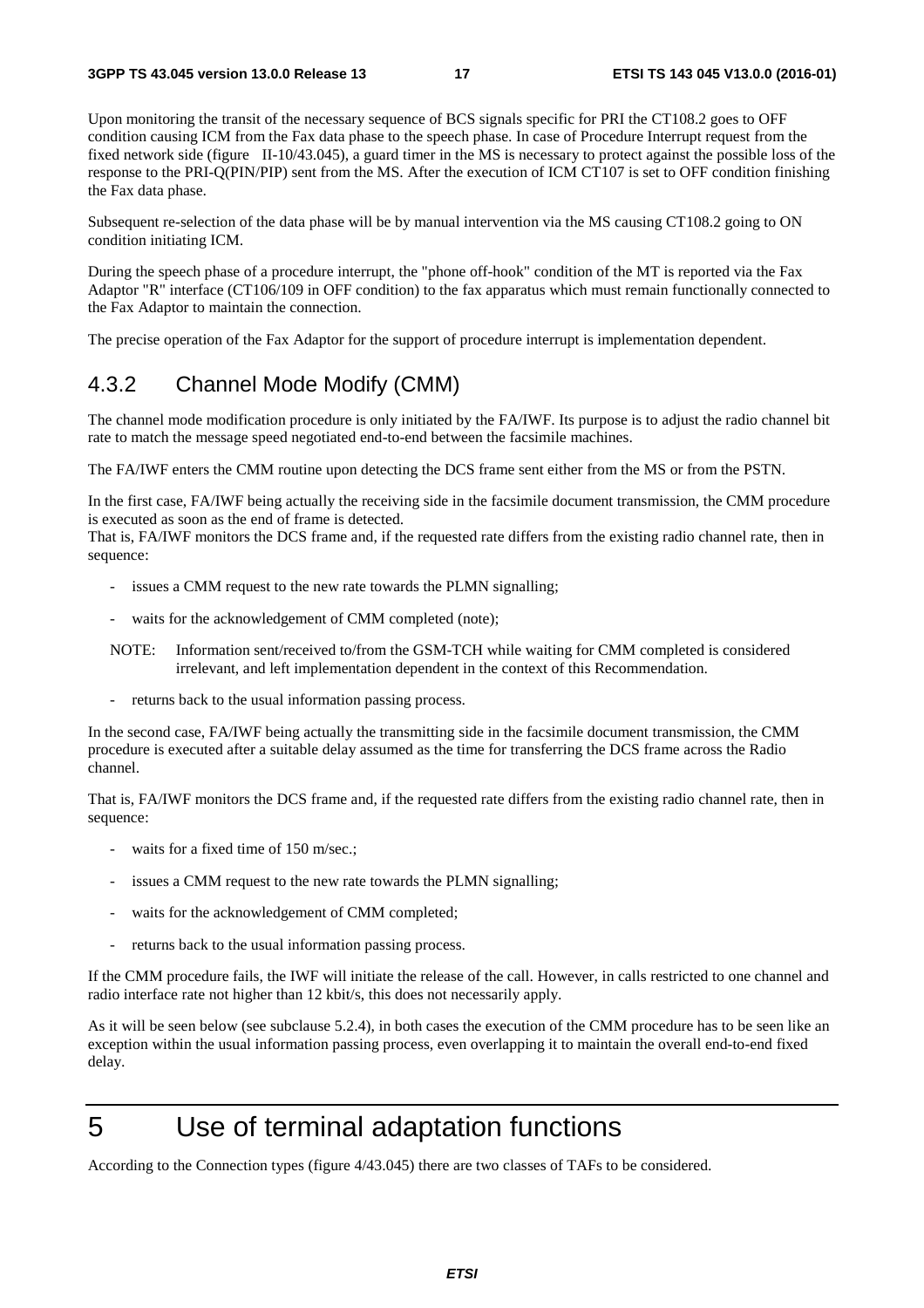## 5.1 Standard TAFs for synchronous services

Are those described in 3GPP TS 27.003 for synchronous bearer capabilities in the transparent mode. The Rate Adaption functions shall comply with the 3GPP TS 44.021.

The interchange circuit signalling mapping is in accordance with the 3GPP TS 27.003.

## 5.2 Specific TAFs for facsimile service

Integral part of an end-to-end connection for this Teleservice is the Fax Adaptation function, located at both the PLMN ends and in charge of adapting the T.30 protocol procedure to the PLMN environment, as described in clause 4 of the present document.

The main features relevant to the adaptation function are detailed in the following. For a better clarification, the Finite State Machine approach will be adopted in the following description of FA functionality, considering it as a set of states defined by specific interactions with both the PLMN digital channel and the analogue channel.

### 5.2.1 Working principle

The working principle of the proposed solution is depicted in figure 6/43.045.



**Figure 6/43.045: Fax Adaptor working principle** 

The Fax Adaptor is split in its main functional blocks:

- a BCS (300 bit/s) modem capability (half duplex);
- a MSG (14400/12000/9600/7200/4800/2400 bit/s) modem capability (half duplex);
- Mux/Demux capability, to connect the PLMN traffic channel (full duplex) to either of these modems.

Looking at the overall Facsimile service architecture in PLMN (figure 5/43.045), half-duplex transmission is initiated in either side of the connection by the actual request on the physical interface (CT109 ON on the local modem), is then continued on the PLMN traffic channel (TCH), and finally terminated on the appropriate modem at the remote side.

On the basis of the above assumptions, considering the Fax Adaptor a finite state machine, the whole Adaptation process can be described by a set of 5 states:

- IDLE state, when the FA is just connected to the GSM-TCH, sending synchronizing patterns over the radio path;
- BCS-REC state, when the FA is receiving data from the V.21 modem (BCS phases);
- BCS-TRA state, when the FA is transmitting data over the V.21 modem (BCS phases);
- MSG-REC state, when the FA is receiving data from the MSG modem (2400/4800/7200/9600/

12000/14400 bit/s);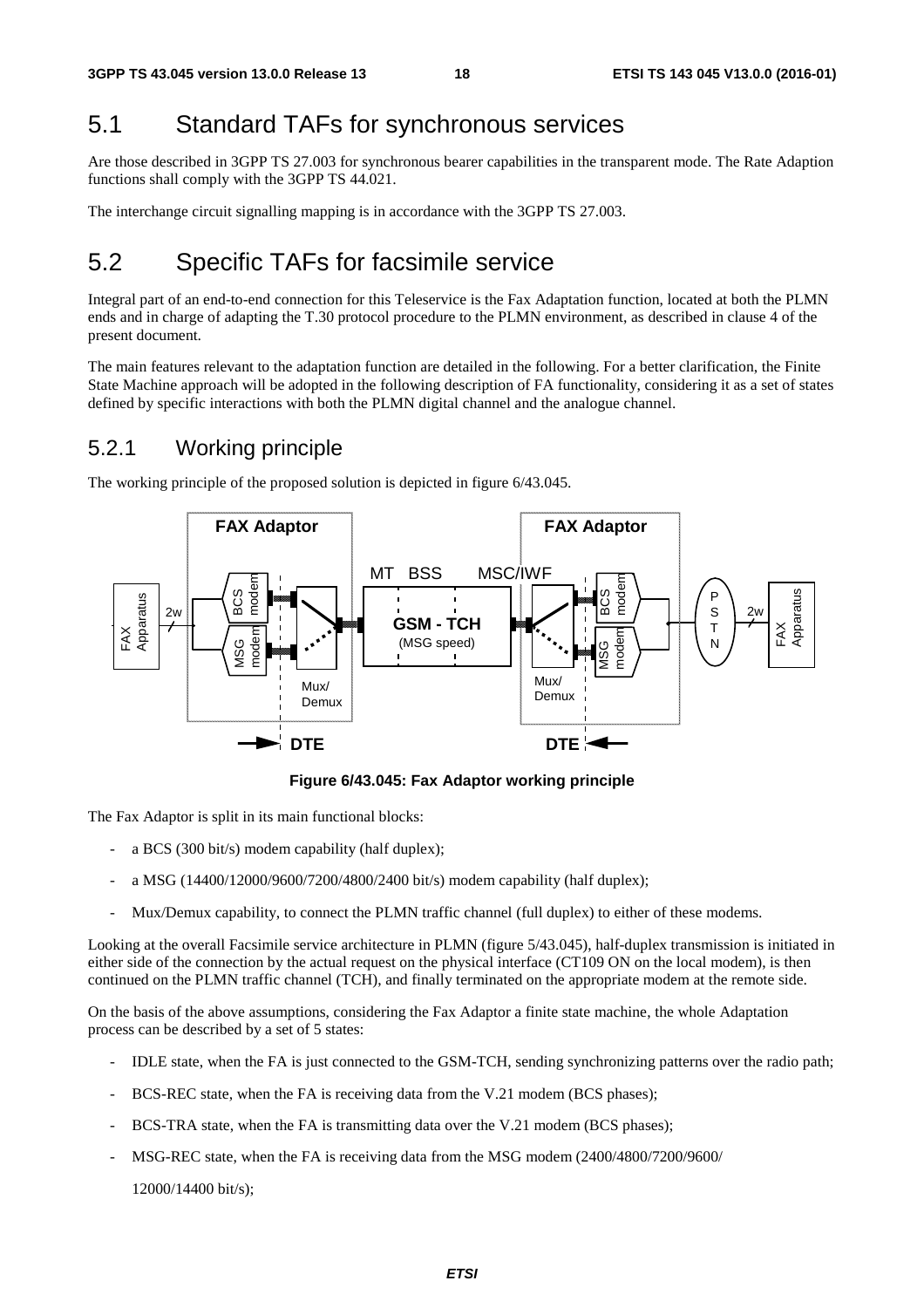MSG-TRA state, when the FA is transmitting data over the MSG modem.

### 5.2.2 Basic protocol structure

The protocol structure is based on a strictly synchronous approach, using 64 bit fixed length frames; that is each FA actually sends/receives information as 64 bit frames, in sequence and without interruption, during the whole duration of a call; the content of each frame depends on the specific state currently implemented.

The following set of frame types encompasses the full range of capabilities required:

- SYNC frame, explicitly designed to allow synchronization at the remote end, even in the adverse transmission environment like the cellular radio channel; it is a unique frame, used even as idle frame whenever there is no information to be sent over the radio path;
- STATUS frame, intended to carry both state identification codes, along with state specific information; this frame has a unique structured format to allow synchronization checking at remote side; the actual information content is related to the specific state;
- DATA frame which is fully unstructured, and carries Fax coded information during MSG phases.

#### 5.2.2.1 Frame formats

To reduce complexity of finding synchronization over a 64 bit pattern, SYNC frames are obtained by concatenating two 32 bit sync codewords, the second one being the 1's complement notation of the first one.

The following codes shall be used for sync codewords:

MSB

hex code 3<sup>E</sup>375096: first sync codeword

hex code ClC8AF69: second sync codeword

To improve the probability of detecting synchronization, up to 3 errors are tolerate in each single sync codeword; even in this conditions, the false sync probability is quite negligible.



#### **Figure 7/43.045: STATUS frame format**

STATUS frames have an internal 8 bit modularity (see figure 7/43.045), where odd octets contain state identification codes (IDENT), and even octets contain status specific information (INFO). IDENT octets are split in two (four bit) fields, each one repeating the same code for status identification:

hex code 1: BCS-REC state

hex code 3: MSG-REC state

hex code 4: MSG-TRA state

To improve the probability of detecting the correct state, up to 3 corrupted codes are tolerate in the total 8 instances repeated within a single STATUS frame. INFO octets contain the same code repeated 4 times within one frame; in particular:

- for BCS-REC state this octet contains 8 bits received from the BCS modem;
-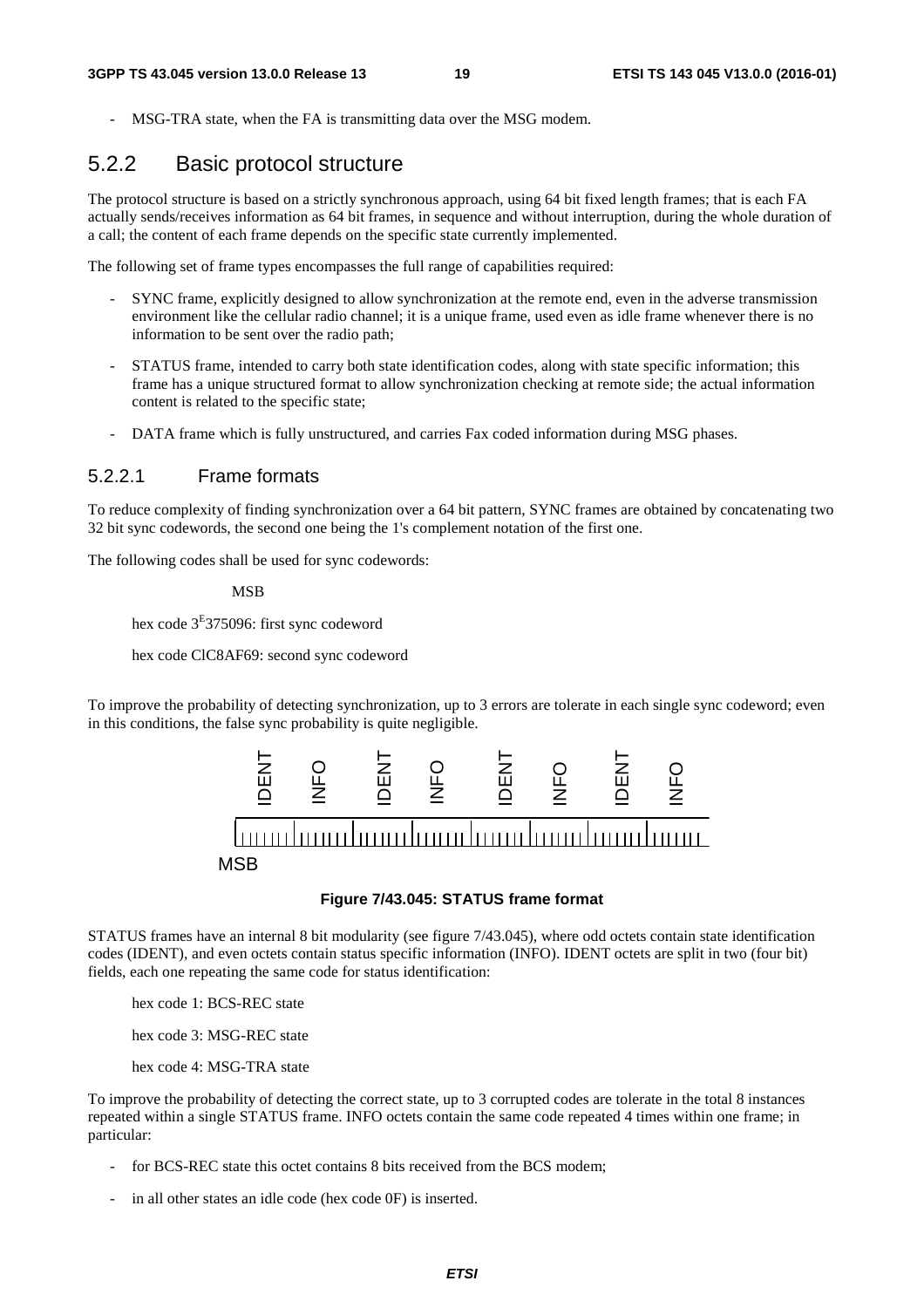DATA frames are 64 bit fully unstructured information blocks; the last DATA frame in a Message phase will be truncated to the actual length of the bit stream to be transmitted.

A general rule concerning all the above frames is that most significant bits are transmitted first; in addition, a basic First-In First-Out functionality will be implemented in the information passing process.

### 5.2.3 Protocol description

The above defined Finite State Machine model will be used to fully describe the protocol procedure.

### 5.2.3.1 IDLE state

In each FA this state implies a continuous transmission of SYNC frames towards the radio path, to allow frame synchronization at the remote end. This state is entered into immediately after the end of the synchronization process over GSM-TCH, and will be returned to whenever loss of synchronization is assumed.

### 5.2.3.2 BCS-REC state

The basic function of FA in this state is transferring BCS information from local modem to GSM-TCH.

Transition to this state is triggered by CT109 ON condition of V.21 modem. Towards the radio path continuous transmission of STATUS frames is performed, according to the format described in the above subclause 5.2.2.1, as soon as 8 bits at least are available from the modem; information received from GSM-TCH is ignored while CT109 (local modem) is in the ON condition.

Every 8 bits received from the V.21 modem, the appropriate number of STATUS frames (1 or 2 or 4 or 6 depending on the current TCH access rate) will be originated.

Following CT109 (local modem) OFF condition, padding bits (e.g. ls) will be inserted to assemble the last octet.

Monitoring the content of certain BCS frames is required; the DCS frame requires a specific procedure, detailed in the following subclause 5.2.4 in the present document.

### 5.2.3.3 BCS-TRA state

The basic function of FA in this state is transferring BCS information from GSM-TCH to its local V.21 modem.

Transition to this state is triggered by reception of BCS-REC code from TCH. Towards the radio path continuous transmission of SYNC frames is performed, according to the format described in the above subclause 5.2.2.1.

The information received from GSM-TCH, after proper decimation (likely a voting algorithm, implementation dependent), is passed to the V.21 modem. Upon detecting again a SYNC frame, the modem is turned OFF and a transition to the IDLE state is performed.

Monitoring the content of certain BCS frames is required; the DCS frame requires a specific procedure, detailed in the following subclause 5.2.4 in the present document.

In addition a supervisoring function is required to check maintenance of synchronization, by examining the inherently structured STATUS frame format. Loss of synchronization will be assumed in case of reception of unstructured STATUS frames, that is, when the repetition mechanism for both the IDENT and the INFO octets does not allow unambiguous result to the voting algorithm. In this case an estimate of the INFO octet value in the received STATUS frames is anyway passed on to the V.21 modem, up to a maximum BCS-TRA duration of 2.5 sec.; at this point, if the correct synchronization has not been recovered yet, the modem is turned OFF and a transition to the IDLE state is performed.

In case of loss of V.110 synchronization on the PLMN side, the FA shall transmit 0s towards the analogue interface, as long as no data is available.

### 5.2.3.4 MSG-REC state

The basic function of FA in this state is transferring MSG information from its local modem to GSM-TCH.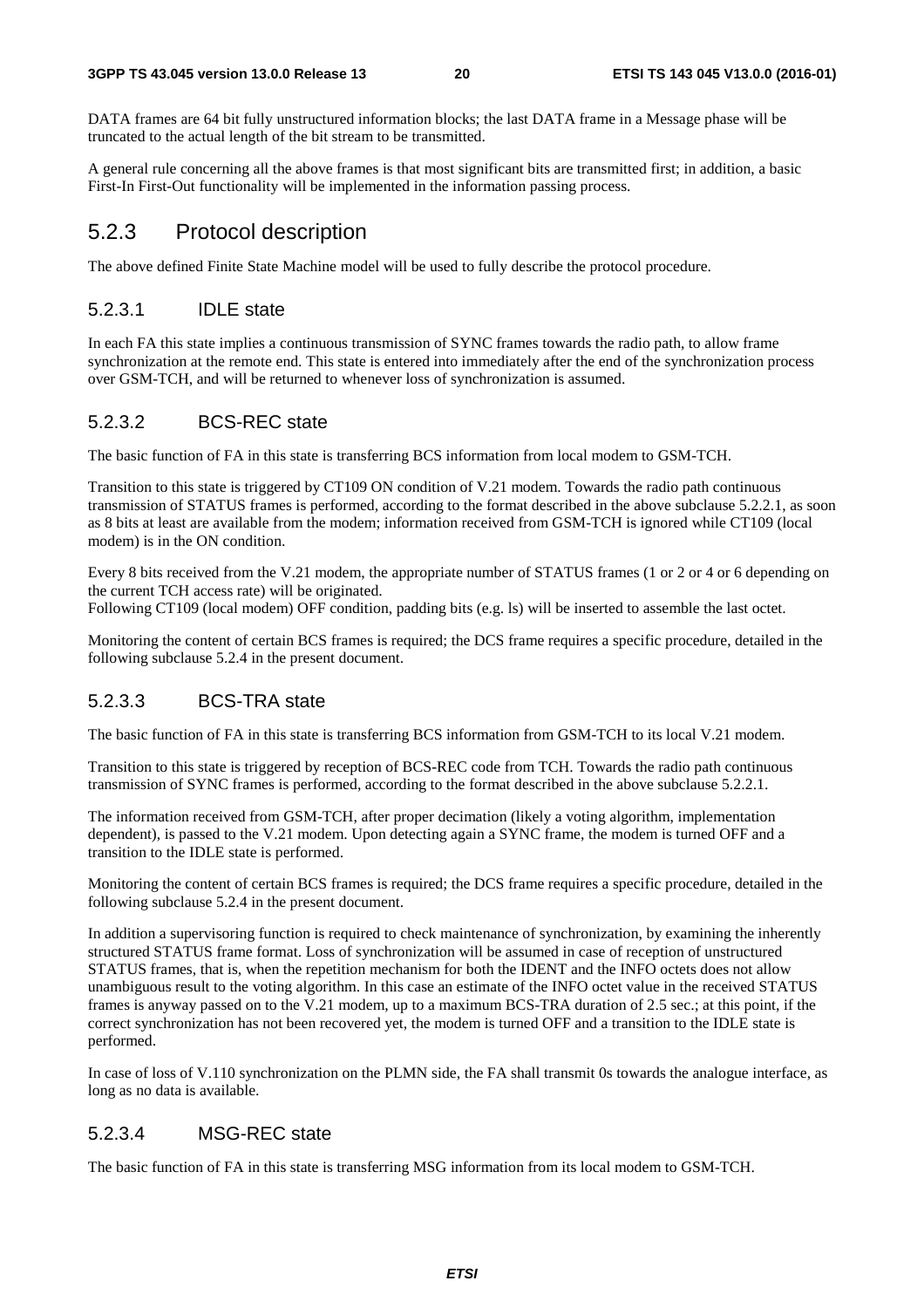Transition to this state is triggered by the MSG modem being trained. Towards the radio path continuous transmission of STATUS frames interleaved with SYNC frames is performed. Actual transfer of Fax coded data over the radio path can be initiated only after the specific acknowledgement is received from the remote side, that is reception of MSG-TRA indication in a STATUS frame, signifying the correct state transition. All data received from the MSG modem will be stored in the FA buffer, to be passed on to GSM-TCH (First-In First-Out mechanism) as soon as this confirmation message is received. Transmission is performed by means of unstructured DATA frames, aligned to the last SYNC or STATUS frame; in this phase, information received from GSM-TCH is ignored.

Following CT109 OFF condition of MSG local modem, after all buffered data are transmitted (the last DATA frame is truncated if necessary), a transition to the IDLE state is performed. In this state the FA waits (meanwhile BCS data received from the local modem are ignored) for a minimum of 5 transmitted SYNC frames, in order to indicate to the remote FA the end of the message.

While waiting for the acknowledgement re-synchronization shall be performed if necessary, following reception of unrecognisable SYNC frames or unstructured STATUS frames.

In case of 7.2 kbit/s MSG speed, a SYNC frame will be stuffed every 3 DATA frames, to produce the data stream at 9.6 kbit/s. The overall protocol structure will result in multi-frame entities (3 DATA frames followed by a single SYNC frame), continuously sent over the radio path. Similar mechanisms for multislot configurations are specified in table 1a/43.045 for MSG speed of 12 kbit/s.

### 5.2.3.5 MSG-TRA state

The basic function of FA in this state is transferring MSG information from GSM-TCH to its local MSG modem.

Transition to this state is triggered by reception of MSG-REC code from TCH; towards the radio path continuous transmission of STATUS frames interleaved with SYNC frames is performed.

The MSG modem is trained and a timer (300 m/sec) corresponding to the round trip time over the GSM-TCH is started. After timeout, loss of synchronization in the information received from TCH, will be assumed as the first Fax coded DATA frame. From the receipt of Message on, continuous transmission of SYNC frames is performed.

All data received from the GSM-TCH will be stored in the FA buffer, to be passed on to the MSG modem (First-In First-Out mechanism) as soon as the modem training terminates (CT106 ON).

From this time on, re-synchronization will be attempted continuously; when an IDLE state is recognized again in the data stream received from the radio path, end of MSG phase will be assumed; then a transition to the IDLE state will be executed, where the FA will wait (ignoring data received from GSM-TCH) until the buffered information has been fully transmitted to the local MSG modem; the procedure will then proceed in the normal way.

In case of 12.0 or 7.2 kbit/s MSG speed, the above general rule applies as well.

NOTE: In this case, no longer an isolate SYNC frame can be interpreted as the end of MSG phase (transition to the IDLE state of the originating FA at the remote side).

However multi-frame synchronization shall be checked in addition, to remove the SYNC frame stuffed by the originating FA to match the 14.4 kbit/s or 9.6 kbit/s Access Rate over the PLMN. If necessary multi-frame resynchronization shall be performed.

In case of loss of V.110 synchronization on the PLMN side, the FA shall transmit 0s towards the analogue interface, as long as no data is available.

### 5.2.4 DCS and TCF processing

Transmission of TCF is performed end-to-end between the two Fax apparatuses, and requires in both FAs a specific routine triggered by DCS command.

As far as the originating FA is concerned, the general procedure as described above for MSG phase (MSG-REC state) applies, but no acknowledgement is required, both at the beginning and at the end, and so no buffering is necessary. That is, just following CT 109 ON condition of the MSG modem, unstructured DATA frames are sent over the radio path, aligned to previous frames; upon CT 109 OFF condition the last frame is sent (truncated if necessary), and a transition to the IDLE state is performed.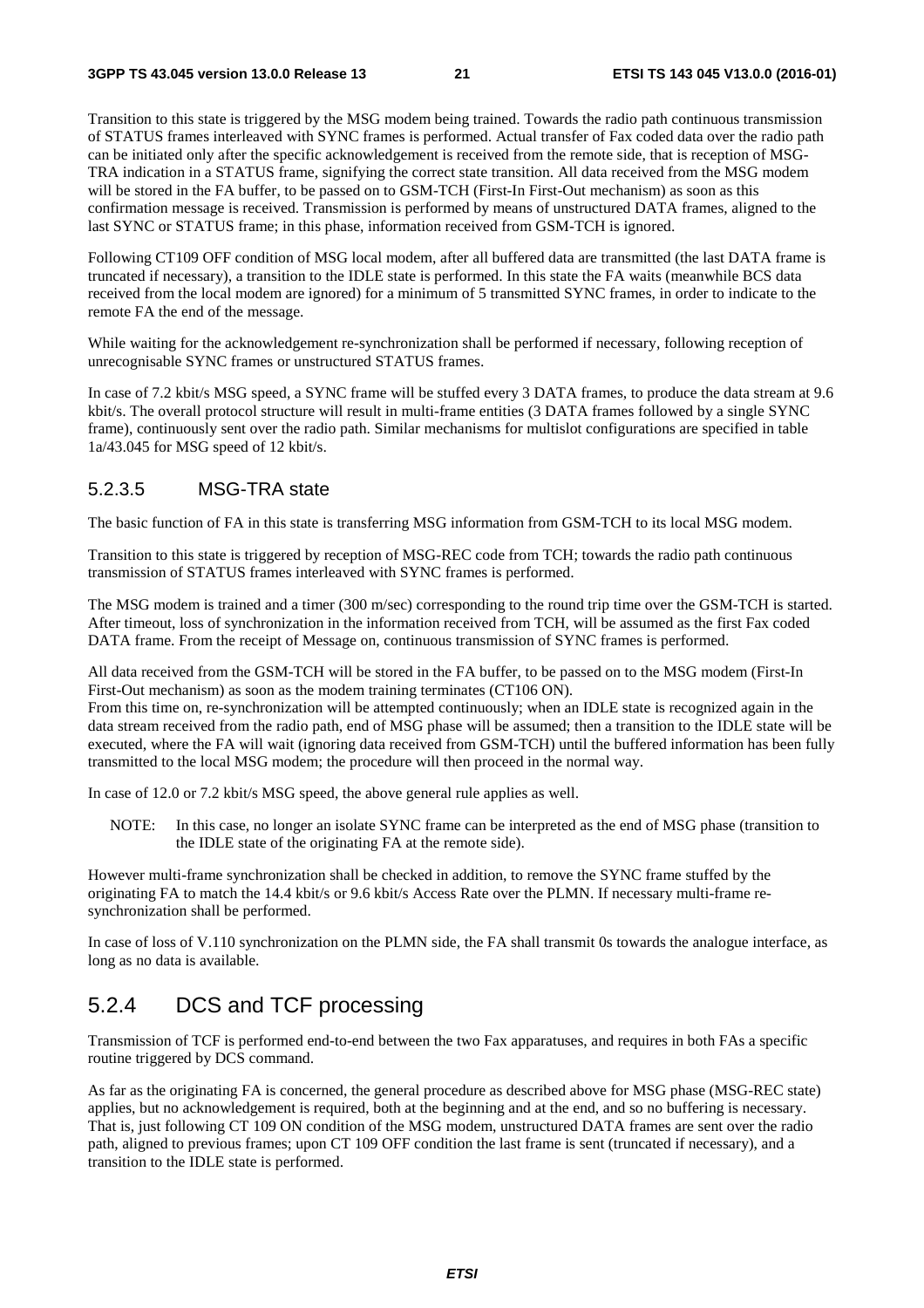As far as the terminating FA is concerned, after passing DCS command and waiting for the appropriate delay (75 m/sec), transition to the MSG-TRA is executed; here modem training shall be pre-empted and, as soon as the modem is ready for sending (CT 106 ON), loss of synchronization on TCH will be assumed as the first DATA frame containing TCF information and will be passed to the MSG modem. After 1.5 sec. timeout (standard TCF duration), the MSG modem will be turned OFF and the IDLE state entered as usual. Fill information (i.e. logical 0s) will be sent on the local modem if real TCF bit stream is not available.

When DCS frame requires a different Message speed with respect to the actual Access Rate established on the PLMN channel, CMM procedure will be issued (at IWF side only) as detailed in subclause 4.3.2 of the present document, just upon detecting the end of DCS frame, before any other task.

To ensure that the time gap between the DCS and TCF is within  $75 +/20$  ms period as specified in ITU-T/T.30, the training shall be pre-empted in the terminating FA, as defined above.

### 5.2.5 DCN (disconnect) frame

The FA/MT, upon detection of the DCN frame (see T.30) sent by the local terminal to indicate the end of facsimile transmission, passes this information to GSM-TCH in the normal way and then, initiates the disconnection procedure towards MT, as defined in subclause 6.3/43.045. When the DCN frame is received from GSM-TCH, disconnection procedure is initiated immediately by the FA/MT, as defined in subclause 6.3/43.045.

### 5.2.6 Clocking

At MS the Fax Adaptor or PLMN facsimile machine will acquire received data bit timing on CT115 (from MT). The transmitter element timing CT114 (from MT) shall be synchronized to CT115.

Since a synchronous terminal adapter function is used, the clock rate over the V.24 interface will always reflect the rate over the radio interface.

In this Teleservice the Network Independent Clocking (NIC) mechanism is not used; to compensate against mismatching between PLMN clock speed and local modem clock speed, a FIFO buffering technique shall be adopted in the FAs on both the PLMN sides. The strategy to manage the buffer queue has a direct impact on the overall delay of the MSG phase, and therefore on T.30 operability in the ensuing post-message phase; basically this procedure is regarded as implementation dependent, and hence is beyond the scope of the present document. A possible implementation is described below, aiming at minimizing the addition delay.

In the originating FA, when the modem speed is lower, according to T.4 (subclause 4.1.3/T.4) a pause may be placed in the message flow by transmitting a FILL sequence (variable string of 0s) between a line of Data and an EOL character. When the modem speed is higher, as no flow control is provided by T.4 coding, the buffer will store excess data resulting from a Fax page transmission.

In the terminating FA the same control means will be exploited.

### 5.2.7 Timeouts

The overall Fax Adaptation function has no intrinsic timeout, and so relies fully on the timing constraints associated to the end-to-end T.30 procedure.

This means that, no matter of the reference configuration used at the MS, either the "standard" one (figure 2a/43.045) or the "PLMN Facsimile Machine" (figure 2d/43.045), the progress of the Call for this Teleservice will be merely subject to the T.30 typical timing protections, settled externally (physically and/or functionally) with respect to the procedure as described above.

## 5.3 Specific TAFs for facsimile service (T.30/A)

The optional error correction procedure, as defined in ITU-T T.4 and T.30 (annex A) Recommendations may be fully supported, provided some specific features are added to the Fax Adaptation procedure as resulting from the previous subclause 5.2/43.045.

These features are relevant to: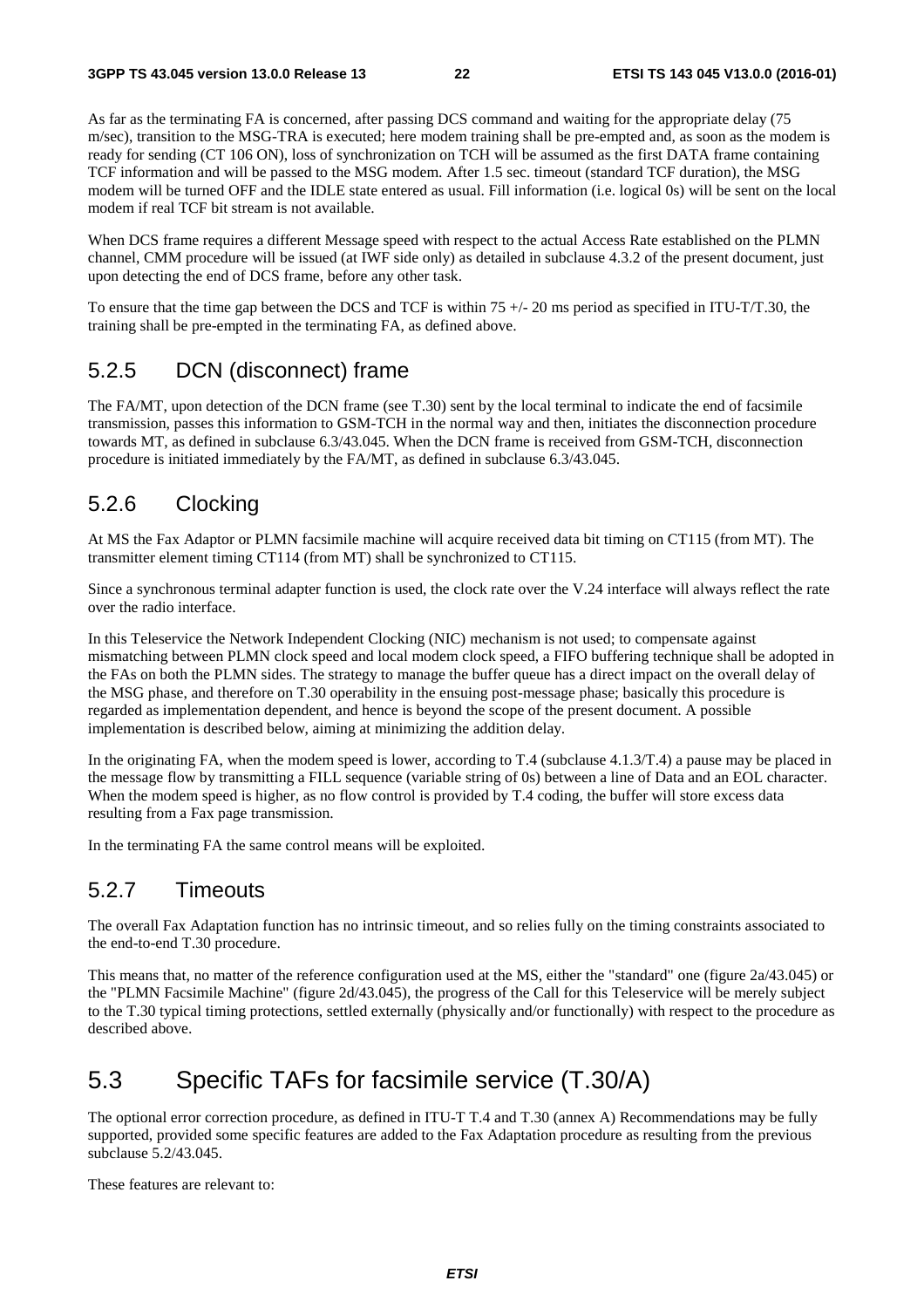- additional HDLC frame to be detected:
- handling of the Message phase;
- modification of the Channel rate (CMM request);

The Error Correction mode is entered upon detection of the relevant bits in the DIS/DTC frame.

If the FA does not support the ECM, the relevant bit in the DIS has to be set to zero by the FA.

### 5.3.1 Frame detection

During the BCS phases, beside the frames enlisted in subclause 4.2.1.1/43.045, an additional frame (CTC) has to be detected, as it fixes the retransmission strategy chosen by the Fax transmitting terminal.

### 5.3.2 Message phase

The same buffering approach as for standard T.30 procedure (see subclause 5.2.3.1/43.045) will be exploited to overcome the mismatching in clock speed between PLMN and the local modem; in this case however the HDLC flag code (hex 7E) will be used to control the buffer level, as the Fax coded data are structured in HDLC frames.

### 5.3.3 Additional CMM request

While in BCS the CTC frame has to be detected, due to the possible (not mandatory) request of changing the transmission speed to a fallback bit-rate.

The CMM request towards the PLMN (when appropriate) is issued at the IWF side, by exploiting the bit-rate indication in the CTC frame, similar to the indication in DCS frame.

Upon detecting the CTC frame, either sent by the PSTN or by the MS, provided the transmission speed indication is different from the existing Channel rate, as soon as the end of frame is detected, CMM request is issued, using exactly the same procedure as described for DCS in subclause 4.3.2 of the present document

If a 7,2 kbit/s MSG speed is requested in the CTC frame, no CMM request is necessary, and the specific procedure described in subclause 4.2.3.4 applies, using the same 9,6 kbit/s Access Rate over the PLMN channel.

## 6 Signalling aspects

3GPP TS 27.003 identifies the BC/LLC/HLC requirements to be supported by the MT.

In case of Teleservice 61 (Alternate Speech/Facsimile), both "Speech" and "Group 3 facsimile" Bearer Capability Information Elements (BC-IE) are necessary to set up the call; the sequence order in which these BC-IEs are transmitted identifies the service to be provided first by the PLMN. For Mobile Originated calls, the MT indicates in the SETUP message the first requirement e.g. speech, by sending this as the first BC-IE; for an "autocalling" facsimile request, the "Group 3 Facsimile" BC-IE is sent as the first one.

For Mobile Terminated calls, the MT may change the order of BCIEs and send them back in the CALL CONF message.

In case of Teleservice 62, a single BC-IE ("Group 3 Facsimile") is used.

Interworking between Teleservice 61 and 62 is specified in 3GPP TS 22.003 and 3GPP TS 27.001.

## 6.1 Handling of Tonal Signals

Because the ITU-T defined service uses modems, there are some signals received from the analogue link at the IWF and (where used) the Fax Adaptor which do not have a direct binary representation. These signals cannot therefore be passed across the radio interface in the same way as the T.30 and T.4 information. These signals are the modem Called (CED) and Calling (CNG) tones sent at the start of each Fax data phase of the call; they are generated locally by the FA/MT and FA/IWF, exploiting an end-to-end time alignment mechanism, triggered by appropriate messages on the PLMN signalling channel. The procedure is detailed in the following.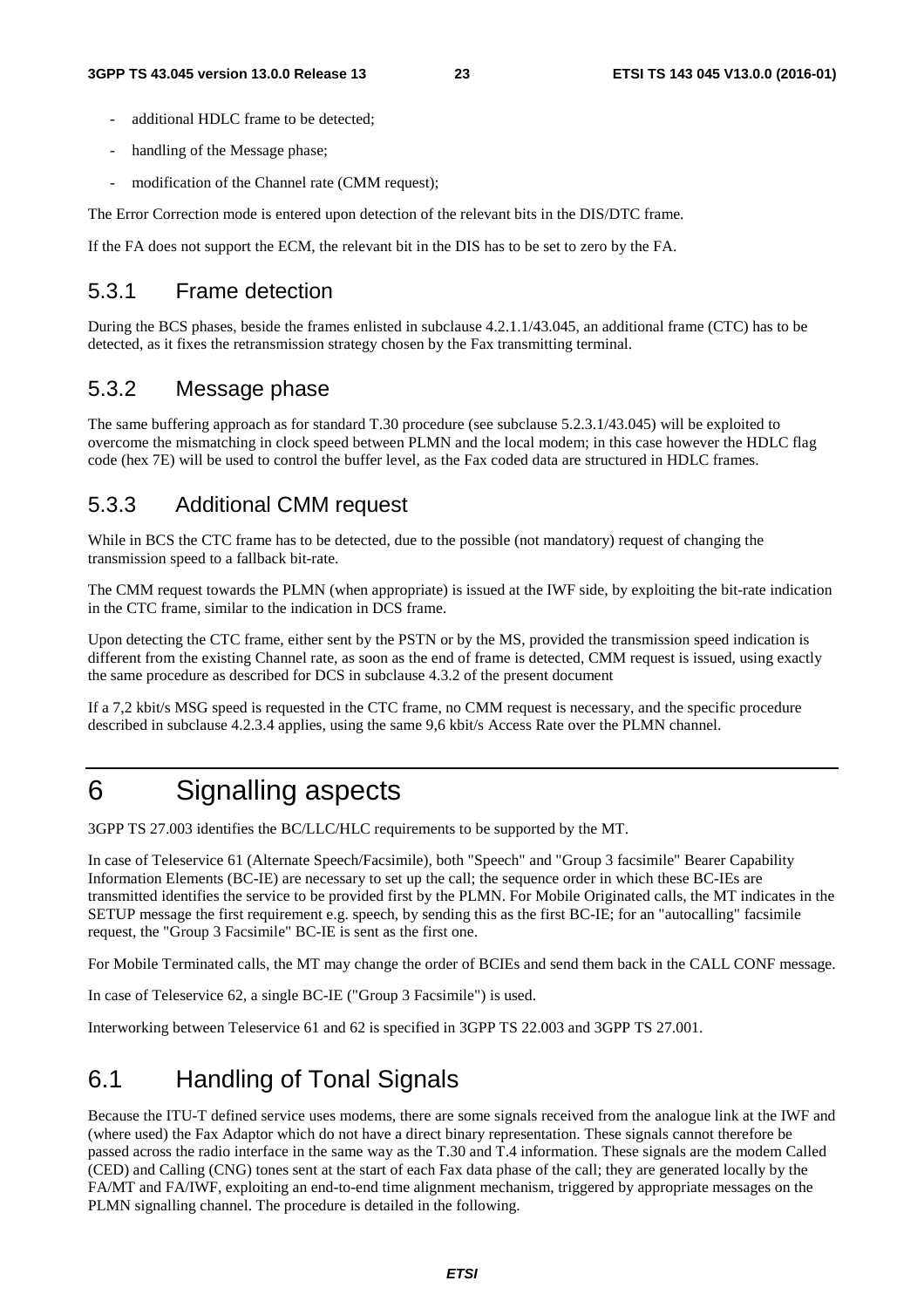## 6.2 Call establishment

The PSTN Facsimile apparatus may be manually or automatically calling.

## 6.2.1 Mobile Terminated Call - Speech then Fax

Refer to diagrams in figure II-5a/43.045 and II-5b/43.045. In both of the figures the initial call setup is mobile terminated. In figure II-5a/43.045 the data call direction is also mobile terminated, in figure II-5b/43.045 it is mobile originated.

In order to make the transition from the speech phase to the facsimile phase, the MODIFY command must be initiated by MMI at the MS

In the case where a PLMN facsimile machine is used, it will turn on CT108.2 when it is connected to the line by manual intervention.

In the case where a Fax Adaptor at MT is used, it will turn on CT108.2 when the mobile Fax Apparatus is connected to the line by manual intervention.

After determination of the data call direction and ICM (see subclause 4.3.1) and on completion of the synchronization process over the radio interface, CT107 shall be turned on by the MT; in the case where a Fax Adaptor is used, on receipt of CT107 from MT, the Fax Adaptor will complete the tonal handshaking according to the rules in subclause 4.3.1. The analogue link at FA/IWF side will be established in accordance with the T.30 Recommendation; provided the synchronization process is completed (CT108.2 ON condition), the appropriate tone according to the rules in subclause 4.3.1 shall be transmitted. In case of data call direction "mobile terminated" the CED tone shall be transmitted after a silence time of 1,8 to 2,5 sec. (see T.30/4.3.3.2) from the call being answered; during transmission of CED tone (2,6 sec. minimum duration, followed by a delay period of  $75 +/- 20$  m/sec) the IWF/FA will process data received from GSM-TCH as usual, but the relevant information (e.g. preamble of a BCS frame) shall be discarded without any buffering.

Note that CT109 and CT106 at the R interface of the MT must be in the ON condition before any further procedure can be carried out end-to-end between the Fax Adaptors; therefore, as soon as the synchronization process over the radio interface is completed, both CT109 and CT106 (MT side) are clamped to the ON condition by the FA/IWF (by setting the appropriate status bits in the V.110 frame), so fixing a full-duplex mode throughout the whole data phase of the call.

## 6.2.2 Mobile Terminated Call - Auto answer

Refer to the diagram in figure II-6/43.045.

A call received from the PSTN will cause the MT to turn on CT125 at the R interface.

In the case where a PLMN facsimile machine is used, V.25bis auto answer process is handled directly by turning on CT108.2. In the case where a Fax Adaptor is used, CT125 will cause ring current to be sent to the mobile Fax apparatus. The Fax Adaptor will turn on CT108.2 when the mobile Fax Apparatus answers the call.

On receipt of CT108.2, the MT will answer the call and initiate the synchronization process over the radio interface.

On completion of the synchronization process over the radio interface, CT107 shall be turned on by the MT; in the case where a Fax Adaptor is used, on receipt of CT107 from MT, the Fax Adaptor will initiate the tonal handshaking by sending CNG (mandatory).

The analogue link at IWF side shall be established in accordance with the T.30 Recommendation; the same considerations apply as detailed in the previous subclause 6.2.1 for CED transmission.

Note that CT109 and CT106 at the R interface of the MT must be in the ON condition before any further procedure can be carried out end-to-end between the Fax Adaptors; therefore, as soon as the synchronization process over the radio interface is completed, both CT109 and CT106 (MT side) are clamped to the ON condition by the FA/IWF.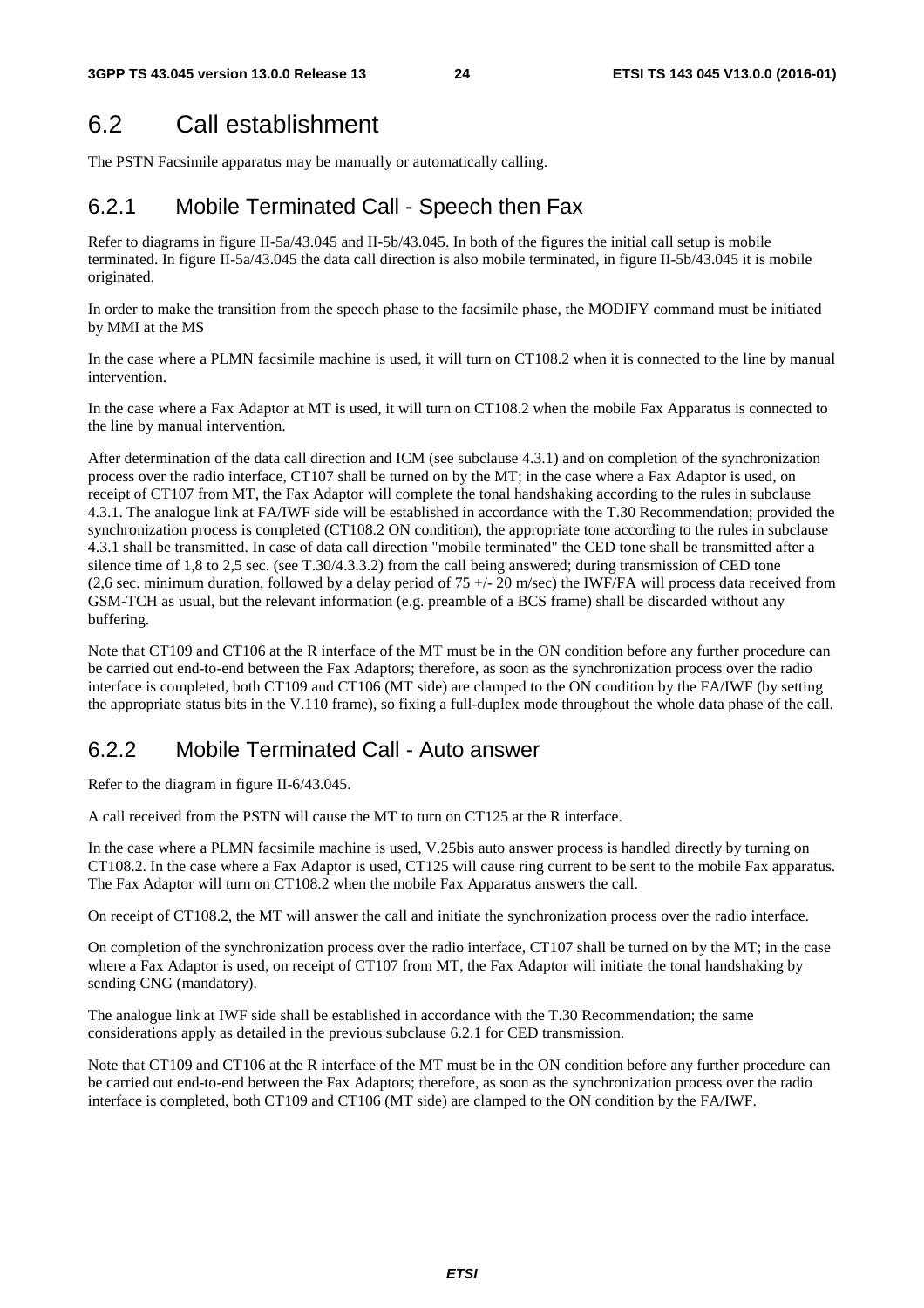## 6.2.3 Mobile Originated Call - Speech then Fax

Refer to diagrams in figure II-7a/43.045 and II-7b/43.045. In both of the figures the initial call setup is mobile originated. In figure II-7a/43.045 the data call direction is also mobile originated, in figure II-7b/43.045 it is mobile terminated.

In order to make the transition from the speech phase to the facsimile phase, the MODIFY command must be initiated by MMI at the MS, which will result in a synchronization phase over the radio interface and connection to line of FA/IWF.

In the case where a Fax Adaptor is used, the mobile Fax apparatus must be connected to line by manual intervention at this stage, and will cause the Fax Adaptor to turn on CT108.2 towards the MT. In the case where a PLMN facsimile machine is used, CT108.2 shall be turned on when the PLMN facsimile apparatus is connected to line by manual intervention.

After determination of the data call direction and ICM (see subclause 4.3.1) and on completion of the synchronization process over the radio interface, the modem at IWF will be automatically selected and send the appropriate modem tone according to the rules in subclause 4.3.1 to the PSTN Fax apparatus. Also CT107 shall be turned on by MT, whereupon the FA/MT will complete the tonal handshaking according to the rules in subclause 4.3.1.

Note that CT109 and CT106 at the R interface of the MT must be in the ON condition before any further procedure can be carried out end-to-end between the Fax Adaptors; therefore, as soon as the synchronization process over the radio interface is completed, both CT109 and CT106 (MT side) are clamped to the ON condition by the FA/IWF.

## 6.2.4 Mobile Originated Call - Auto calling

Refer to the diagram in figure II-8/43.045.

Over the V.24 interface the autocalling procedure of V.25bis is initiated, using the relevant HDLC format commands. This is done either directly from the PLMN facsimile machine or, in the case where a Fax Adaptor is used, by loop disconnect or DTMF dialling information between the mobile Fax apparatus and the Fax Adaptor.

When the call is answered, a synchronization phase will take place over the radio interface.

On completion of the synchronization process over the radio interface, the modem at IWF will be automatically selected and send CNG (mandatory) to PSTN Fax apparatus. Also CT107 shall be turned on by MT. In the case where a Fax Adaptor is used, the receipt of CT107 shall cause the Fax Adaptor to connect to line.

Note that CT109 and CT106 at the R interface of the MT must be in the ON condition before any further procedure can be carried out end-to-end between the Fax Adaptors; therefore, as soon as the synchronization process over the radio interface is completed, both CT109 and CT106 (MT side) are clamped to the ON condition by the FA/IWF.

## 6.2.5 Mobile Originated Call - Manual calling

Refer to the diagram in figure II-9/43.045.

When the call is answered a synchronization phase will take place over the radio interface, provided CT108.2 is in ON condition.

In the case where a Fax Adaptor is used, the mobile Fax apparatus must be connected to line by manual intervention at this stage, and will cause the Fax Adaptor to turn on CT108.2 towards the MT.

In the case where a PLMN facsimile machine is used, CT108.2 shall be turned on when the PLMN facsimile apparatus is connected to line by manual intervention.

On completion of the synchronization process over the radio interface, the modem at IWF will be automatically selected and send CNG (mandatory) to PSTN Fax apparatus. Also CT107 shall be turned on by MT. In the case where a Fax Adaptor is used, the receipt of CT107 shall cause the Fax Adaptor to connect to line.

Note that CT109 and CT106 at the R interface of the MT must be in the ON condition before any further procedure can be carried out end-to-end between the Fax Adaptors; therefore, as soon as the synchronization process over the radio interface is completed, both CT109 and CT106 (MT side) are clamped to the ON condition by the FA/IWF.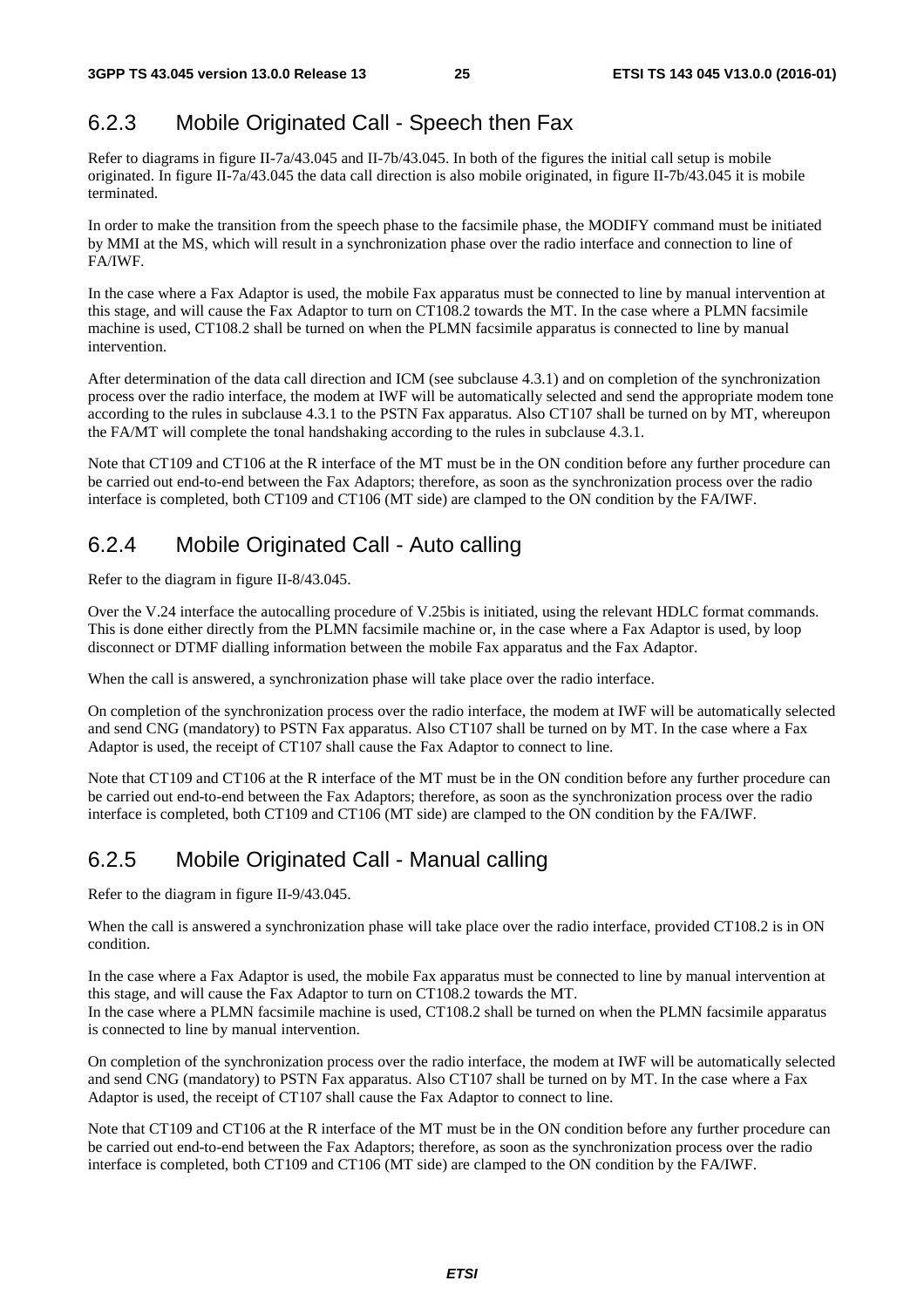## 6.3 Call release

The normal call release procedure will be initiated at the MS, either by the PLMN Facsimile Machine or by the FA/MT, forcing CT108.2 in OFF condition; this will follow DCN frame (disconnect, see subclause 5.2.5 of the present document) occurrence, either sent over the GSM-TCH towards the remote Fax terminal or received via GSM-TCH from the remote Fax terminal.

In the former case CT109 will be actually turned OFF after a time delay of 200 m/sec from DCN being sent. In the latter case no delay is necessary before turning CT108.2 in OFF condition; when the received DCN is corrupted and hence undetected in the MS by the FA, the Call Control entity in the MSC/IWF will release the call over the PLMN connection element, following the disconnection over the PSTN.

## 7 Interworking to fixed networks

PSTN and ISDN only are considered, both used as transit network to complement the PLMN in the end-to-end connection between GR 3 facsimile apparatus, figure 8/43.045.

As far as the signalling aspect are concerned, both general and Facsimile Teleservice specific requirements, as specified in 3GPP TS 29.007, apply. Clarifications given in the following deal with Traffic channel aspects only.

## 7.1 Interworking to PSTN

As the standard access of Group 3 facsimile terminals for this Teleservice is a 2-wire analogue interface, all the technical requirements for network interworking to PSTN are identical in principle to those encountered for the terminal connection to the MT.

The key functional block is the Fax Adaptor described in clauses 4 to 6 of the present document. As far as network interworking is concerned, the main function to be performed by such block is the correct managing of a composite modem, in accordance with the requirements of ITU-T Rec. T.30.

- V.21 synchronous mode, as standard facility for all BCS phases;
- V.27ter for message speeds of 4 800 and 2 400 bit/s;
- V.29 for 9 600 and 7 200 bit/s message speed.
- V.17 for 7200, 9600, 12000 and 14400 bit/s message speed.

The mechanism for selecting the right modem is the following:

- the actual message speed is obtained by detecting the DCS frame (see table  $2/T.30$ ) while in BCS phase;
- on entering the Message phase, there is an interchange between the V.21 modem and the actual modem agreed upon between the terminals for message transmission;
- on exiting the Message phase the V.21 modem is selected again.

Times for settling the modems will be in accordance with the requirements of Recommendation T.30.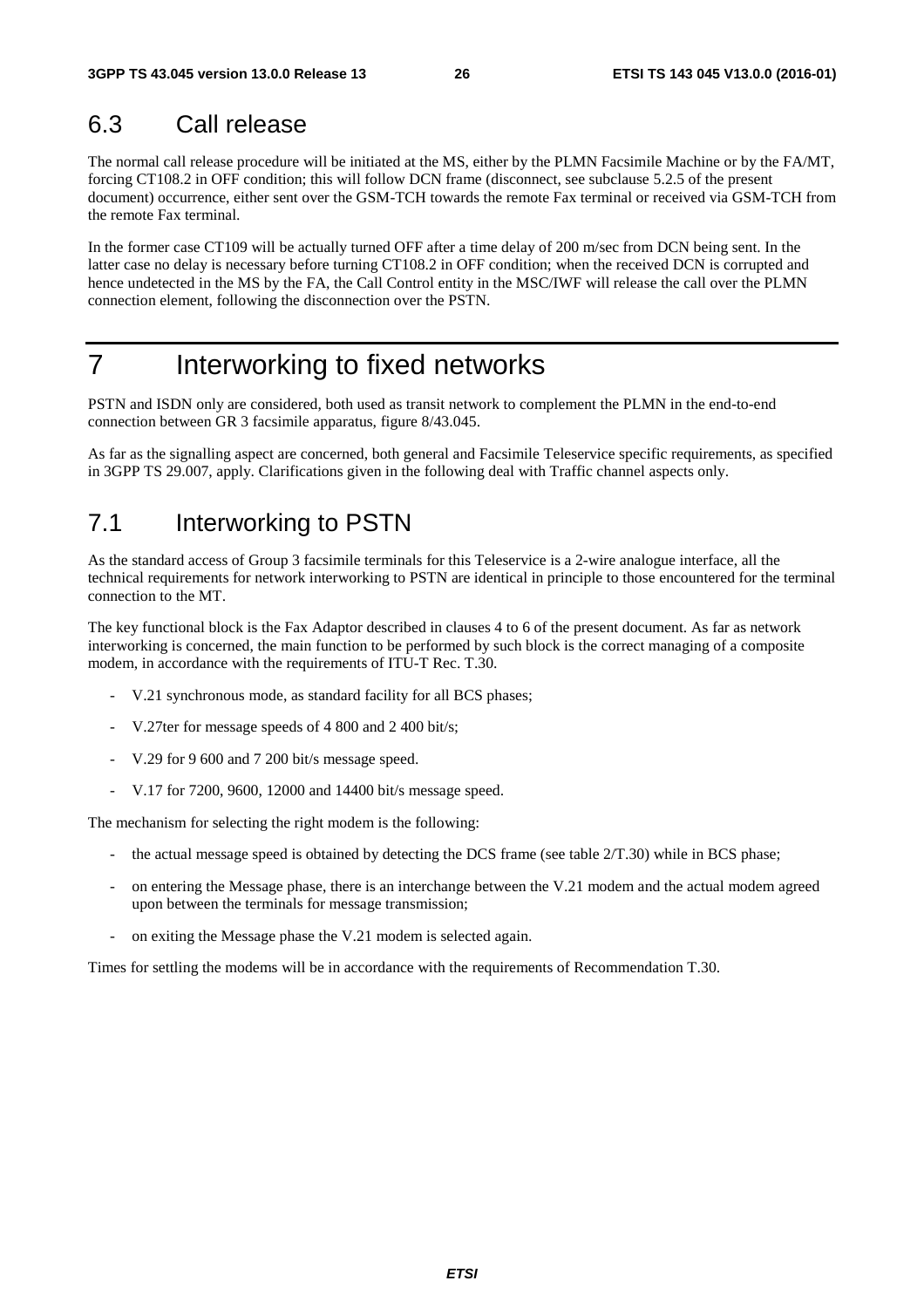

**Figure 8/43.045: Network interworking** 

## 7.2 Interworking to ISDN

The use of 3,1 kHz bearer capability of ISDN allows for an interworking of PLMN very similar in practice to the scheme for PSTN, figure 6/43.045.

The Fax Adaptor function is in conformance with the description given in clauses 4 to 6 of the present document, and operates as detailed in subclause 7.1/43.045.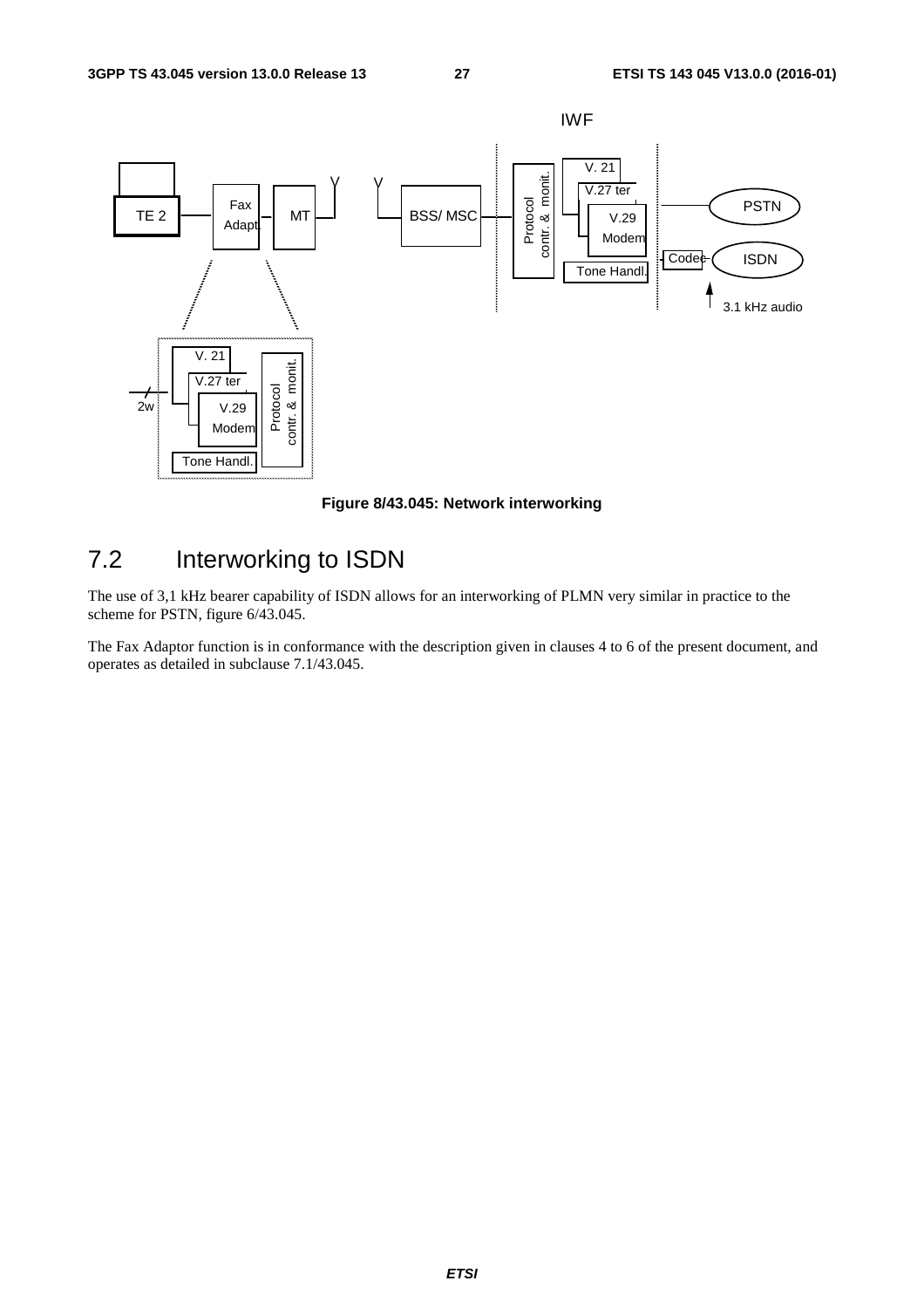## Annex I (informative): Protocol entities from ITU-T T.30 and T.4

List of T.30 signals

| Abbre-           | <b>Function</b>                        | <b>Signal format</b> | T.30 standard   T.30 err.corr. |                         |  |
|------------------|----------------------------------------|----------------------|--------------------------------|-------------------------|--|
| viation          |                                        |                      |                                |                         |  |
| <b>CED</b>       | Called station identification          | 2100 Hz              | $\overline{X}$                 | Χ                       |  |
| <b>CFR</b>       | Confirmation to receive                | X010 0001            | X                              | X                       |  |
| <b>CRP</b>       | Command repeat                         | X101 1000            | X                              | X                       |  |
| <b>CIG</b>       | Calling subscriber identification      | 1000 1000            | X                              | X                       |  |
| <b>CNG</b>       | Calling tone                           | 1100 Hz              | X                              | X                       |  |
| <b>CSI</b>       | Called subscriber identification       | 0000 0010            | X                              | X                       |  |
| <b>CTC</b>       | Continue to correct                    | X100 1000            |                                | X                       |  |
| <b>CTR</b>       | Response to continue to correct        | X010 0011            |                                | X                       |  |
| <b>DCN</b>       | Disconnect                             | X101 1111            | $\overline{X}$                 | $\overline{\mathsf{x}}$ |  |
| <b>DCS</b>       | Digital command signal                 | X100 0001            | X                              | Χ                       |  |
| <b>DIS</b>       | Digital identification signal          | 0000 0001            | X                              | Χ                       |  |
| <b>DTC</b>       | Digital transmit command               | 1000 0001            | X                              | X                       |  |
| <b>EOM</b>       | End of message                         | X111 0001            | X                              |                         |  |
| <b>EOP</b>       | End of procedure                       | X111 0100            | X                              |                         |  |
| <b>EOR</b>       | End of retransmission                  | X111 0011            |                                | Χ                       |  |
| <b>ERR</b>       | Response to end of retransmission      | X011 1000            |                                | X                       |  |
| <b>FCD</b>       | Facsimile coded data                   | 0110 0000            |                                | $\overline{\mathsf{x}}$ |  |
| FCF              | Facsimile control field                | ---                  | X                              | X                       |  |
| <b>FCS</b>       | Frame checking sequence                | 16 bits              | X                              | X                       |  |
| <b>FIF</b>       | Facsimile information field            | ---                  | X                              | X                       |  |
| <b>FTT</b>       | Failure to train                       | X010 0010            | X                              | $\sf X$                 |  |
| <b>MCF</b>       | Message confirmation                   | X011 0001            | $\overline{\mathsf{x}}$        | $\overline{\mathsf{x}}$ |  |
| <b>MPS</b>       | Multi-page signal                      | X111 0010            | $\mathsf X$                    |                         |  |
| <b>NSC</b>       | Non-standard facilities command        | 1000 0100            | X                              | X                       |  |
| <b>NSF</b>       | Non-standard facilities                | 0000 0100            | $\mathsf{x}$                   | X                       |  |
| <b>NSS</b>       | Non-standard set-up                    | X100 0100            | $\sf X$                        | X                       |  |
| PIN              | Procedural interrupt negative          | X011 0100            | $\overline{\mathsf{x}}$        | $\overline{\mathsf{x}}$ |  |
| PIP              | Procedural interrupt positive          | X011 0101            | X                              | X                       |  |
| <b>PIS</b>       | Procedure interrupt signal             | 462 Hz               | $\mathsf{X}$                   | X                       |  |
| <b>PPR</b>       | Partial page request                   | X011 1101            |                                | X                       |  |
| <b>PPS</b>       | Partial page signal                    | X111 1101            |                                | X                       |  |
| PRI              | Procedure interrupt                    | X111 XXXX            | X                              |                         |  |
| $\overline{RCP}$ | Return to control for partial page     | 0110 0001            |                                | $\overline{\mathsf{x}}$ |  |
| <b>RNR</b>       | Receive not ready                      | X011 0111            |                                | X                       |  |
| <b>RR</b>        | Receive ready                          | X111 0110            |                                | X                       |  |
| <b>RTN</b>       | Retrain negative                       | X011 0010            | X                              | X                       |  |
| <b>RTP</b>       | Retrain positive                       | X011 0011            | $\sf X$                        | $\pmb{\mathsf{X}}$      |  |
| <b>TCF</b>       | Training check frame                   | 0 1.5s               | $\overline{\mathsf{x}}$        | $\overline{\mathsf{x}}$ |  |
| <b>TSI</b>       | Transmitting subscriber identification | X100 0010            | $\sf X$                        | X                       |  |

#### List of ITU-T T.4 signals

| Abbre-<br>viation | <b>Function</b>   | <b>Signal format</b> |
|-------------------|-------------------|----------------------|
| <b>EOL</b>        | End of line       | 0000 0000 0001       |
| <b>RTC</b>        | Return to control | $6 * EOL$            |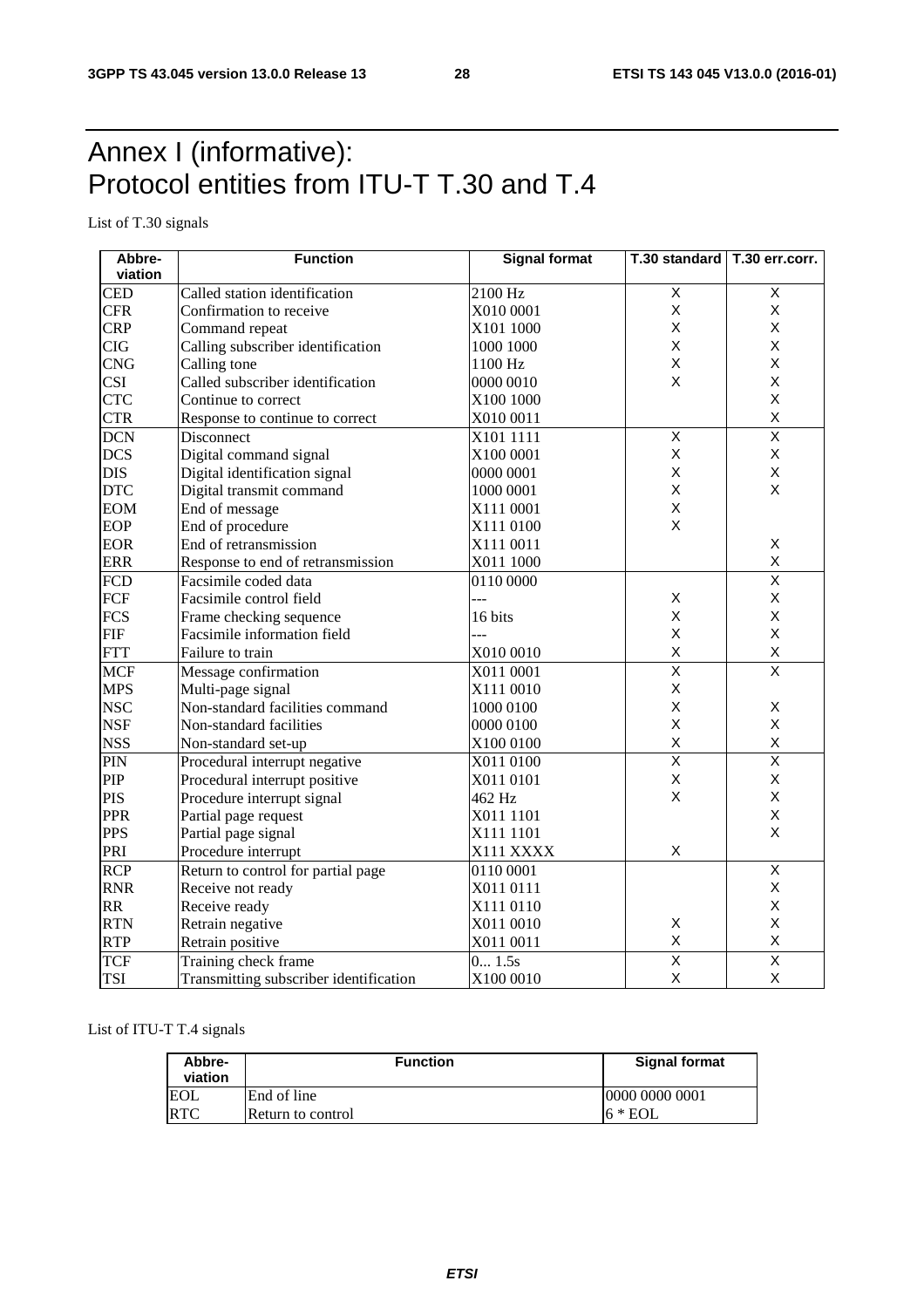

 Fig. II-1/03.45 - Mobile originated facsimile transmission - Typical BCS phase (command/response)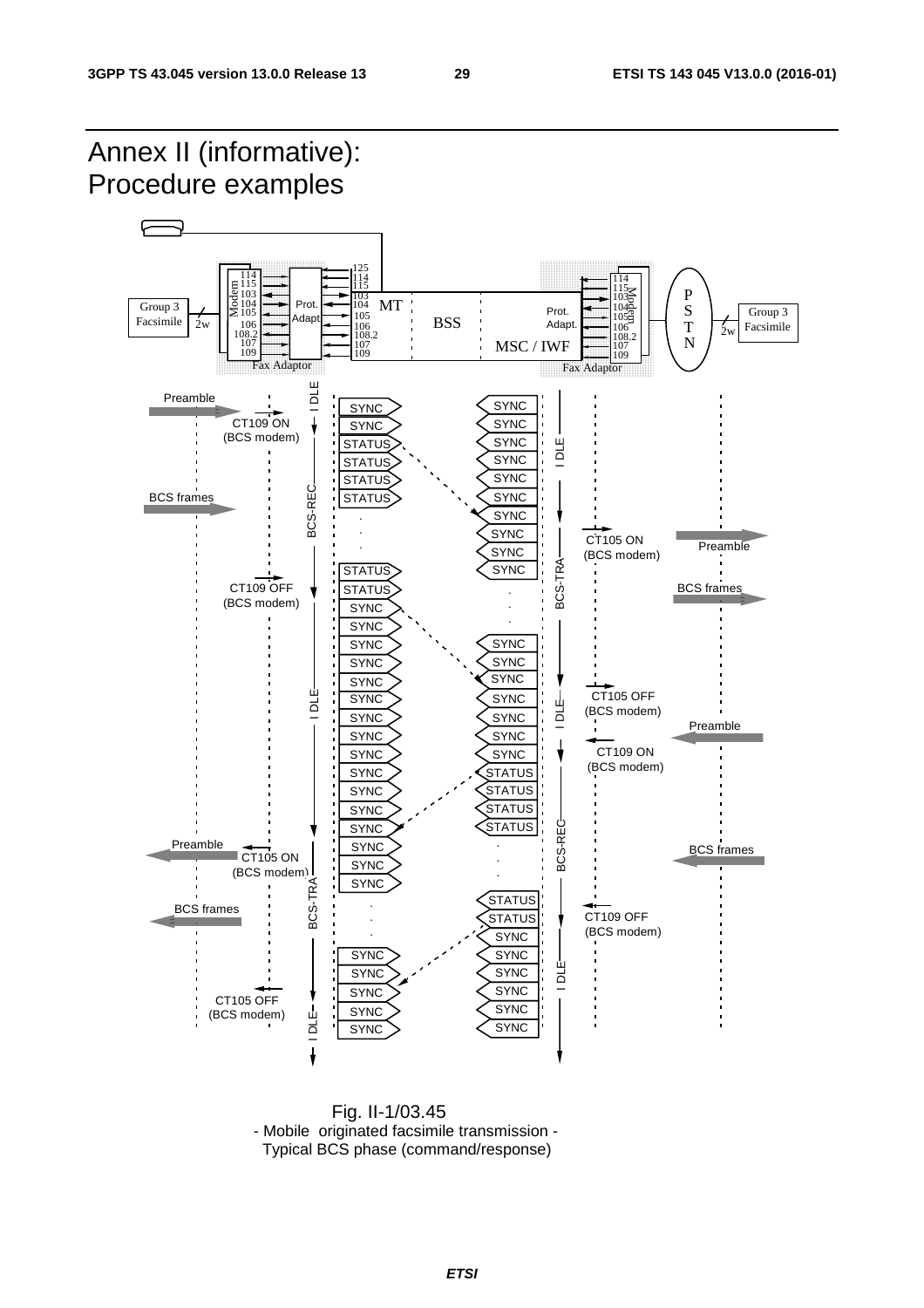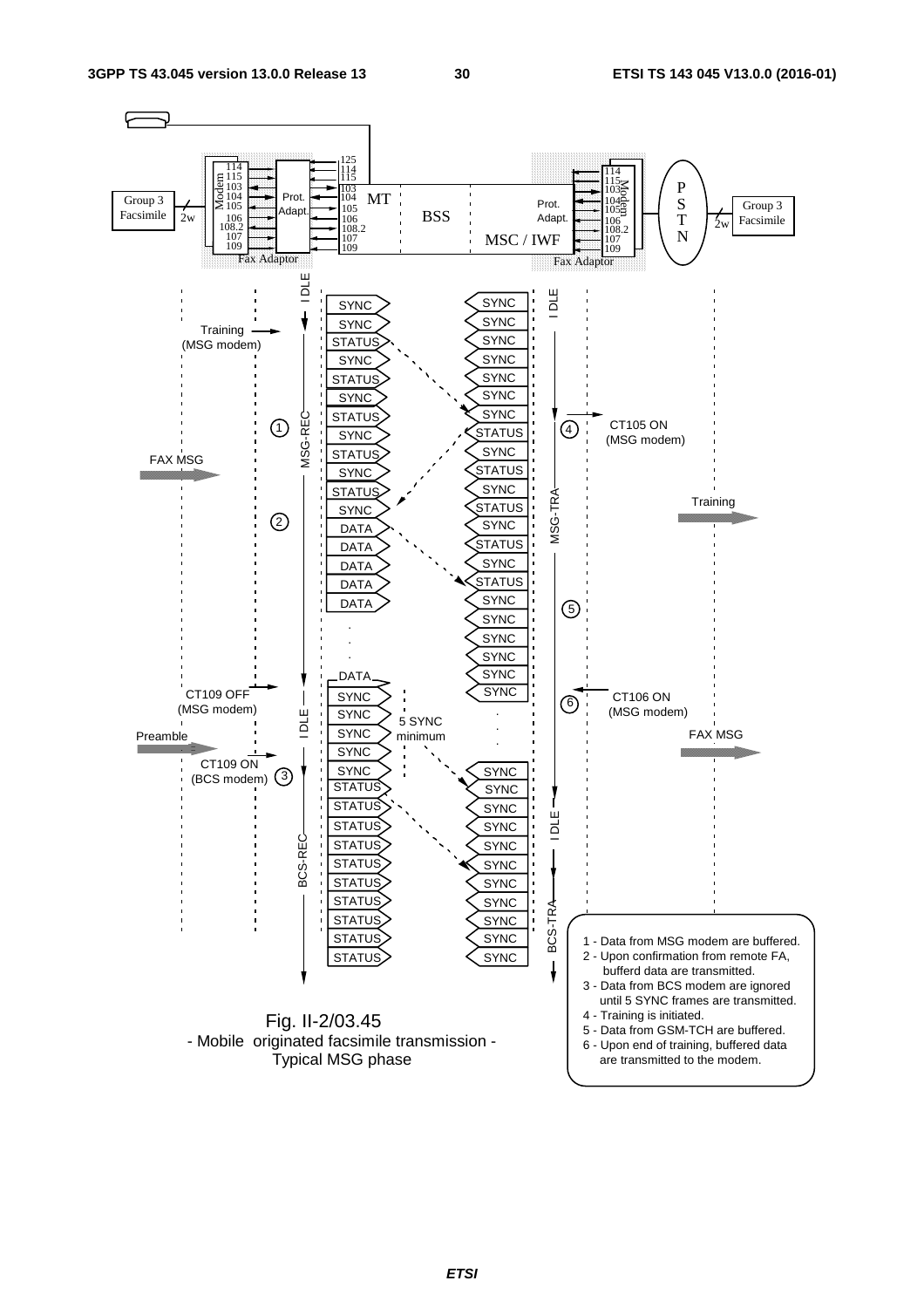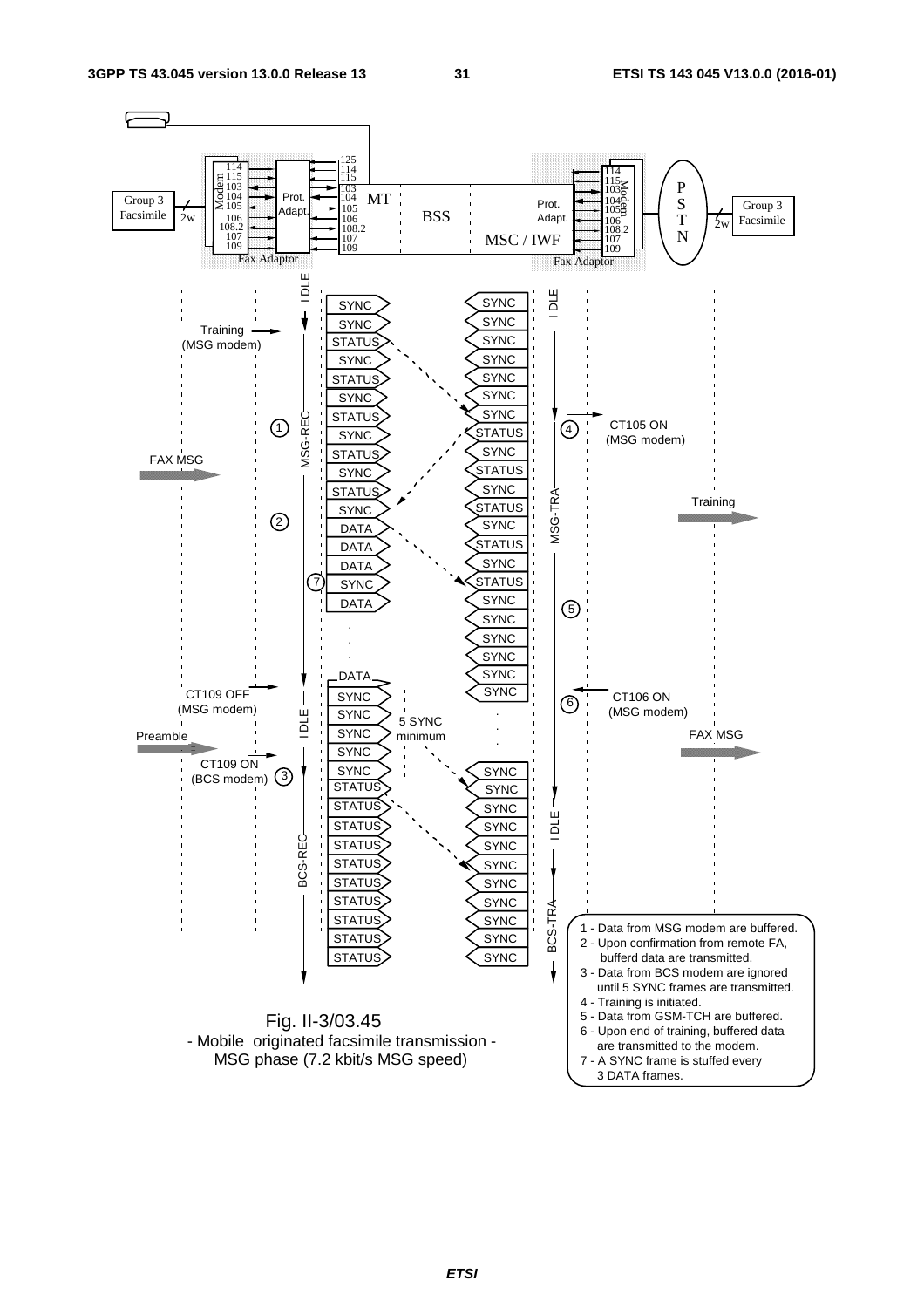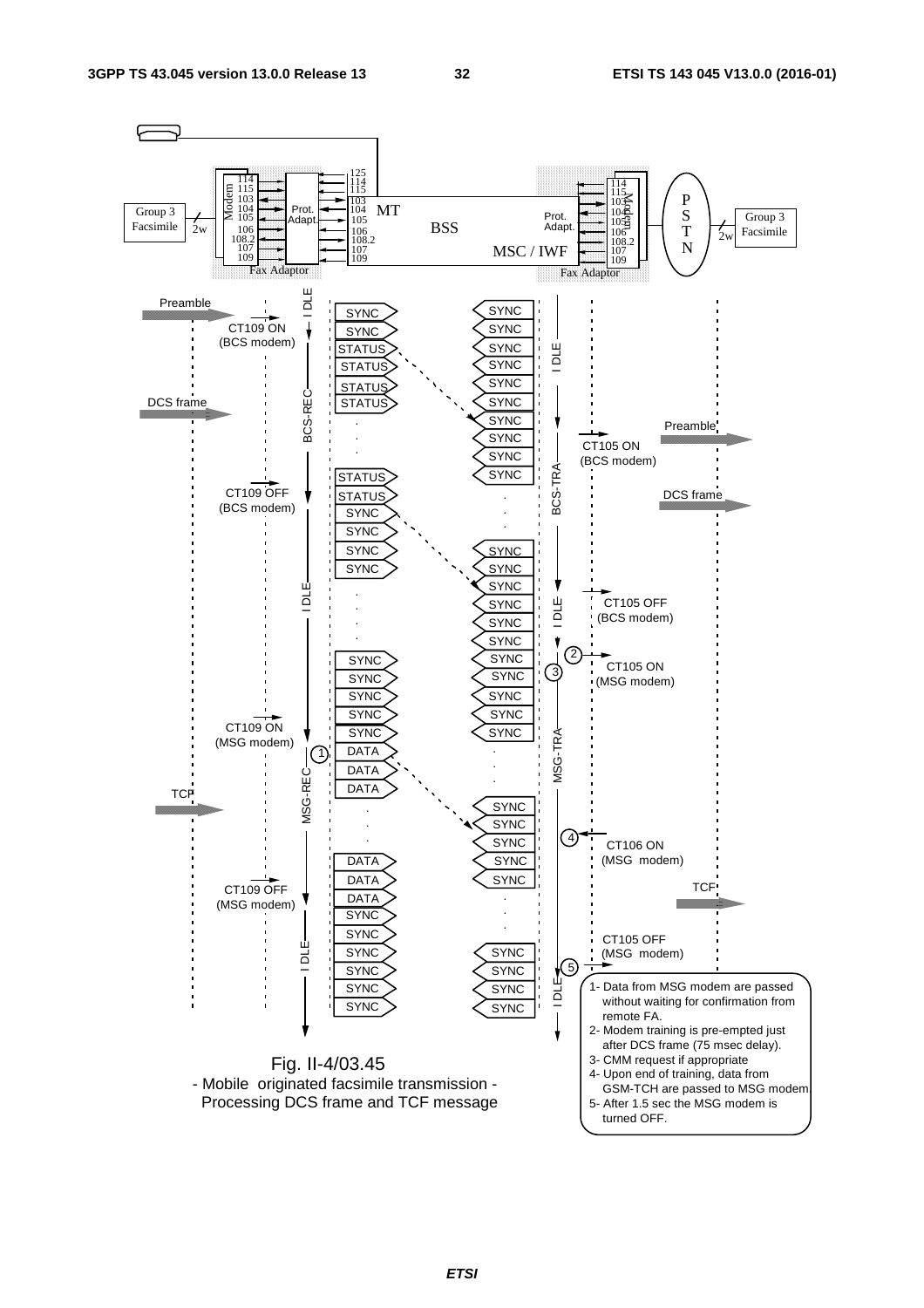

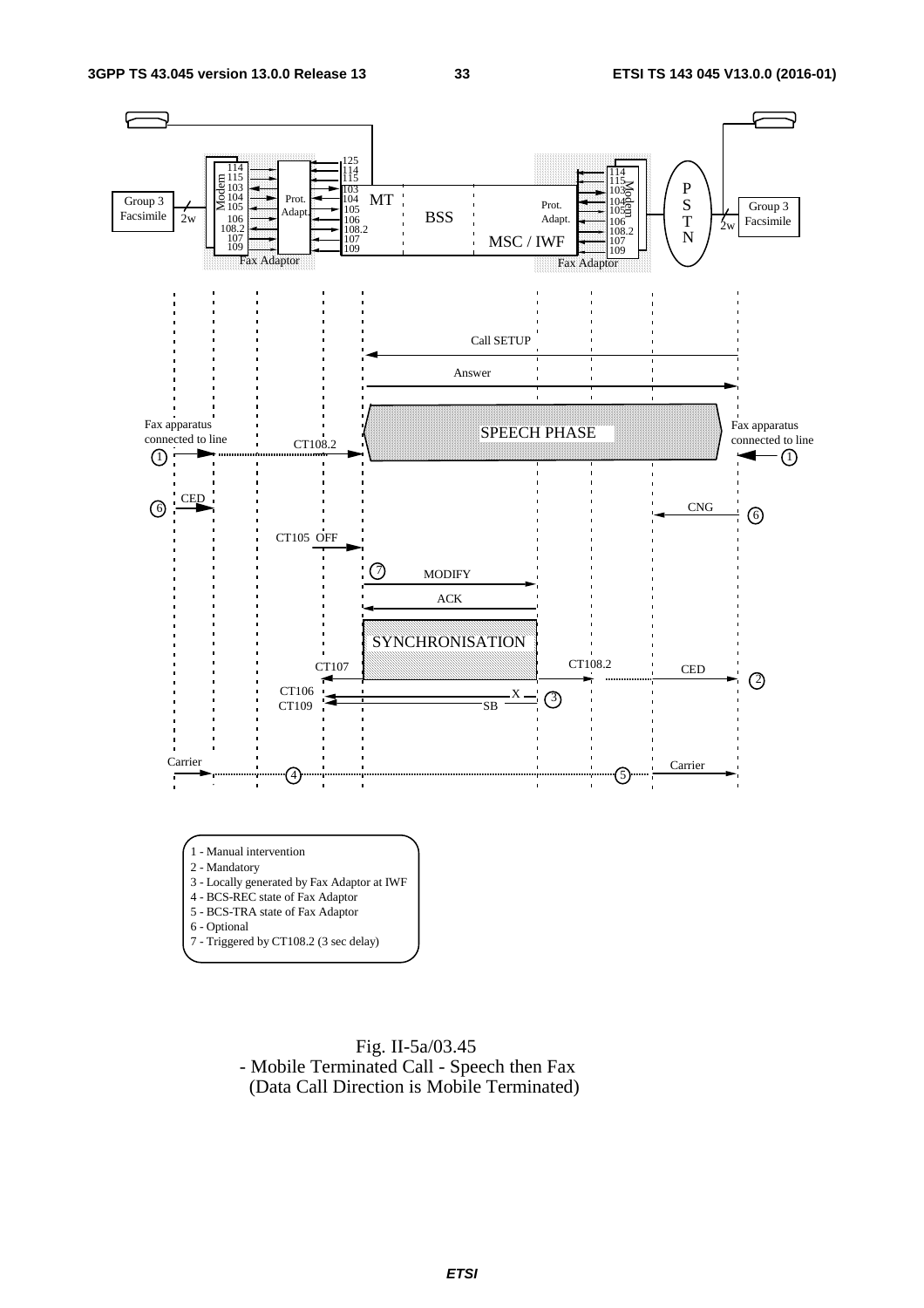

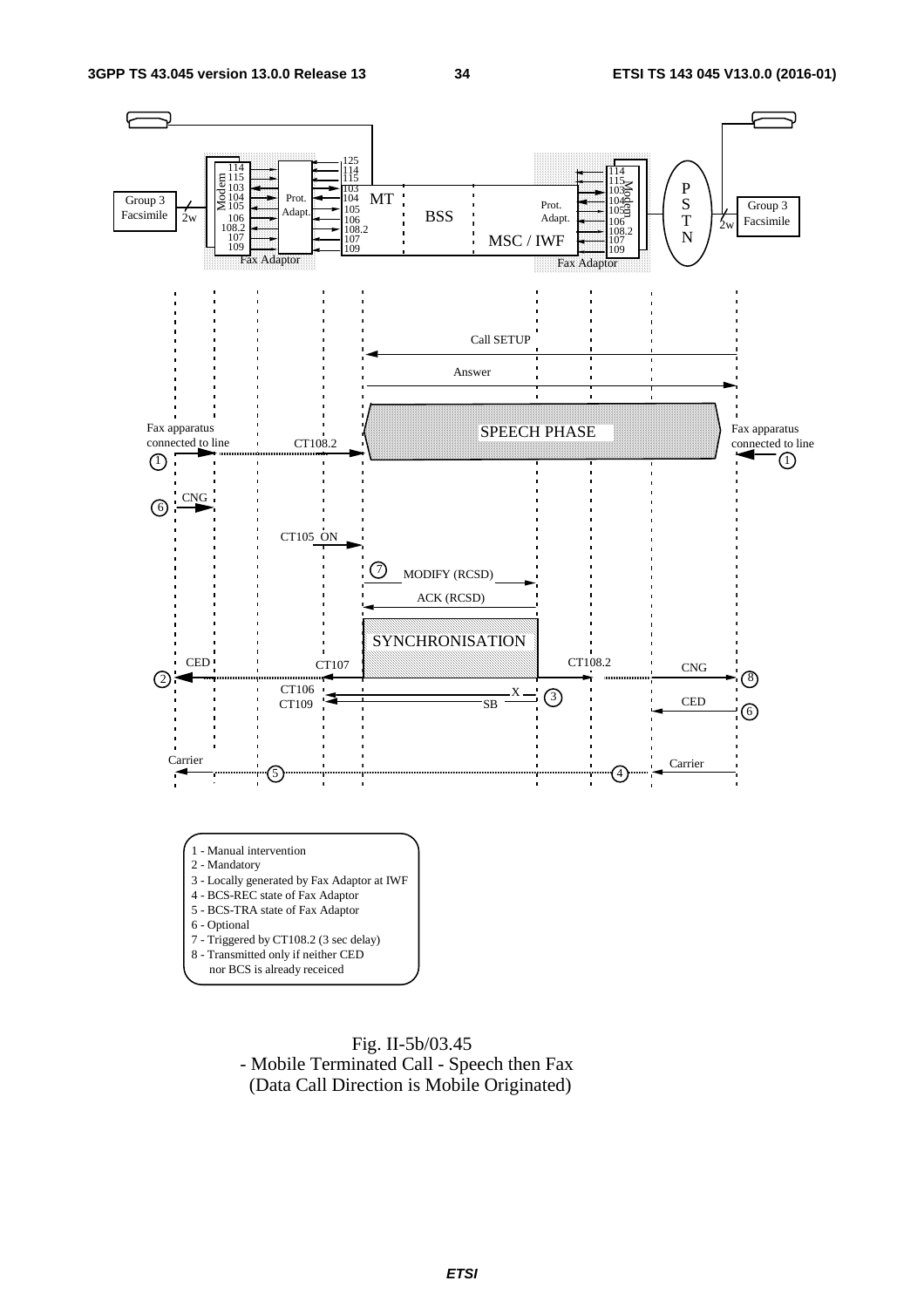

 Fig. II-6/03.45 - Mobile Terminated Call - Auto Answer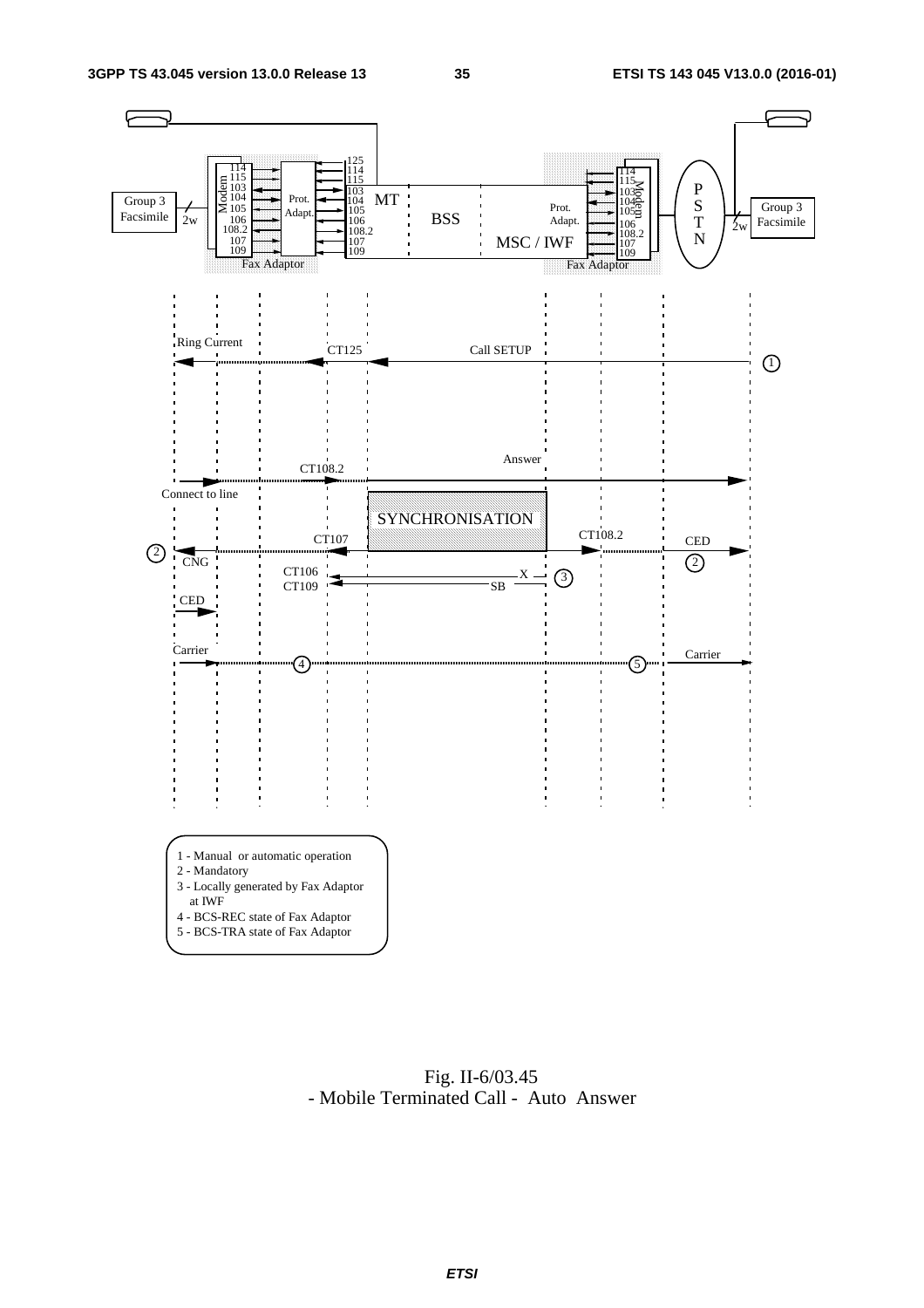

 Fig. II-7a/03.45 - Mobile Originated Call - Speech then Fax (Data Call Direction is Mobile Originated)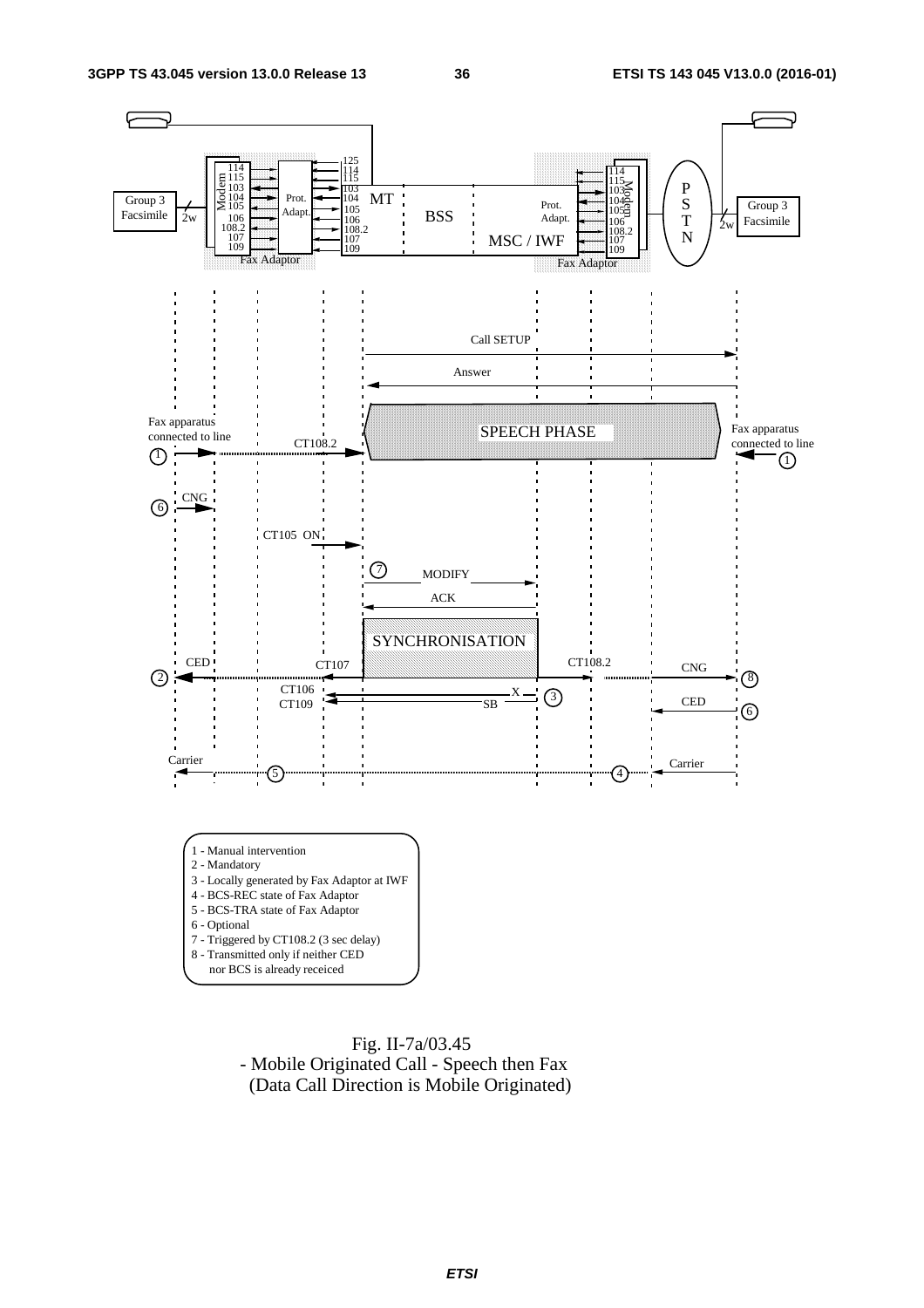

 Fig. II-7b/03.45 - Mobile Originated Call - Speech then Fax (Data Call Direction is Mobile

Terminated)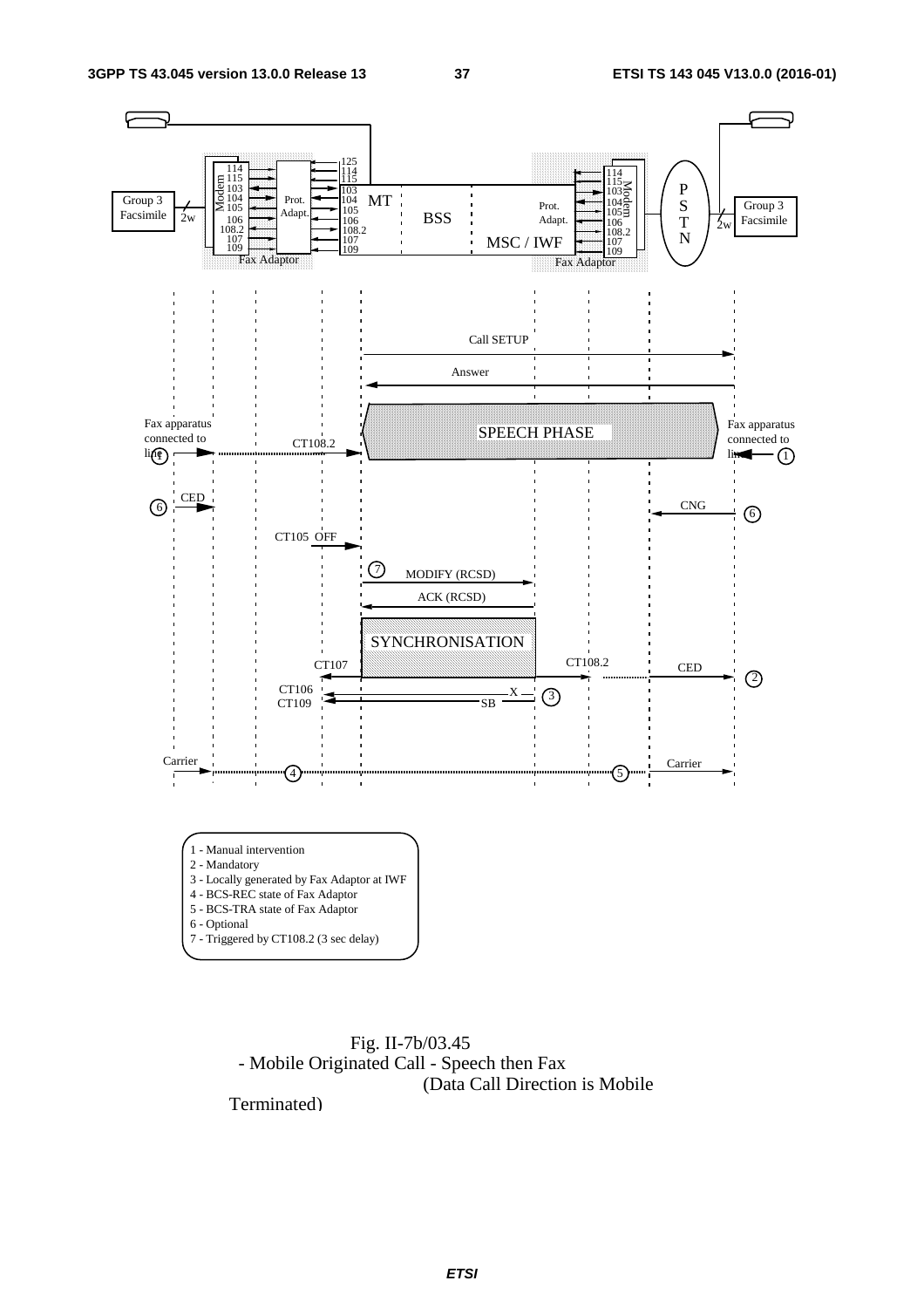

 Fig. II-8/03.45 - Mobile Originated Call - Auto Calling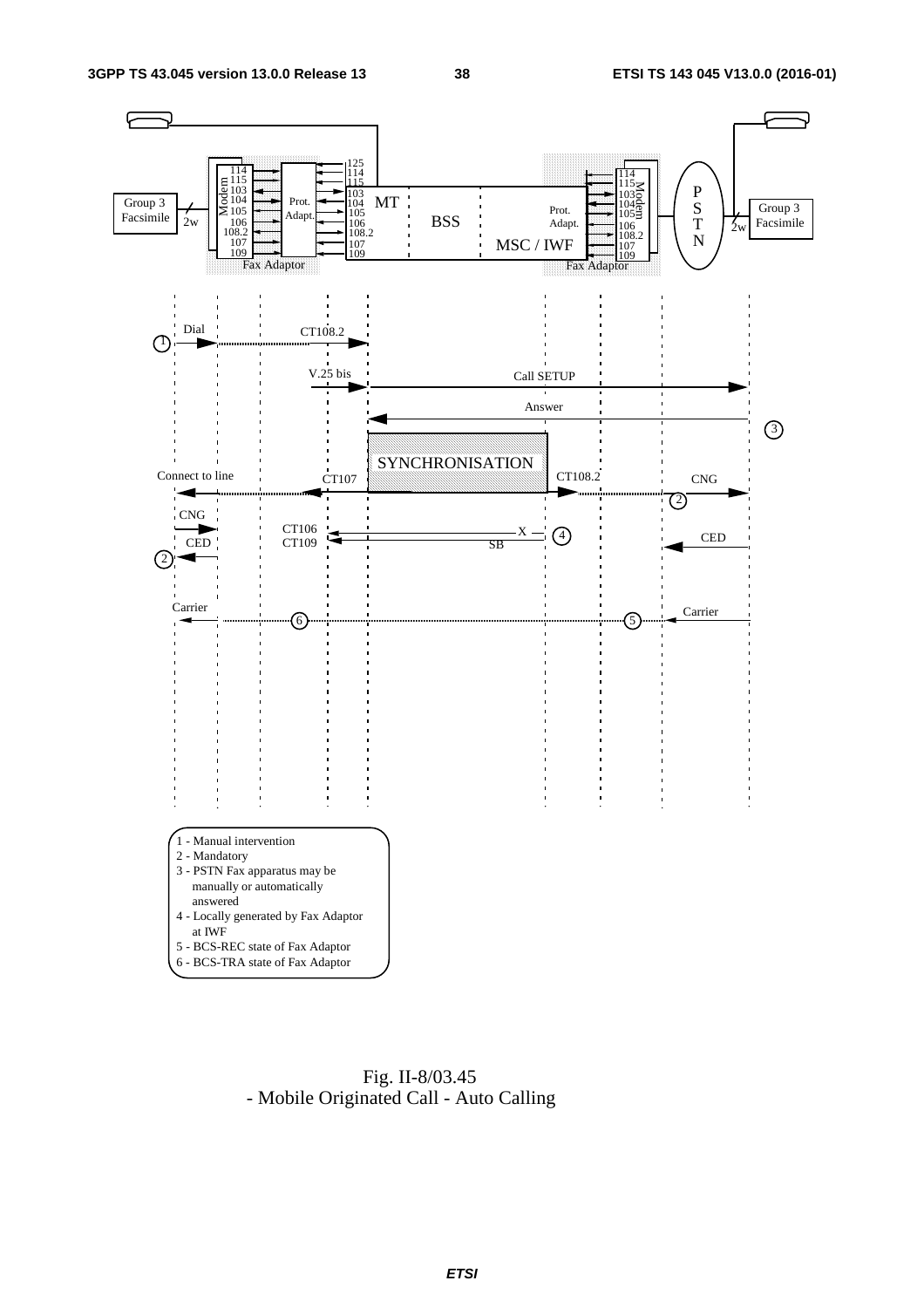

 Fig. II-9/03.45 - Mobile Originated Call - Manual Calling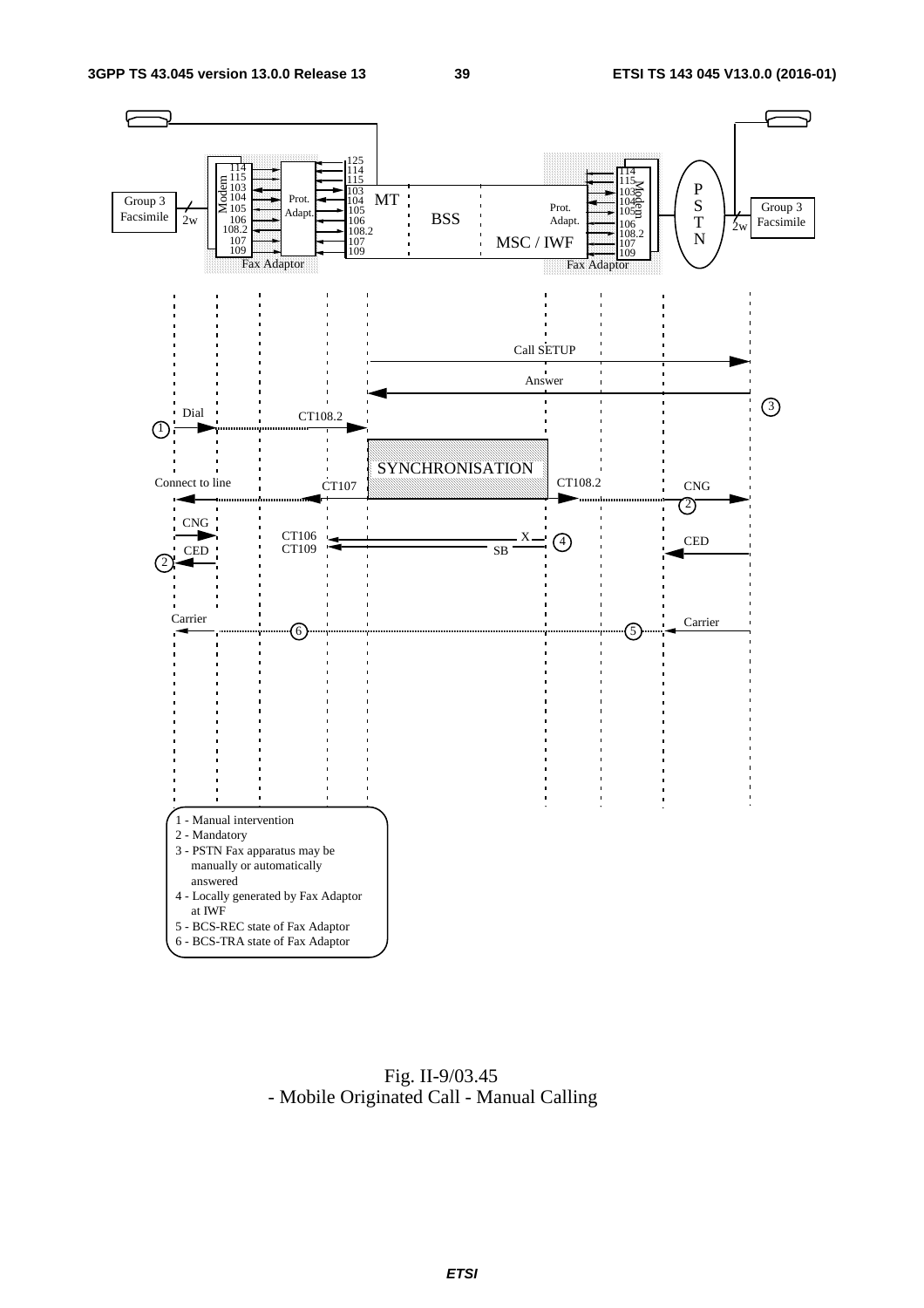

 Fig. II-10/03.45 - Mobile Originated Call - Fax then Speech (Procedure Interrupt requested from PSTN side)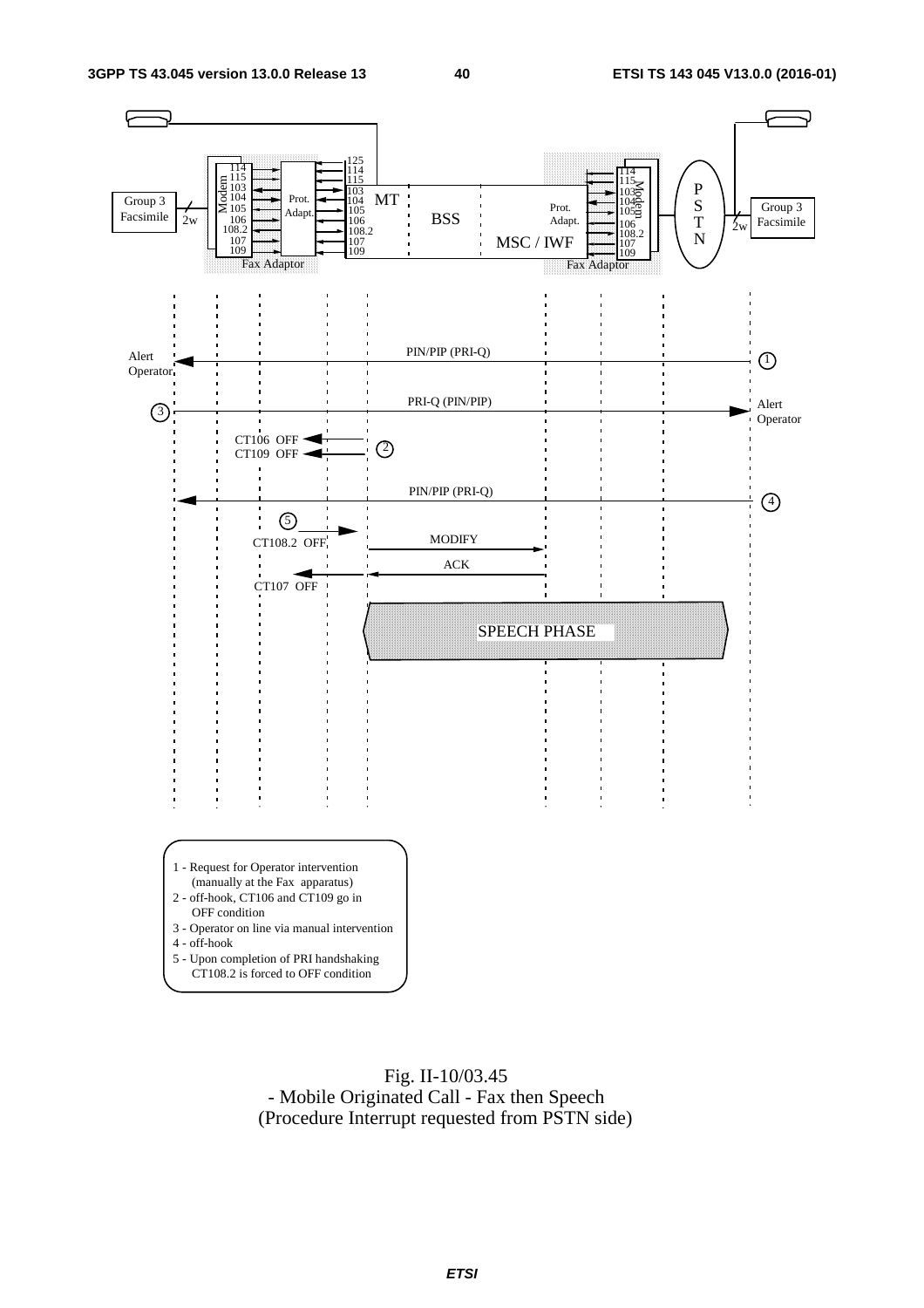

### Fig. II-11/03.45 - Mobile Originated Call - Fax then Speech (Procedure Interrupt requested from Mobile side)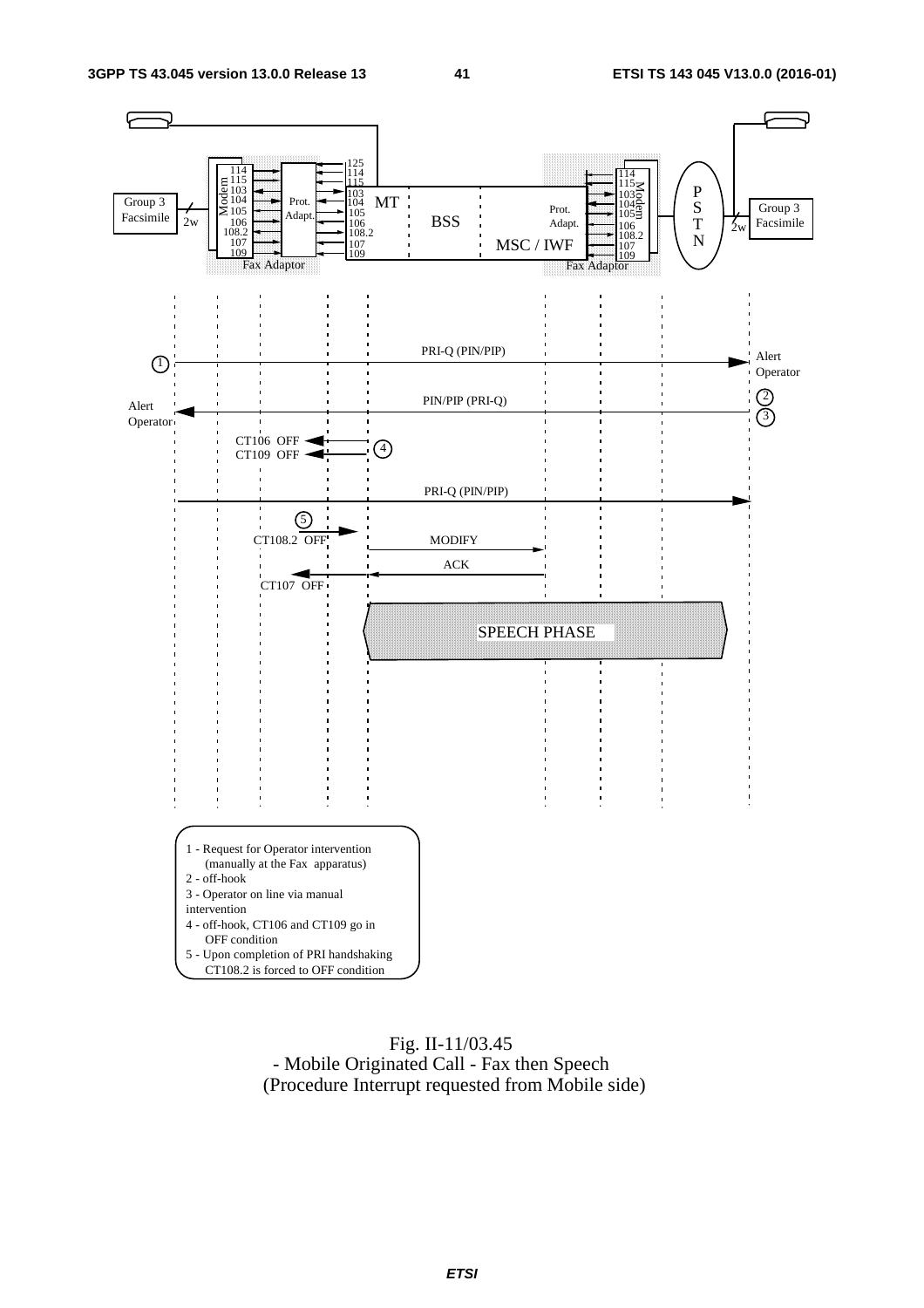## Annex III (informative): Change history

| <b>Date</b> | TSG#          | <b>TSG Doc.</b>  | <b>CR</b>    | <b>Rev</b> | <b>Change history</b><br><b>Subject/Comment</b>                 | <b>Old</b> | <b>New</b>    |
|-------------|---------------|------------------|--------------|------------|-----------------------------------------------------------------|------------|---------------|
|             | <b>SMG#11</b> |                  |              |            | Phase 2 version                                                 |            | 4.4.2         |
|             | <b>SMG#20</b> |                  |              |            | Release 1996 version                                            |            | 5.0.0         |
|             | <b>SMG#20</b> |                  |              |            | ETSI version change                                             |            | 5.0.1         |
|             | <b>SMG#21</b> | 055/97           | A002         |            | Support of HSCSD                                                |            | 5.1.0         |
|             | <b>SMG#21</b> |                  |              |            | ETSI version change                                             |            | 5.1.1         |
|             | <b>SMG#22</b> | 412/97<br>460/97 | A004<br>A003 |            | Corrections and Alignments HSCSD<br>Introduction of 14.4 kbit/s |            | 5.2.0         |
|             | <b>SMG#22</b> |                  |              |            | ETSI version change                                             |            | 5.2.1         |
|             | <b>SMG#27</b> |                  |              |            | Release 1997 version                                            |            | 6.0.0         |
|             | <b>SMG#29</b> |                  |              |            | Release 1998 version                                            |            | 7.0.0         |
| 12-1999     | <b>TSG#06</b> |                  |              |            | Agreed to be created as a version 8 for Release 1999            |            | 8.0.0         |
| 03-2001     | <b>TSG#11</b> |                  |              |            | Upgraded to Release 4                                           | 8.0.0      | 4.0.0         |
| 03-2002     | <b>TSG#15</b> | NP-010085        | 001          |            | Terminology Clarifications as requested by TSG GERAN            | 4.0.0      | 5.0.0         |
| 04-2004     | <b>CN#26</b>  |                  |              |            | Upgraded to v6.0.0                                              | 5.0.0      | 6.0.0         |
| 06-2006     | CT#36         |                  |              |            | Upgraded to v7.0.0                                              | 6.0.0      | 7.0.0         |
| 12-2008     | CT#42         |                  |              |            | Upgraded to v8.0.0                                              | 7.0.0      | 8.0.0         |
| 12-2009     | CT#46         |                  |              |            | Automatic upgrade from previous Release                         | 8.0.0      | 9.0.0         |
| 03-2011     | CT#51         |                  |              |            | Automatic upgrade from previous Release version 9.0.0           | 9.0.0      | 10.0.0        |
| 03-2011     | CT#51         |                  |              |            | Correction of heading and numbering made by MCC                 | 10.0.0     | 10.0.1        |
| 09-2012     | CT#57         |                  |              |            | Automatic upgrade from previous Release version 10.0.1          | 10.0.1     | 11.0.0        |
| 2014-10     |               |                  |              |            | Automatic upgrade from previous Release                         | 11.0.0     | 12.0.0        |
| 2015-12     |               |                  |              |            | Automatic upgrade from previous Release                         |            | 12.0.0 13.0.0 |